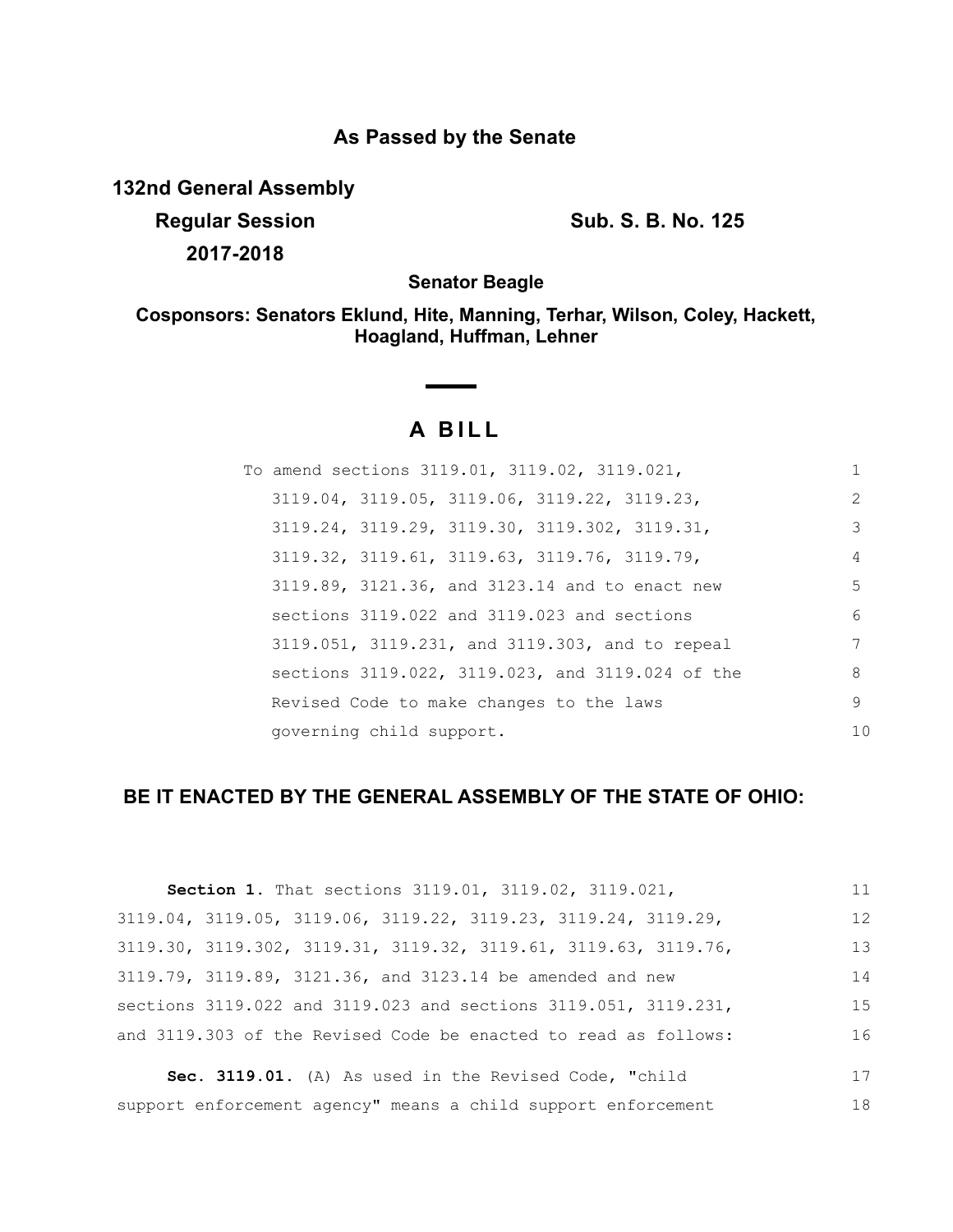agency designated under former section 2301.35 of the Revised Code prior to October 1, 1997, or a private or government entity designated as a child support enforcement agency under section 307.981 of the Revised Code. (B) As used in this chapter and Chapters 3121., 3123., and 3125. of the Revised Code: (1) "Administrative child support order" means any order issued by a child support enforcement agency for the support of a child pursuant to section 3109.19 or 3111.81 of the Revised Code or former section 3111.211 of the Revised Code, section 3111.21 of the Revised Code as that section existed prior to January 1, 1998, or section 3111.20 or 3111.22 of the Revised Code as those sections existed prior to March 22, 2001. (2) "Child support order" means either a court child support order or an administrative child support order. (3) "Obligee" means the person who is entitled to receive the support payments under a support order. (4) "Obligor" means the person who is required to pay support under a support order. (5) "Support order" means either an administrative child support order or a court support order. (C) As used in this chapter: (1) "Combined gross income" means the combined gross income of both parents. (2) "Cash medical support" means an amount ordered to be paid in a child support order toward the ordinary medical expenses incurred during a calendar year. 19 20 21 22 23 24 25 26 27 28 29 30 31 32 33 34 35 36 37 38 39 40 41 42 43 44 45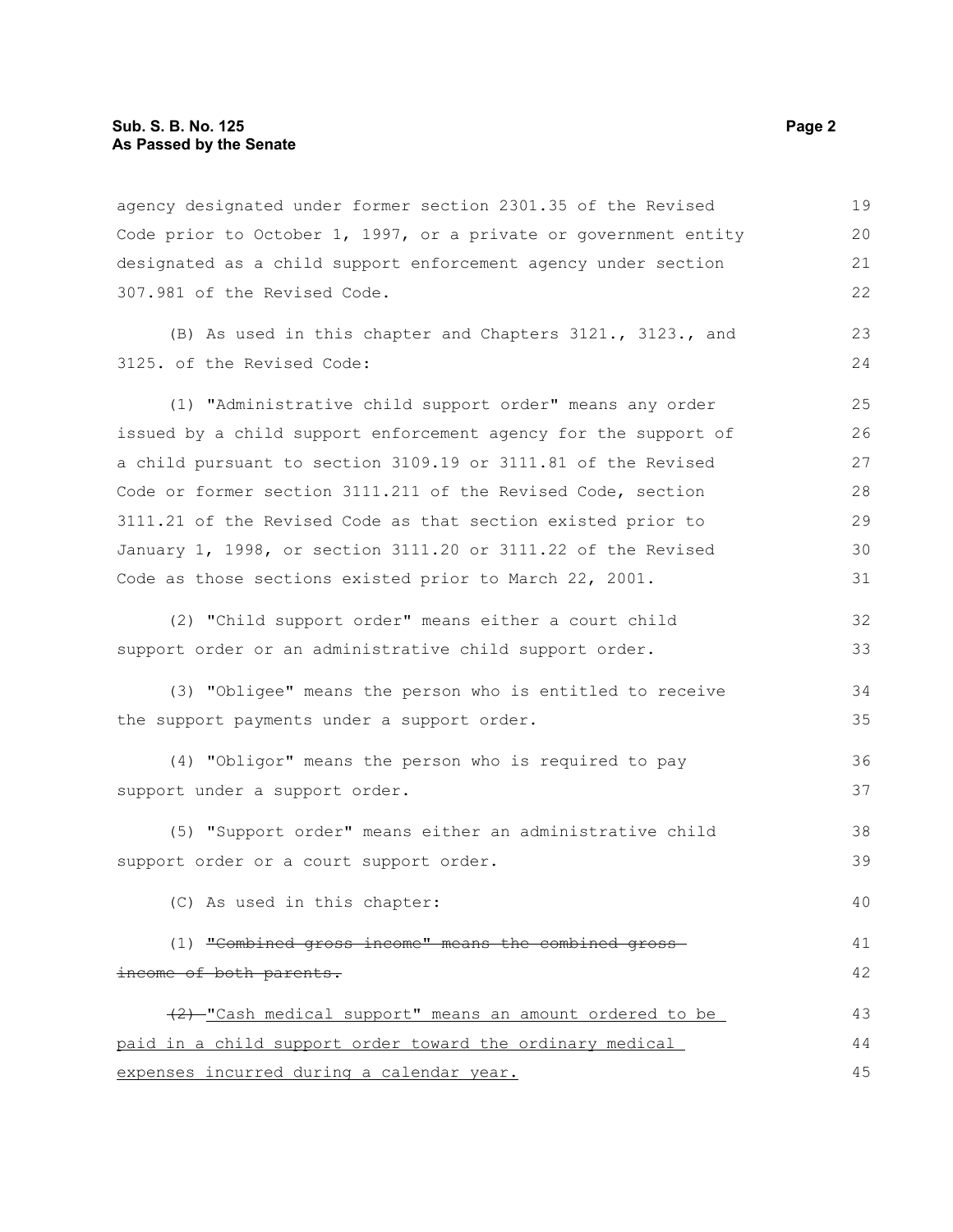| (2) "Child care cost" means annual out-of-pocket costs for      | 46 |
|-----------------------------------------------------------------|----|
| the care and supervision of a child or children subject to the  | 47 |
| order that is related to work or employment training.           | 48 |
| (3) "Court child support order" means any order issued by       | 49 |
| a court for the support of a child pursuant to Chapter 3115. of | 50 |
| the Revised Code, section 2151.23, 2151.231, 2151.232, 2151.33, | 51 |
| 2151.36, 2151.361, 2151.49, 3105.21, 3109.05, 3109.19, 3111.13, | 52 |
| 3113.04, 3113.07, 3113.31, 3119.65, or 3119.70 of the Revised   | 53 |
| Code, or division (B) of former section 3113.21 of the Revised  | 54 |
| Code.                                                           | 55 |
| (4) "Court-ordered parenting time" means the amount of          | 56 |
| parenting time a parent is to have under a parenting time order | 57 |
| or the amount of time the children are to be in the physical    | 58 |
| custody of a parent under a shared parenting order.             | 59 |
| (5) "Court support order" means either a court child            | 60 |
| support order or an order for the support of a spouse or former | 61 |
| spouse issued pursuant to Chapter 3115. of the Revised Code,    | 62 |
| section 3105.18, 3105.65, or 3113.31 of the Revised Code, or    | 63 |
| division (B) of former section 3113.21 of the Revised Code.     | 64 |
| (4) (6) "CPI-U" means the consumer price index for all          | 65 |
| urban consumers, published by the United States department of   | 66 |
| labor, bureau of labor statistics.                              | 67 |
| (7) "Extraordinary medical expenses" means any uninsured        | 68 |
| medical expenses incurred for a child during a calendar year    | 69 |
| that exceed-one hundred dollars_the_total_cash_medical_support_ | 70 |
| amount owed by the parents during that year.                    | 71 |
| (5) (8) "Federal poverty level" has the same meaning as in      | 72 |
| section 5121.30 of the Revised Code.                            | 73 |
| $(10)$ (9) "Income" means either of the following:              | 74 |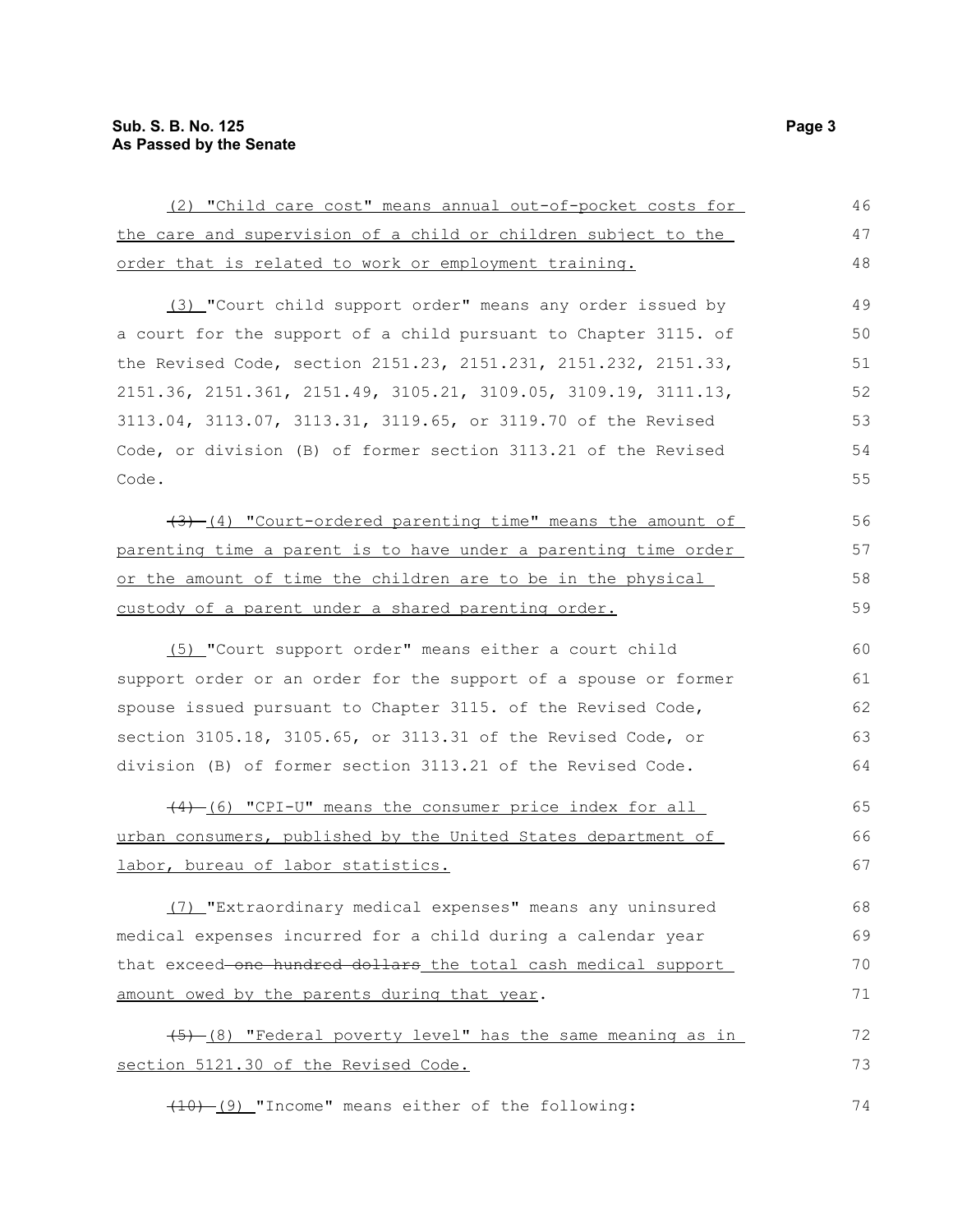(a) For a parent who is employed to full capacity, the gross income of the parent; (b) For a parent who is unemployed or underemployed, the sum of the gross income of the parent and any potential income of the parent. (6) (10) "Income share" means the percentage derived from a comparison of each parent's annual income a fter allowable deductions and credits as indicated on the worksheet to the total annual income of both parents. (11) "Insurer" means any person authorized under Title XXXIX of the Revised Code to engage in the business of insurance in this state, any health insuring corporation, and any legal entity that is self-insured and provides benefits to its employees or members.  $(7)$  (12) "Gross income" means, except as excluded in division (C) $(7)$ (12) of this section, the total of all earned and unearned income from all sources during a calendar year, whether or not the income is taxable, and includes income from salaries, wages, overtime pay, and bonuses to the extent described in division (D) of section 3119.05 of the Revised Code; commissions; royalties; tips; rents; dividends; severance pay; pensions; interest; trust income; annuities; social security benefits, including retirement, disability, and survivor benefits that are not means-tested; workers' compensation benefits; unemployment insurance benefits; disability insurance benefits; benefits that are not means-tested and that are received by and in the possession of the veteran who is the beneficiary for any service-connected disability under a program or law administered by the United States department of veterans' affairs or veterans' administration; spousal support actually 75 76 77 78 79 80 81 82 83 84 85 86 87 88 89 90 91 92 93 94 95 96 97 98 99 100 101 102 103 104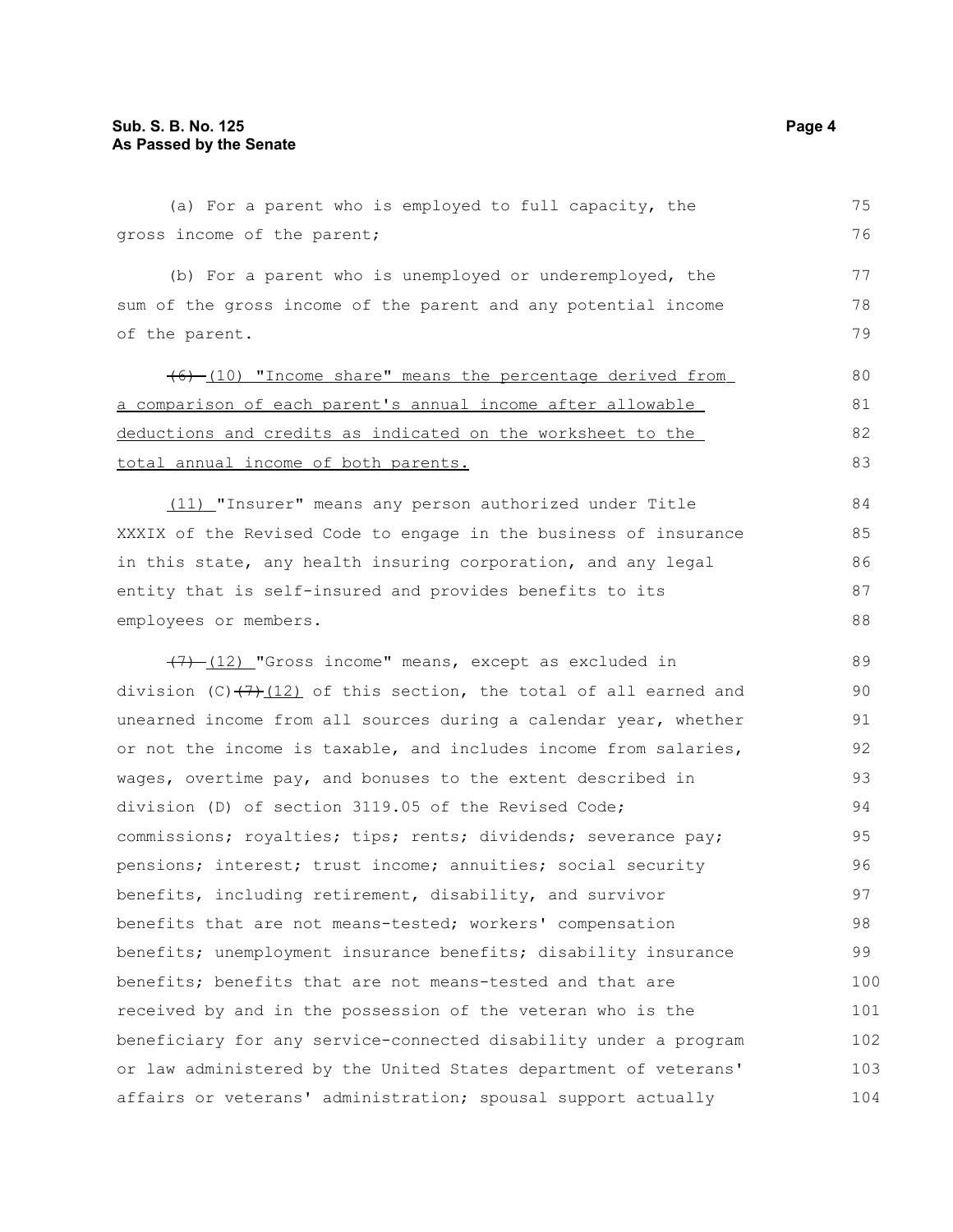## **Sub. S. B. No. 125 Page 5 As Passed by the Senate**

received; and all other sources of income. "Gross income" includes income of members of any branch of the United States armed services or national guard, including, amounts representing base pay, basic allowance for quarters, basic allowance for subsistence, supplemental subsistence allowance, cost of living adjustment, specialty pay, variable housing allowance, and pay for training or other types of required drills; self-generated income; and potential cash flow from any source. 105 106 107 108 109 110 111 112 113

"Gross income" does not include any of the following:

(a) Benefits received from means-tested government administered programs, including Ohio works first; prevention, retention, and contingency; means-tested veterans' benefits; supplemental security income; supplemental nutrition assistance program; disability financial assistance; or other assistance for which eligibility is determined on the basis of income or assets; 115 116 117 118 119 120 121

(b) Benefits for any service-connected disability under a program or law administered by the United States department of veterans' affairs or veterans' administration that are not means-tested, that have not been distributed to the veteran who is the beneficiary of the benefits, and that are in the possession of the United States department of veterans' affairs or veterans' administration; 122 123 124 125 126 127 128

```
(c) Child support amounts received for children who were
not born or adopted during the marriage at issue are not
included in the current calculation;
                                                                           129
                                                                           130
                                                                           131
```
(d) Amounts paid for mandatory deductions from wages such as union dues but not taxes, social security, or retirement in 132 133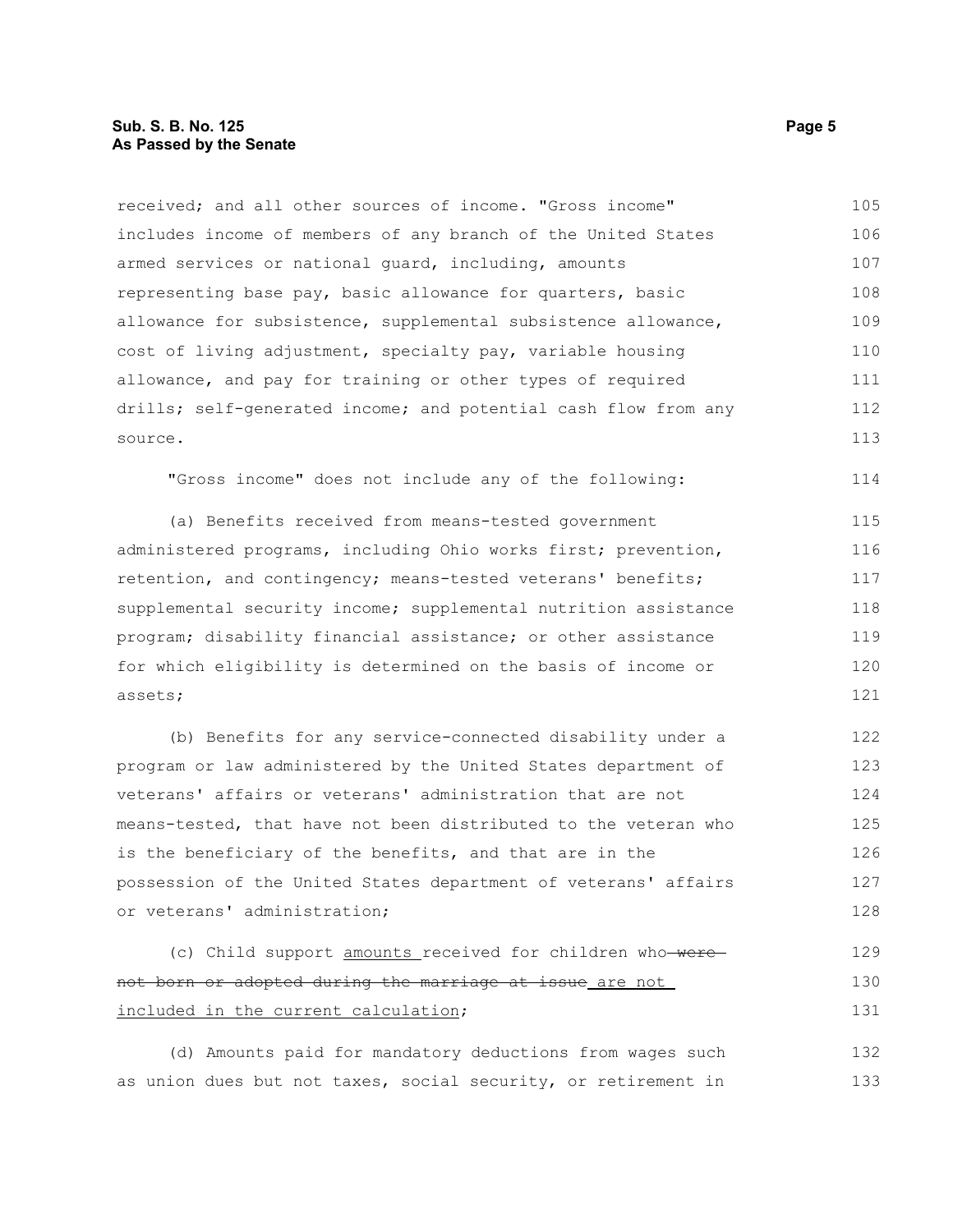lieu of social security; (e) Nonrecurring or unsustainable income or cash flow items; (f) Adoption assistance and foster care maintenance payments made pursuant to Title IV-E of the "Social Security Act," 94 Stat. 501, 42 U.S.C.A. 670 (1980), as amended.  $(8)$  (13) "Nonrecurring or unsustainable income or cash flow item" means an income or cash flow item the parent receives in any year or for any number of years not to exceed three years that the parent does not expect to continue to receive on a regular basis. "Nonrecurring or unsustainable income or cash flow item" does not include a lottery prize award that is not paid in a lump sum or any other item of income or cash flow that the parent receives or expects to receive for each year for a period of more than three years or that the parent receives and invests or otherwise uses to produce income or cash flow for a period of more than three years. (9) (14) "Ordinary medical expenses" includes copayments and deductibles, and uninsured medical-related costs for the children of the order. (15)(a) "Ordinary and necessary expenses incurred in generating gross receipts" means actual cash items expended by the parent or the parent's business and includes depreciation expenses of business equipment as shown on the books of a business entity. 134 135 136 137 138 139 140 141 142 143 144 145 146 147 148 149 150 151 152 153 154 155 156 157 158

(b) Except as specifically included in "ordinary and necessary expenses incurred in generating gross receipts" by division (C) $(9)$ (15)(a) of this section, "ordinary and necessary expenses incurred in generating gross receipts" does not include 159 160 161 162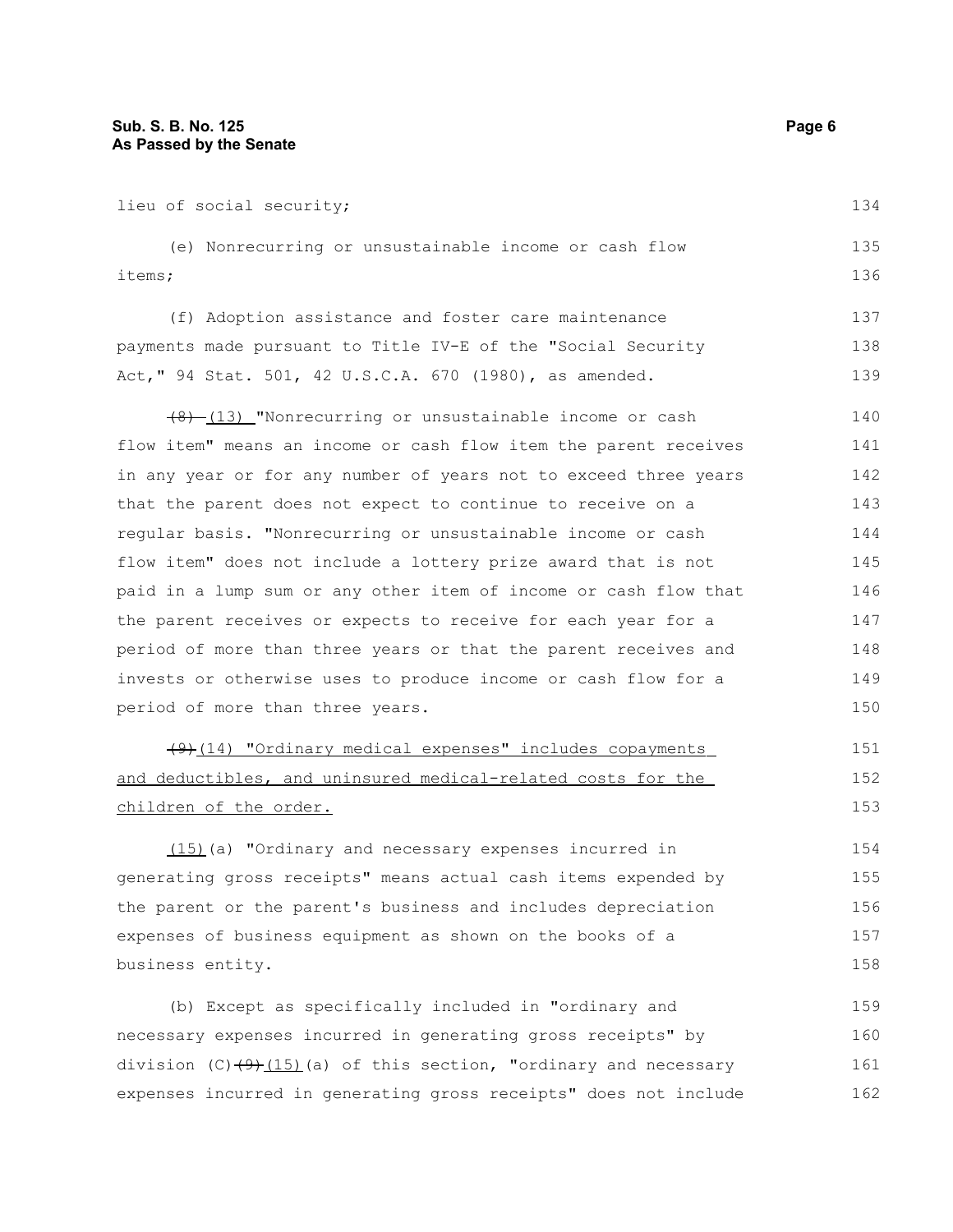depreciation expenses and other noncash items that are allowed as deductions on any federal tax return of the parent or the parent's business. (10) (16) "Personal earnings" means compensation paid or payable for personal services, however denominated, and includes wages, salary, commissions, bonuses, draws against commissions, profit sharing, vacation pay, or any other compensation. (11) (17) "Potential income" means both of the following for a parent who the court pursuant to a court support order, or a child support enforcement agency pursuant to an administrative child support order, determines is voluntarily unemployed or voluntarily underemployed: (a) Imputed income that the court or agency determines the parent would have earned if fully employed as determined from the following criteria: (i) The parent's prior employment experience; (ii) The parent's education; (iii) The parent's physical and mental disabilities, if any; (iv) The availability of employment in the geographic area in which the parent resides; (v) The prevailing wage and salary levels in the geographic area in which the parent resides; (vi) The parent's special skills and training; (vii) Whether there is evidence that the parent has the ability to earn the imputed income; 163 164 165 166 167 168 169 170 171 172 173 174 175 176 177 178 179 180 181 182 183 184 185 186 187 188

(viii) The age and special needs of the child for whom 189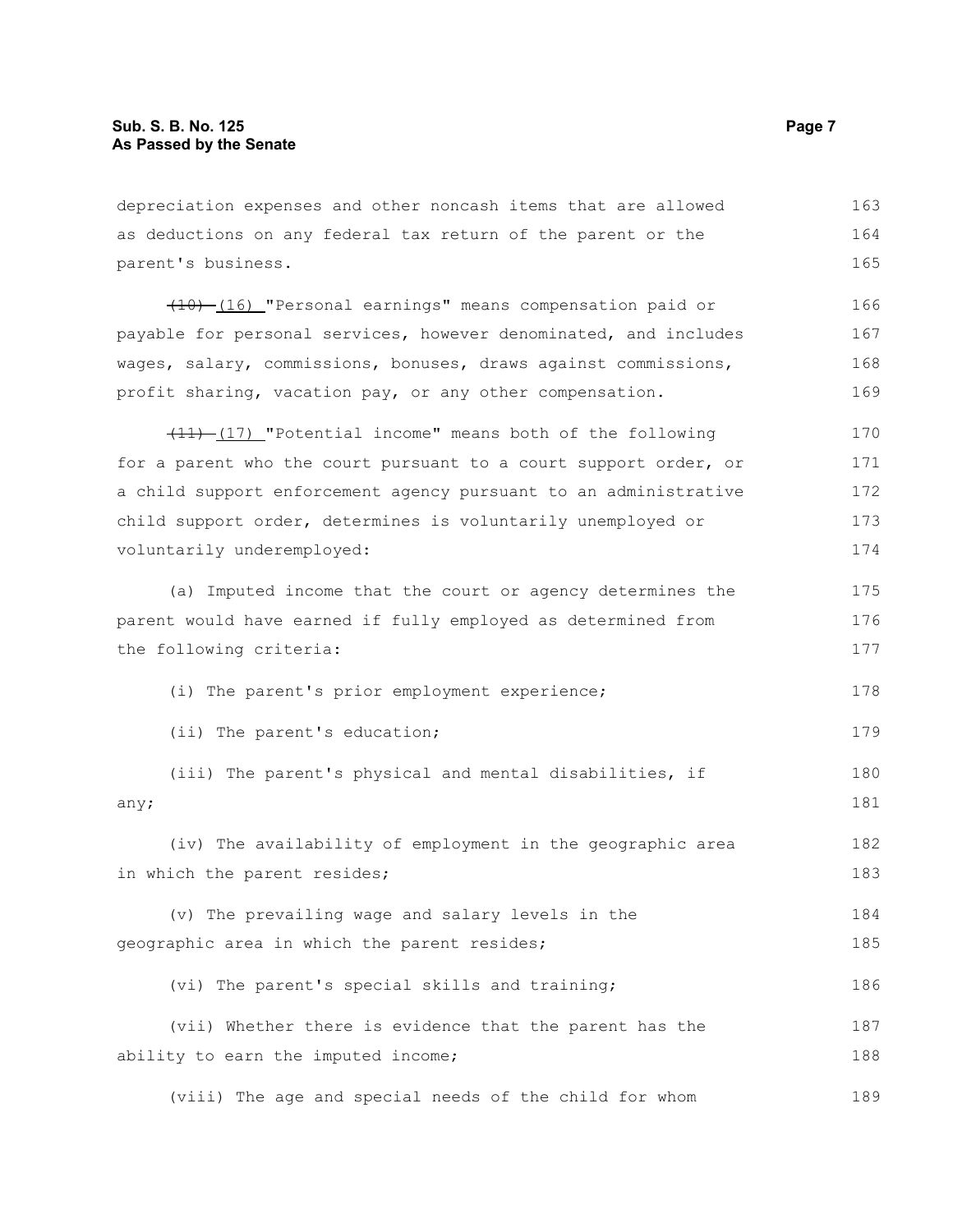| child support is being calculated under this section;           | 190 |
|-----------------------------------------------------------------|-----|
| (ix) The parent's increased earning capacity because of         | 191 |
| experience;                                                     | 192 |
| (x) The parent's decreased earning capacity because of a        | 193 |
| felony conviction;                                              | 194 |
| (xi) Any other relevant factor.                                 | 195 |
| (b) Imputed income from any nonincome-producing assets of       | 196 |
| a parent, as determined from the local passbook savings rate or | 197 |
| another appropriate rate as determined by the court or agency,  | 198 |
| not to exceed the rate of interest specified in division (A) of | 199 |
| section 1343.03 of the Revised Code, if the income is           | 200 |
| significant.                                                    | 201 |
| (12) (19) (18) "Schedule" means the basic child support         | 202 |
| schedule set forth in created pursuant to section 3119.021 of   | 203 |
| the Revised Code.                                               | 204 |
| (13) [19] "Self-generated income" means gross receipts          | 205 |
| received by a parent from self-employment, proprietorship of a  | 206 |
| business, joint ownership of a partnership or closely held      | 207 |
| corporation, and rents minus ordinary and necessary expenses    | 208 |
| incurred by the parent in generating the gross receipts. "Self- | 209 |
| generated income" includes expense reimbursements or in-kind    | 210 |
| payments received by a parent from self-employment, the         | 211 |
| operation of a business, or rents, including company cars, free | 212 |
| housing, reimbursed meals, and other benefits, if the           | 213 |
| reimbursements are significant and reduce personal living       | 214 |
| expenses.                                                       | 215 |
| (14) (20) "Self-sufficiency reserve" means the minimal          | 216 |
| amount necessary for an obligor to adequately subsist upon, as  | 217 |
| <u>determined under section 3119.021 of the Revised Code.</u>   | 218 |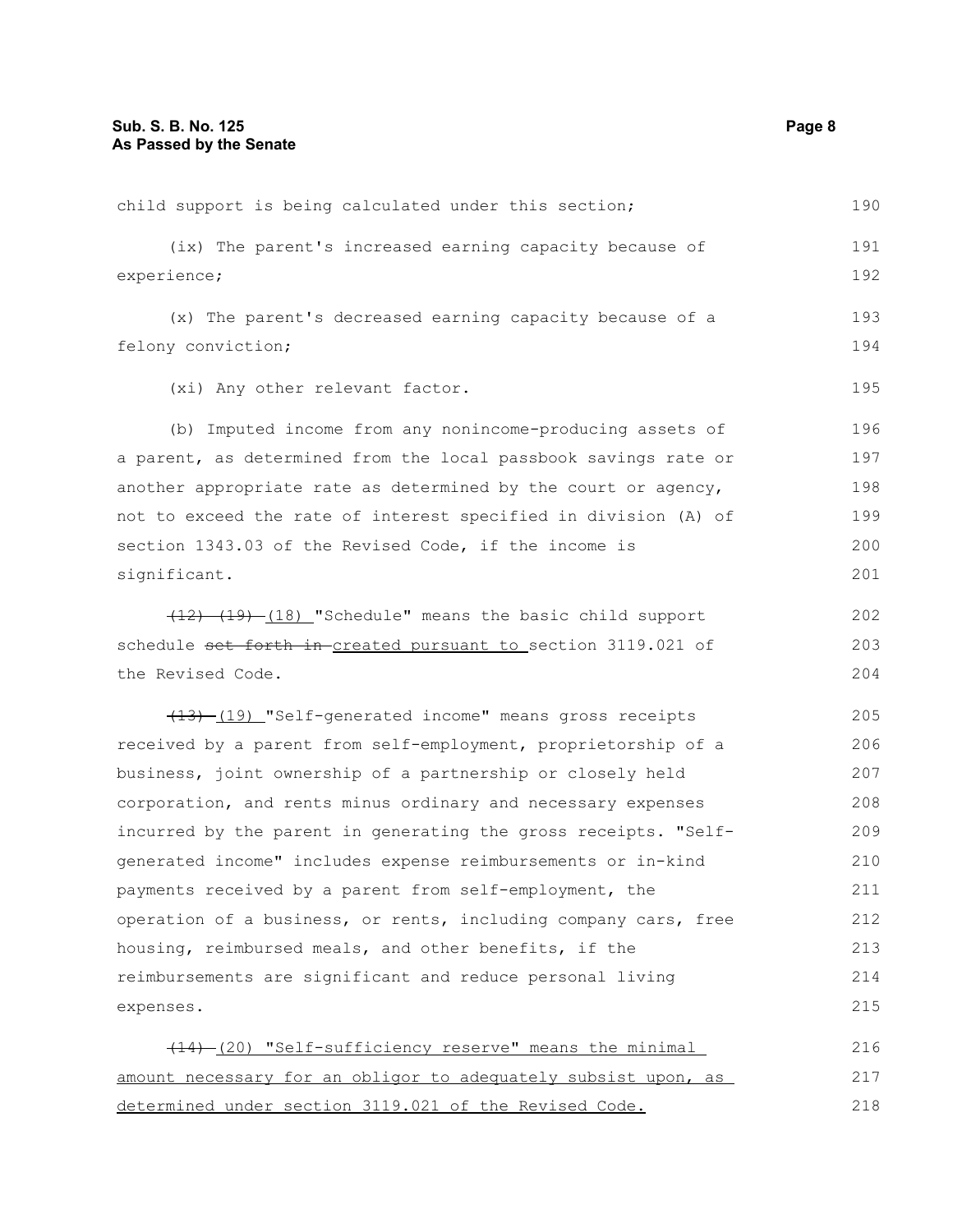(21) "Split parental rights and responsibilities" means a situation in which there is more than one child who is the subject of an allocation of parental rights and responsibilities and each parent is the residential parent and legal custodian of at least one of those children. 219 220 221 222 223

(15) (22) "Worksheet" means the applicable worksheet created in rules adopted under section 3119.022 of the Revised Code that is used to calculate a parent's child support obligation as set forth in sections 3119.022 and 3119.023 of the Revised Code.

**Sec. 3119.02.** In any action in which a court child support order is issued or modified, in any other proceeding in which the court determines the amount of child support that will be ordered to be paid pursuant to a child support order, or when a child support enforcement agency determines the amount of child support that will be ordered to be paid pursuant to an administrative child support order, issues a new administrative child support order, or issues a modified administrative child support order, the court or agency shall calculate the amount of the obligor's parents' child support obligation and cash medical support in accordance with the basic child support schedule, the applicable worksheet, and the other provisions of sections 3119.02 to 3119.24 Chapter 3119. of the Revised Code. The court or agency shall specify the support obligation as a monthly amount due and shall order the support obligation to be paid in periodic increments as it determines to be in the best interest of the children. In performing its duties under this section, the court or agency is not required to accept any calculations in a worksheet prepared by any party to the action or proceeding. 229 230 231 232 233 234 235 236 237 238 239 240 241 242 243 244 245 246 247 248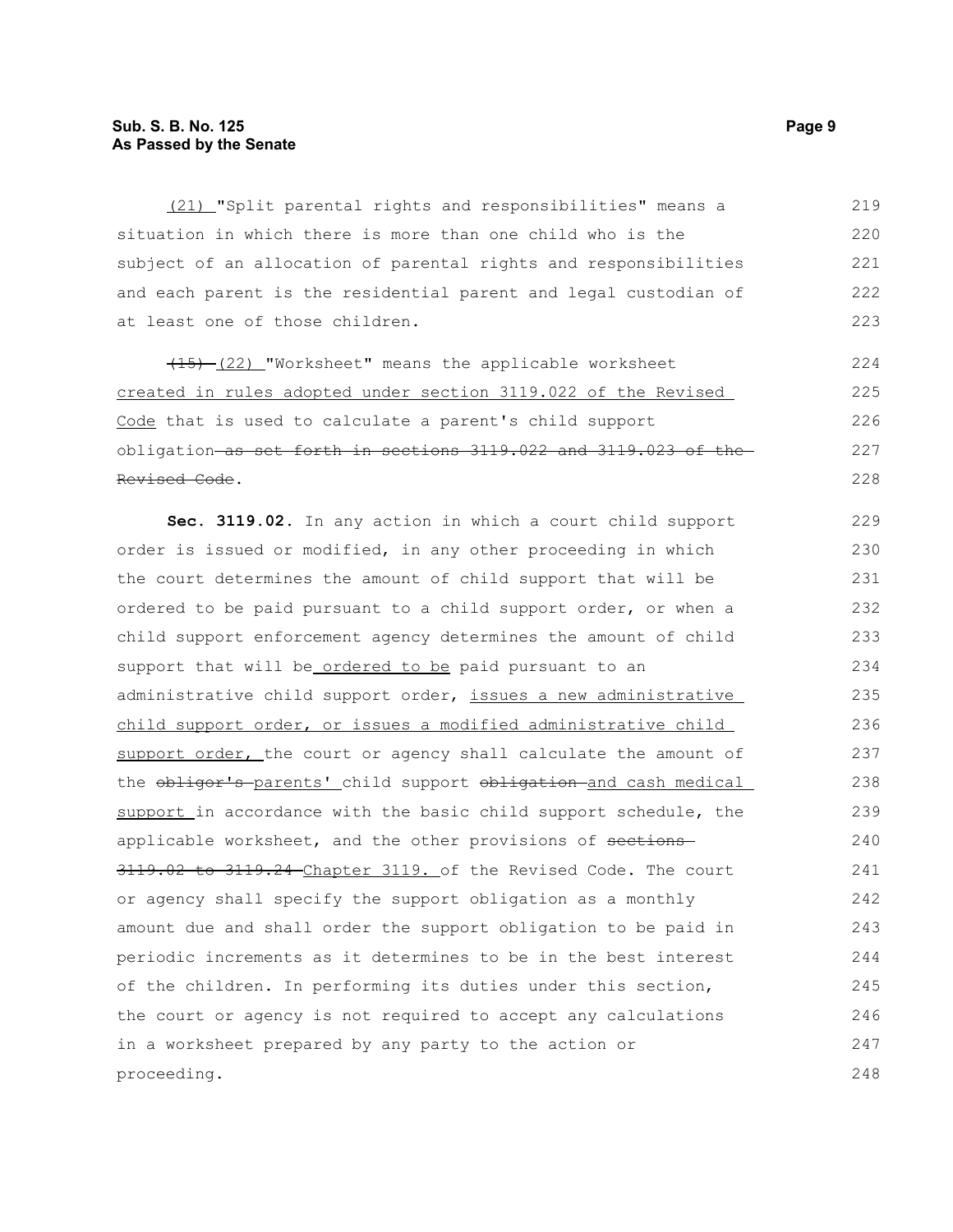| Sec. 3119.021. (A) The following director of the                                                     | 249 |
|------------------------------------------------------------------------------------------------------|-----|
| department of job and family services shall create, by rule                                          | 250 |
| adopted in accordance with Chapter 119. of the Revised Code, a                                       | 251 |
| basic child support schedule based on the parents' combined                                          | 252 |
| annual income and a self-sufficiency reserve that shall be used                                      | 253 |
| by all courts and child support enforcement agencies when                                            | 254 |
| calculating the amount of child support to be paid pursuant to a                                     | 255 |
| child support order, unless the combined gross-annual income of                                      | 256 |
| the parents is less than <del>sixty-six hundred dollars the</del> minimum                            | 257 |
| guideline income listed on the schedule or more than one hundred                                     | 258 |
| fifty thousand dollars:                                                                              | 259 |
| <del>Child Support Schedu</del>                                                                      | 260 |
| <del>Combined</del>                                                                                  | 261 |
| - <del>Number of Children</del><br><del>Gross</del>                                                  | 262 |
| <del>Two</del> −<br>- <del>Three Four- Five- Six</del><br><del>Income</del><br><del>One</del>        | 263 |
| <del>6600- 600-</del><br>. <del>600-</del><br><del>-600 -</del><br>. <del>600</del><br>-600-<br>-600 | 264 |
| <del>7200- 600-</del><br><del>-600-</del><br>-600-<br><del>-600</del><br>-600<br>-600                | 265 |
| <del>7800 - 600 -</del><br>-600-<br>-600-<br>-600-<br>-600-<br>-600                                  | 266 |
| <del>8400 - 600 -</del><br>-600-<br>-600-<br>-600-<br>-600-<br>-600                                  | 267 |
| <del>9000 - 849 -</del><br>—859—<br><del>868-</del><br>-878-<br>-887-<br>-896                        | 268 |
| <del>9600 1259 1273 1287 1301 1315 1329</del>                                                        | 269 |
| $-10200$ $1669 - 1687 - 1706 - 1724 - 1743 - 1761$                                                   | 270 |
| <del>10800 2076- 2099- 2122- 2145- 2168- 2192</del>                                                  | 271 |
|                                                                                                      | 272 |
| <del>12000 2439 - 2911 - 2943 - 2975 - 3007 - 3039</del>                                             | 273 |
| <del>12600 2546 - 3318 - 3354 - 3390 - 3427 - 3463</del>                                             | 274 |
|                                                                                                      | 275 |
| <del>13800 2761 - 4029 - 4175 - 4221 - 4266 - 4311</del>                                             | 276 |
| <u> 14400 2869 - 4186 - 4586 - 4636 - 4685 - 4735 -</u>                                              | 277 |
| - <del>15000 2976 - 4342 - 4996 - 5051 - 5105 - 5159</del>                                           | 278 |
| <del>15600 3079 - 4491 - 5321 - 5466 - 5524 - 5583</del>                                             | 279 |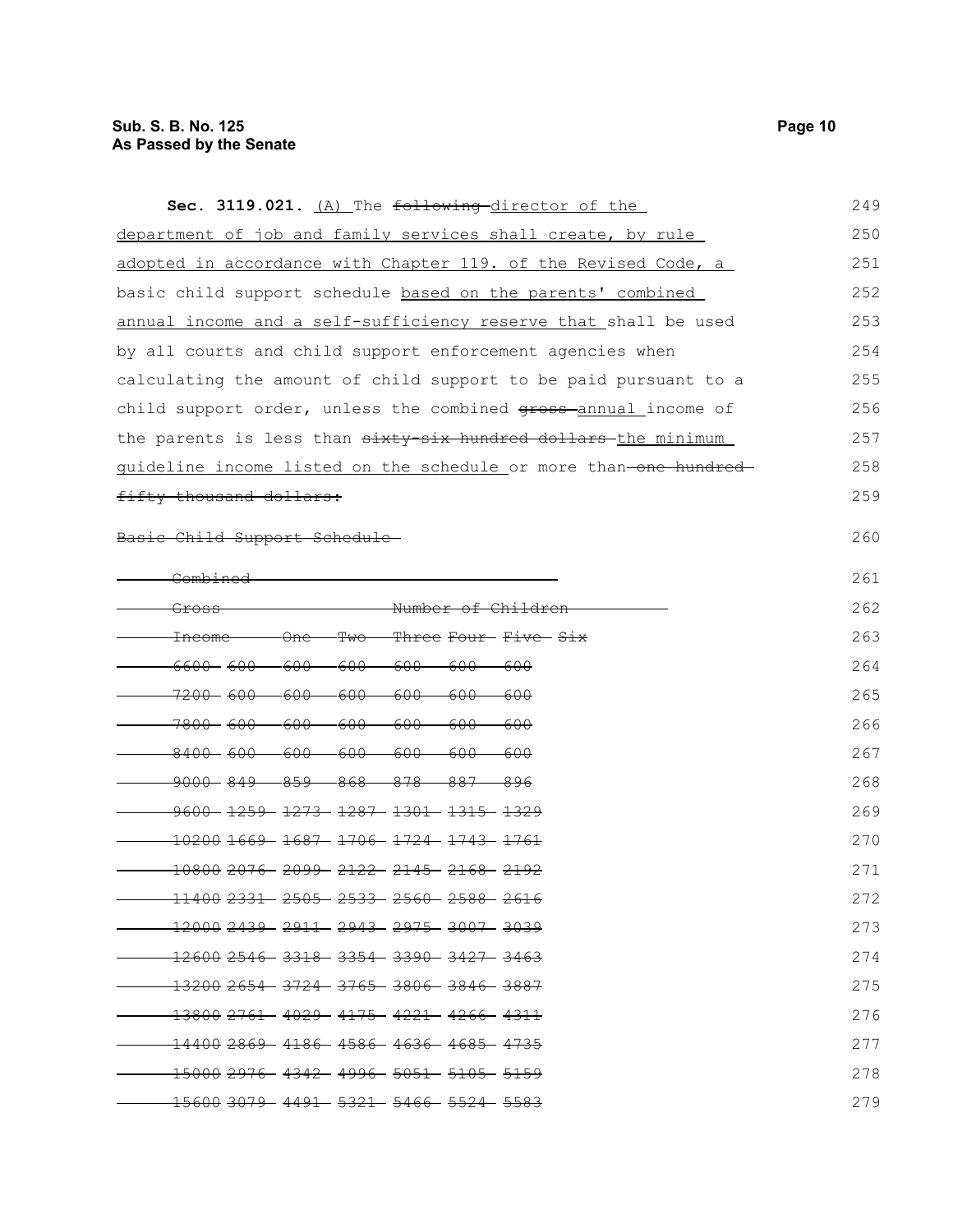| <del>16200 3179 - 4635 - 5490 - 5877</del>                | - <del>5940- 6003</del>                                           | 280 |
|-----------------------------------------------------------|-------------------------------------------------------------------|-----|
| <del>16800 3278 -4780 -5660 -6254 -6355 -6423</del>       |                                                                   | 281 |
| <del>17400 3378 - 4924 - 5830 - 6442 - 6771 - 6843</del>  |                                                                   | 282 |
| <del>18000 3478 - 5069 - 5999 - 6629 - 7186 - 7262</del>  |                                                                   | 283 |
| 18600 3578 5213 6169 6816 7389 7682                       |                                                                   | 284 |
| <del>19200 3678 - 5358 - 6339 - 7004 - 7592 - 8102</del>  |                                                                   | 285 |
| <del>19800 3778 - 5502 - 6508 - 7191 - 7796 - 8341</del>  |                                                                   | 286 |
| <del>20400 3878 - 5647 - 6678 - 7378 - 7999 - 8558</del>  |                                                                   | 287 |
| <del>21000 3977 - 5790 - 6847 - 7565 - 8201 - 8774</del>  |                                                                   | 288 |
| <del>21600 4076  5933  7015  7750  8402  8989</del>       |                                                                   | 289 |
| <del>22200 4176 - 6075 - 7182 - 7936 - 8602 - 9204</del>  |                                                                   | 290 |
| $-22800$ $4275 - 6216 - 7345 - 8116 - 8798 - 9413$        |                                                                   | 291 |
| <del>23400 4373 - 6357 - 7509 - 8297 - 8994 - 9623</del>  |                                                                   | 292 |
| <del>24000 4471 - 6498 - 7672 - 8478 - 9190 - 9832</del>  |                                                                   | 293 |
| <del>24600 4570 - 6639 - 7836 - 8658 - 9386 - 10042</del> |                                                                   | 294 |
| <del>25200 4668 - 6780 - 8000 - 8839 - 9582 - 10251</del> |                                                                   | 295 |
| <del>25800 4767  6920  8163  9020  9778  10461</del>      |                                                                   | 296 |
| <del>26400 4865 - 7061 - 8327 - 9200 - 9974 - 10670</del> |                                                                   | 297 |
| <del>27000 4963 - 7202 - 8490 - 9381 - 10170 10880</del>  |                                                                   | 298 |
| <del>27600 5054 - 7332 - 8642 - 9548 - 10351 11074</del>  |                                                                   | 299 |
| <del>28200 5135 - 7448 - 8776 - 9697 - 10512 11246</del>  |                                                                   | 300 |
| <del>28800 5216- 7564- 8911- 9845- 10673 11418</del>      |                                                                   | 301 |
| <del>29400 5297</del>                                     | - <del>7678</del> - <del>9045- 9995- 10833</del> <del>11592</del> | 302 |
| <u>30000 5377 7792 9179 10143 10994 11764</u>             |                                                                   | 303 |
| $-30600$ 5456 - 7907 - 9313 - 10291 11154 11936           |                                                                   | 304 |
| -31200 5535- 8022- 9447- 10439 11315 12107                |                                                                   | 305 |
| -31800 5615    8136    9581    10587 11476 12279          |                                                                   | 306 |
| - <del>32400 5694 - 8251 - 9715 - 10736 11636 12451</del> |                                                                   | 307 |
| - <del>33000 5774 -8366 -9849 -10884 11797 12623</del>    |                                                                   | 308 |
| <del>.33600 5853 - 8480 - 9983 - 11032 11957 12794</del>  |                                                                   | 309 |
| <del>34200 5933 - 8595 - 10117 11180 12118 12966</del>    |                                                                   | 310 |
| 34800 6012 8709 10251 11328 12279 13138                   |                                                                   | 311 |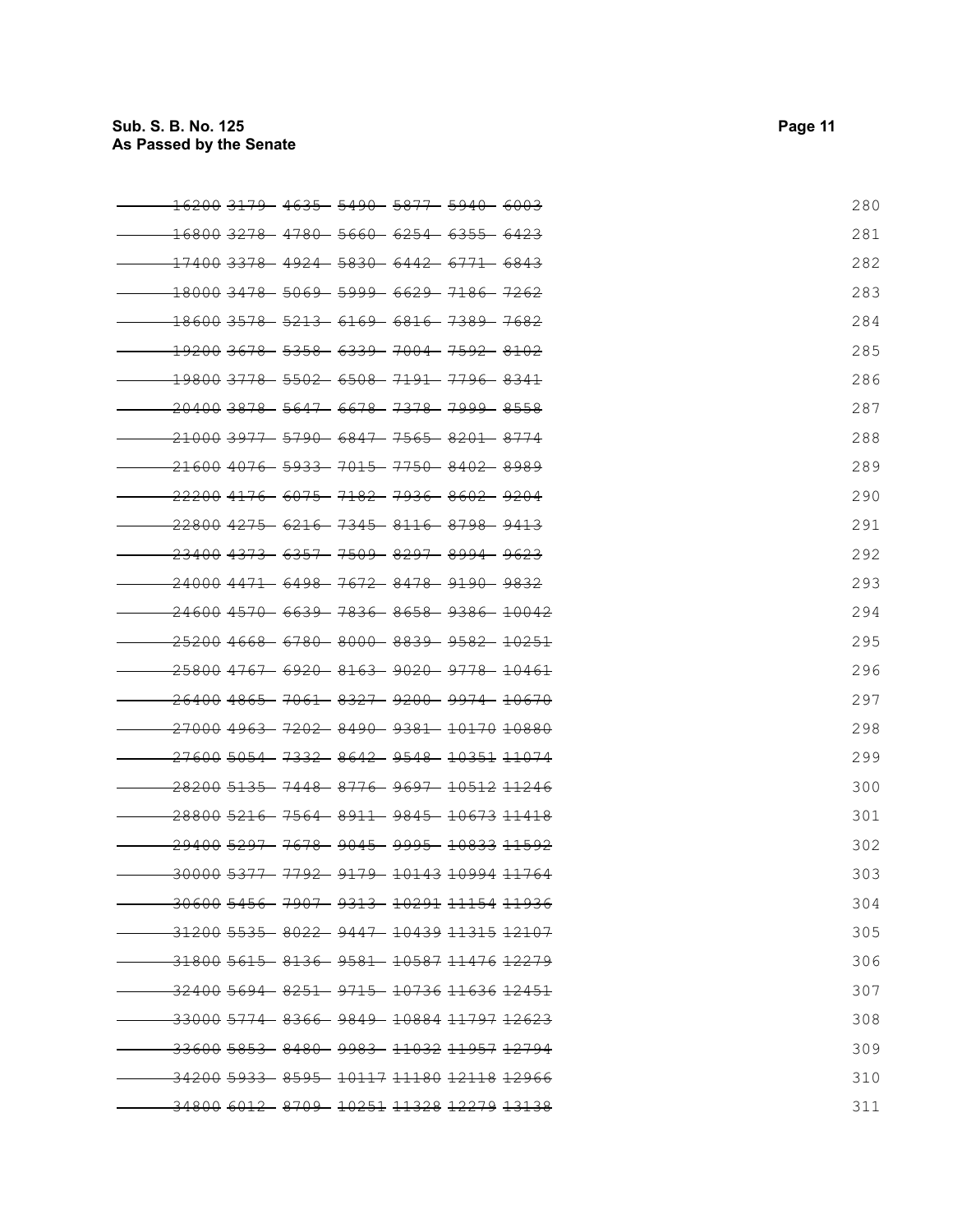| <del>35400 6091</del><br>- <del>8824</del> - <del>10385 11476 12439 13310</del> | 312 |
|---------------------------------------------------------------------------------|-----|
| $-36600$ $6250 - 9053 - 10653$ $11772$ $12761$ $13653$                          | 313 |
| - <del>37200 6330 - 9168 - 10787 11920 12921 13825</del>                        | 314 |
| $-3780066406 - 9275 - 10913120581307113988$                                     | 315 |
| - <del>38400 6447 - 9335 - 10984 12137 13156 14079</del>                        | 316 |
| <del>39000 6489  9395  11055  12215  13242  14170</del>                         | 317 |
| <del>39600 6530 - 9455 - 11126 12294 13328 14261</del>                          | 318 |
| <del>.40200 6571 - 9515 - 11197 12373 13413 14353</del>                         | 319 |
| <u>40800 6613 - 9575 -11268 12451 13499 14444</u>                               | 320 |
| 41400 6653 9634 11338 12529 13583 14534                                         | 321 |
| <u>42000 6694 - 9693 -11409 12607 13667 14624</u>                               | 322 |
| <del>-42600 6735 - 9752 - 11479 12684 13752 14714</del>                         | 323 |
| <del>43200 6776 - 9811 - 11549 12762 13836 14804</del>                          | 324 |
| <del>.43800 6817 - 9871 - 11619 12840 13921</del> <del>14894</del>              | 325 |
| <del>44400 6857 - 9930 - 11690 12917 14005 14985</del>                          | 326 |
| <del>-45000 6898 - 9989 - 11760 12995 14090 15075</del>                         | 327 |
| <del>45600 6939  10049 11830 13073 14174 15165</del>                            | 328 |
| <u>46200 6978 - 10103 11897 13146 14251 15250</u>                               | 329 |
| 46800 7013 10150 11949 13203 14313 15316                                        | 330 |
| <del>47400 7048  10197 12000 13260 14375 15382</del>                            | 331 |
| <del>-48000 7083 - 10245 12052 13317 14437 15448</del>                          | 332 |
| <del>48600 7117 -10292 12103 13374 14498 15514</del>                            | 333 |
| 49200 7152 10339 12155 13432 14560 15580                                        | 334 |
| <u>49800 7187 - 10386 12206 13489 14622 15646</u>                               | 335 |
| <del>50400 7222 10433 12258 13546 14684 15712</del>                             | 336 |
| -51000 7257 10481 12309 13603 14745 15778                                       | 337 |
| <del>-51600 7291 -10528 12360 13660 14807 15844</del>                           | 338 |
| - <del>52200 7326 - 10575 12412 13717 14869 15910</del>                         | 339 |
| -52800 7361- 10622 12463 13774 14931 15976                                      | 340 |
| -53400 7396 - 10669 12515 13832 14992 16042                                     | 341 |
|                                                                                 | 342 |
|                                                                                 | 343 |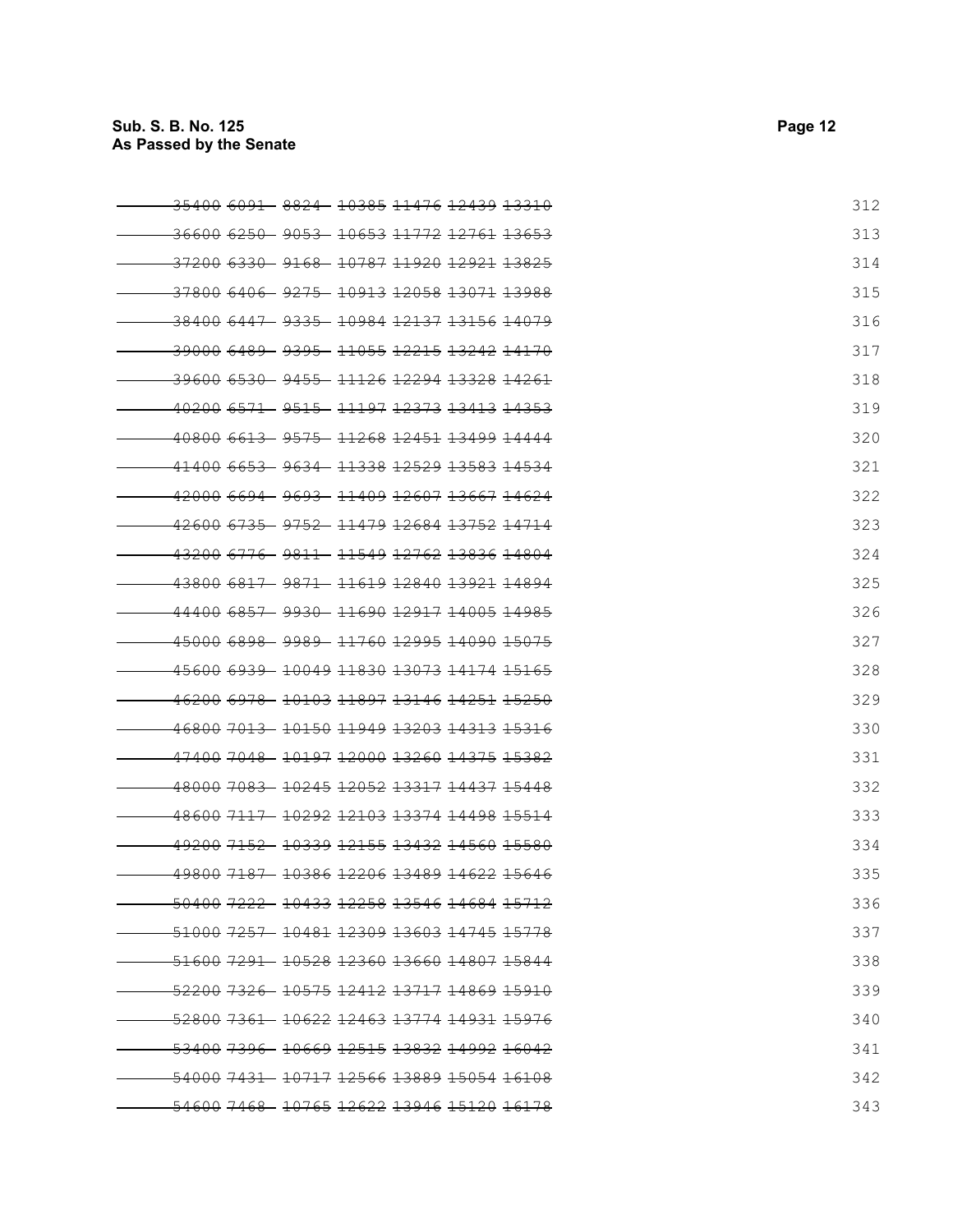| <del>55200 7524</del><br>- <del>10845 12716 14050 15232</del> <del>16298</del> | 344 |
|--------------------------------------------------------------------------------|-----|
| 55800 7582 10929 12814 14159 15350 16425                                       | 345 |
| - <del>56400 7643 - 11016 12918 14273 15474 16558</del>                        | 346 |
| <del>57000 7704 - 11104 13021 14388 15598 16691</del>                          | 347 |
| -57600 <del>7765 - 11192 13125 14502</del> <del>15722 16824</del>              | 348 |
| <del>58200 7825 - 11277 13225 14613 15842 16953</del>                          | 349 |
| <del>58800 7883 - 11361 13324 14723 15961 17079</del>                          | 350 |
| <del>59400 7941 - 11445 13423 14832</del> <del>16079 17206</del>               | 351 |
| -60000 8000 - 11529 13522 14941 16197 17333                                    | 352 |
| 60600 8058 11612 13620 15050 16315 17460                                       | 353 |
| <u>61200 8116 - 11696 13719 15160 16433 17587</u>                              | 354 |
| 61800 8175 11780 13818 15269 16552 17714                                       | 355 |
| <del>62400 8233 -11864 13917 15378 16670 17840</del>                           | 356 |
| -63000 8288 11945 14011 15481 16783 17958                                      | 357 |
| <del>63600 8344- 12024 14102 15582</del> <del>16893 18075</del>                | 358 |
| <del>64200 8399 12103 14194 15683 17002 18193</del>                            | 359 |
|                                                                                | 360 |
| <del>.65400 8510 - 12262 14376 15885 17220 18427</del>                         | 361 |
| 66000 8565 12341 14468 15986 17330 18544                                       | 362 |
|                                                                                | 363 |
| 67200 8676 12500 14650 16188 17548 18778                                       | 364 |
|                                                                                | 365 |
| <del>68400 8786 12659 14833 16390 17767</del> <del>19012</del>                 | 366 |
| <u>69000 8842 - 12738 14924 16491 17876 19129</u>                              | 367 |
| <del>69600 8897 -12817 15015 16592 17985 19246</del>                           | 368 |
| 70200 8953 12897 15107 16693 18094 19363                                       | 369 |
| <del>.70800 9008 12974 15196 16791 18201 19476</del>                           | 370 |
|                                                                                | 371 |
| <del>-72000 9111 -13120 15366 16979 18404 19694</del>                          | 372 |
| <del>72600 9163 - 13194 15451 17073 18506 19803</del>                          | 373 |
| <del>73200 9214 -13267 15536 17167 18608 19912</del>                           | 374 |
| <del>73800 9266- 13340 15621 17261 18709 20021</del>                           | 375 |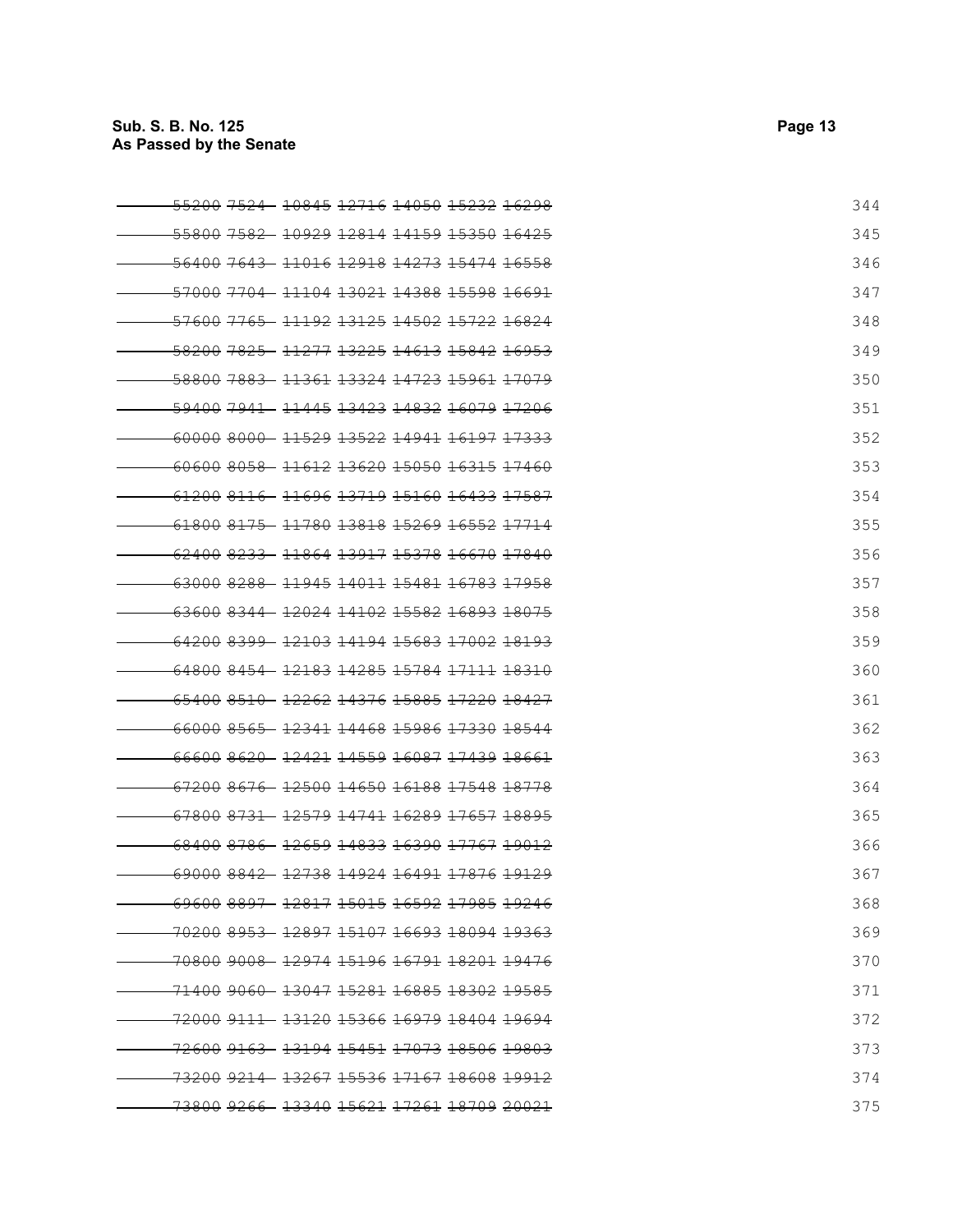| <del>74400 9318</del>                                             | - <del>13413</del> <del>15706 17355</del> <del>18811</del> <del>20130</del> |  | 376 |
|-------------------------------------------------------------------|-----------------------------------------------------------------------------|--|-----|
| <del>75000 9369 13487 15791 17449 18913 20239</del>               |                                                                             |  | 377 |
|                                                                   |                                                                             |  | 378 |
| <del>.76200 9473 - 13633 15961 17636 19116 20456</del>            |                                                                             |  | 379 |
| <del>.76800 9524 13707 16046 17730 19218 20565</del>              |                                                                             |  | 380 |
| <del>.77400 9576 -13780 16131 17824 19320 20674</del>             |                                                                             |  | 381 |
| <del>.78000 9627 13853 16216 17918 19422</del> <del>20783</del>   |                                                                             |  | 382 |
| <del>78600 9679 - 13927 16300 18012 19523 20892</del>             |                                                                             |  | 383 |
| <del>.79200 9731 -14000 16385 18106 19625 21001</del>             |                                                                             |  | 384 |
| <del>.79800 9782 14073 16470 18200 19727 21109</del>              |                                                                             |  | 385 |
|                                                                   |                                                                             |  | 386 |
| <del>-81000 9885 -14220 16640 18387 19930 21326</del>             |                                                                             |  | 387 |
| 81600 9936 14292 16723 18480 20030 21434                          |                                                                             |  | 388 |
| <del>.82200 9987 - 14364 16807 18573</del> <del>20131 21541</del> |                                                                             |  | 389 |
| 82800 10038 14439 16891 18665 20235 21651                         |                                                                             |  | 390 |
| 83400 10090 14514 16979 18762 20340 21763                         |                                                                             |  | 391 |
| 84000 10142 14589 17066 18859 20444 21875                         |                                                                             |  | 392 |
| <u>84600 10194 14663 17154 18956 20549 21987</u>                  |                                                                             |  | 393 |
| 85200 10246 14738 17241 19052 20653 22099                         |                                                                             |  | 394 |
| 85800 10298 14813 17329 19149 20758 22211                         |                                                                             |  | 395 |
| 86400 10350 14887 17417 19246 20863 22323                         |                                                                             |  | 396 |
| 87000 10403 14962 17504 19343 20967 22435                         |                                                                             |  | 397 |
| 87600 10455 15037 17592 19440 21072 22547                         |                                                                             |  | 398 |
| <del>88200 10507 15111</del> <del>17679 19537 21176 22659</del>   |                                                                             |  | 399 |
| <del>88800 10559 15186 17767 19633 21281 22771</del>              |                                                                             |  | 400 |
| 89400 10611 15261 17855 19730 21386 22883                         |                                                                             |  | 401 |
| -90000 10663 15335 17942 19827 21490 22995                        |                                                                             |  | 402 |
| <del>-90600 10715 15410 18030 19924 21595 23107</del>             |                                                                             |  | 403 |
| <del>-91200 10767 15485 18118 20021 21700 23219</del>             |                                                                             |  | 404 |
| <del>91800 10819 15559 18205 20118 21804 23331</del>              |                                                                             |  | 405 |
| <del>.92400 10872 15634 18293 20215 21909 23443</del>             |                                                                             |  | 406 |
| <del>93000 10924 15709 18380 20311</del> <del>22013 23555</del>   |                                                                             |  | 407 |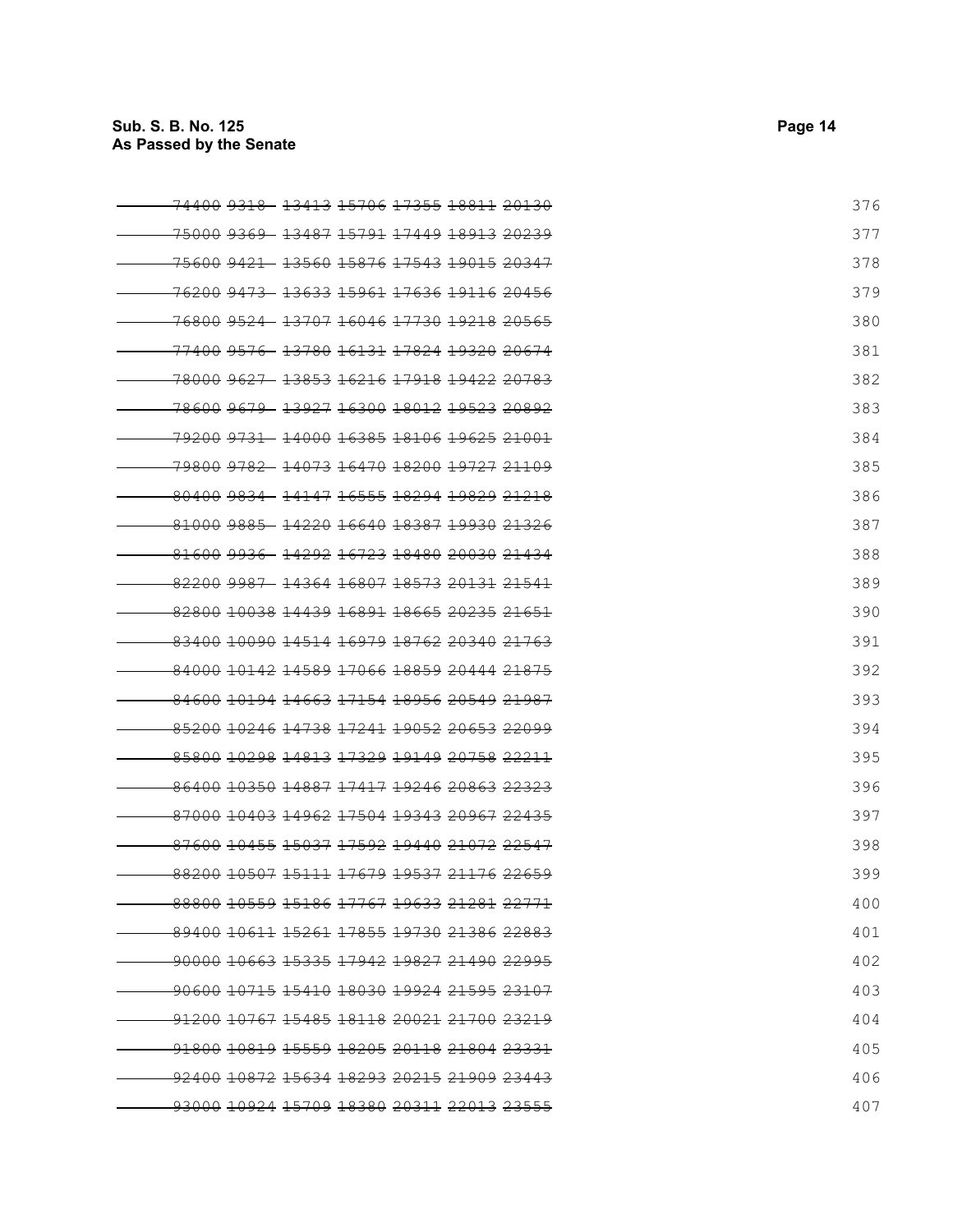| <del>93600 10976 15783 18468 20408 22118 23667</del>            |                                                                                   |  |  |  | 408 |
|-----------------------------------------------------------------|-----------------------------------------------------------------------------------|--|--|--|-----|
| 94200 11028 15858 18556 20505 22223 23779                       |                                                                                   |  |  |  | 409 |
| 94800 11080 15933 18643 20602 22327 23891                       |                                                                                   |  |  |  | 410 |
| <del>95400 11132 16007 18731 20699 22432 24003</del>            |                                                                                   |  |  |  | 411 |
| <del>96000 11184 16082 18818 20796 22536 24115</del>            |                                                                                   |  |  |  | 412 |
| <del>96600 11236 16157 18906 20892 22641 24227</del>            |                                                                                   |  |  |  | 413 |
| <del>97200 11289 16231</del> <del>18994 20989 22746 24339</del> |                                                                                   |  |  |  | 414 |
| <del>97800 11341</del> <del>16306 19081 21086 22850 24451</del> |                                                                                   |  |  |  | 415 |
| <del>98400 11393 16381 19169 21183 22955 24563</del>            |                                                                                   |  |  |  | 416 |
| .99000 11446 16450 19255 21279 23062 24676                      |                                                                                   |  |  |  | 417 |
| <del>99600 11491 16516 19334 21366 23156 24777</del>            |                                                                                   |  |  |  | 418 |
| <del>100200</del>                                               | <u>-11536 16583 19413 21453 23250 24878</u>                                       |  |  |  | 419 |
| <del>100800</del>                                               | <del>11581</del> <del>16649 19491 21539 23345 24978</del>                         |  |  |  | 420 |
| <del>101400</del>                                               | <del>11625 16714 19569 21625 23437 25077</del>                                    |  |  |  | 421 |
| <del>102000</del>                                               | <del>11670 16779 19646 21710 23530 25177</del>                                    |  |  |  | 422 |
| <del>102600</del>                                               | <del>11714 16844 19724 21796 23623 25276</del>                                    |  |  |  | 423 |
| <del>103200</del>                                               | <del>11759 16909 19801 21881 23715 25375</del>                                    |  |  |  | 424 |
| 103800                                                          | <del>11803 16974 19879 21967 23808 25475</del>                                    |  |  |  | 425 |
| <del>104400</del>                                               | 11847 17039 19956 22052 23901 25574                                               |  |  |  | 426 |
| <del>105000</del>                                               | <del>11892 17104 20034 22138 23994 25673</del>                                    |  |  |  | 427 |
| <del>105600</del>                                               | <del>11934 17167 20108 22220 24083 25769</del>                                    |  |  |  | 428 |
| <del>106200</del>                                               | 11979 17232 20186 22305 24176 25868                                               |  |  |  | 429 |
| <del>106800</del>                                               | <del>12023 17297 20263 22391</del> <del>24269 25968</del>                         |  |  |  | 430 |
| <del>107400</del>                                               | <del>12068 17362</del> <del>20341 22476 24361 26067</del>                         |  |  |  | 431 |
| <del>108000</del>                                               | <del>-12110</del> <del>17425  20415  22559  24451  26162</del>                    |  |  |  | 432 |
| <del>108600</del>                                               | $-12155$ $17490$ $20493$ $22644$ $24543$ $26262$                                  |  |  |  | 433 |
| <del>109200</del>                                               | <del>-12199 17555</del> <del>20570 22730 24636 26361</del>                        |  |  |  | 434 |
| <del>109800-</del>                                              | - <del>12243 17620</del> 20648 <del>22815 24729 26460</del>                       |  |  |  | 435 |
| <del>110400</del>                                               | <del>-12286</del> <del>17683  20722  22897  24818  26556</del>                    |  |  |  | 436 |
| <del>111000</del>                                               | - <del>12331</del> <del>17748</del> 20800 <del>22983 24911</del> <del>26655</del> |  |  |  | 437 |
| <del>111600</del>                                               | <del>-12375</del> <del>17813  20877  23068  25004  26755</del>                    |  |  |  | 438 |
| <del>.112200</del>                                              | <del>- 12419 17878 20955 23154 25096 26854</del>                                  |  |  |  | 439 |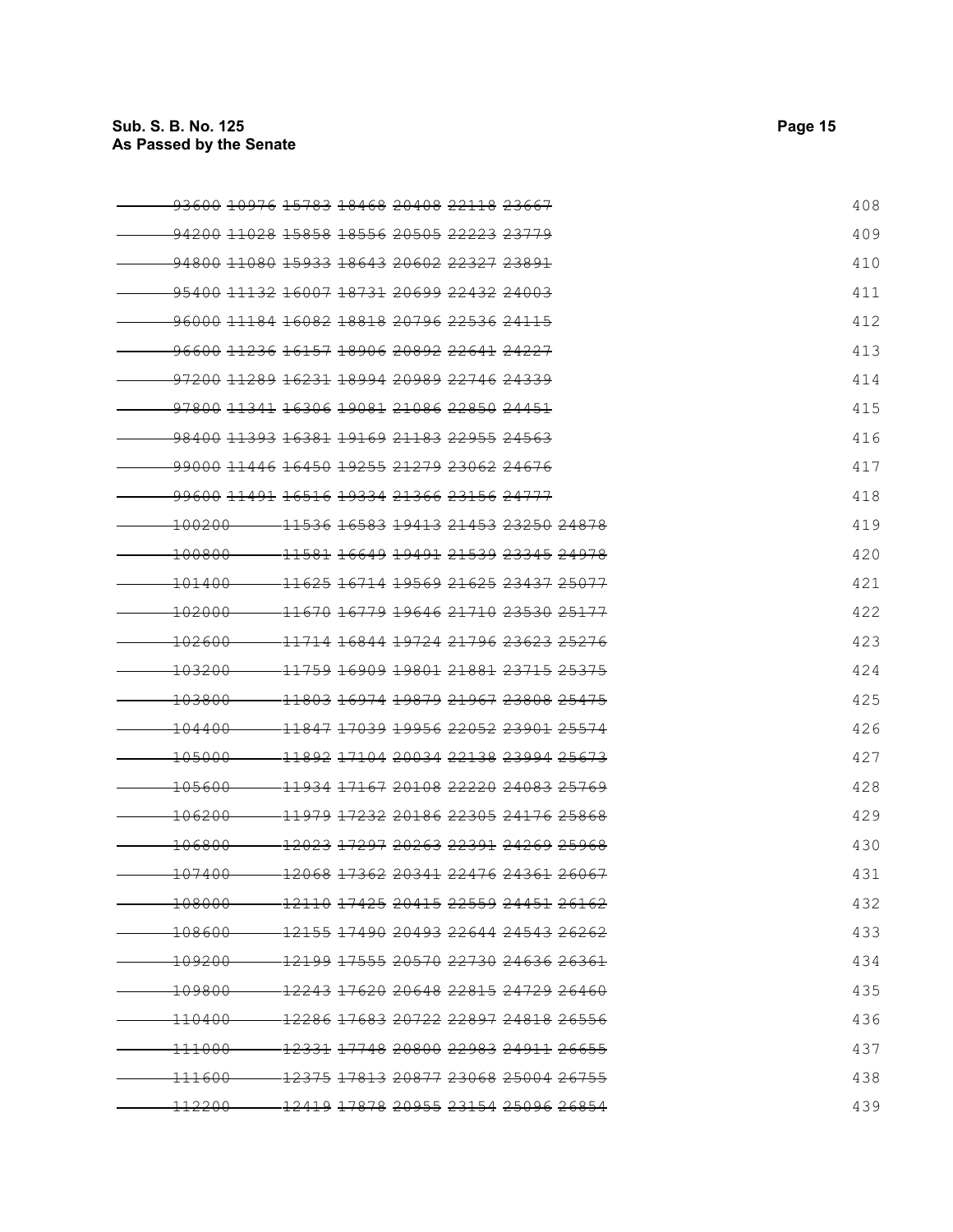| <del>112800</del> | <del>12462 17941</del> <del>21029 23236 25186 26949</del>            | 440 |
|-------------------|----------------------------------------------------------------------|-----|
| <del>113400</del> | <del>12506 18006 21107 23322 25278 27049</del>                       | 441 |
| <del>114000</del> | <del>12551</del> <del>18071</del> <del>21184 23407 25371 27148</del> | 442 |
| 114600            | <del>12595 18136 21262 23493 25464 27247</del>                       | 443 |
| 115200            | 12640 18202 21339 23578 25557 27347                                  | 444 |
| <del>115800</del> | <del>12682</del> <del>18264 21414 23660 25646 27442</del>            | 445 |
| <del>116400</del> | 12727 18329 21491 23746 25739 27542                                  | 446 |
| <del>117000</del> | 12771 18394 21569 23831 25832 27641                                  | 447 |
| <del>117600</del> | <del>12815 18460 21646 23917 25924 27740</del>                       | 448 |
| <del>118200</del> | <del>12858 18522</del> <del>21721 23999 26013 27836</del>            | 449 |
| <del>118800</del> | 12902 18587 21798 24084 26106 27935                                  | 450 |
| <del>119400</del> | <del>12947 18652 21876 24170 26199 28034</del>                       | 451 |
| <del>120000</del> | <del>12991 18718 21953 24256 26292 28134</del>                       | 452 |
| <del>120600</del> | <del>13034 18780 22028 24338 26381 28229</del>                       | 453 |
| <del>121200</del> | <del>13078</del> <del>18845 22105 24423 26474 28329</del>            | 454 |
| <del>121800</del> | <del>13123 18910 22183 24509 26567 28428</del>                       | 455 |
| <del>122400</del> | 13167 18976 22260 24594 26659 28527                                  | 456 |
| <del>123000</del> | <del>13210 19038 22335 24676 26749 28623</del>                       | 457 |
| $-123600$         | 13254 19103 22412 24762 26841 28722                                  | 458 |
| <del>124200</del> | <del>13299 19168 22490 24847 26934 28821</del>                       | 459 |
| <del>124800</del> | <del>13343 19234 22567 24933 27027 28921</del>                       | 460 |
| <del>125400</del> | <del>13386 19296 22642 25015 27116 29016</del>                       | 461 |
| <del>126000</del> | <del>13430 19361 22719 25101 27209 29115</del>                       | 462 |
| <del>126600</del> | <del>13474 19426 22797 25186 27302 29215</del>                       | 463 |
| <del>127200</del> | <del>13519 19492 22874 25272 27395 29314</del>                       | 464 |
| <del>127800</del> | $-13561$ $19554$ $22949$ $25354$ $27484$ $29410$                     | 465 |
| <del>128400</del> | <del>-13606 19619 23026 25439 27576 29509</del>                      | 466 |
| <del>129000</del> | -13650 19684 23104 25525 27669 29608                                 | 467 |
| <del>129600</del> | <del>-13695 19750 23181 25610 27762 29708</del>                      | 468 |
| <del>130200</del> |                                                                      | 469 |
| <del>130800</del> | - <del>13783</del> <del>19879 23335 25780 27946 29905</del>          | 470 |
| <del>131400</del> | <del>-13828</del> 19945  23414  25868  28041  30007                  | 471 |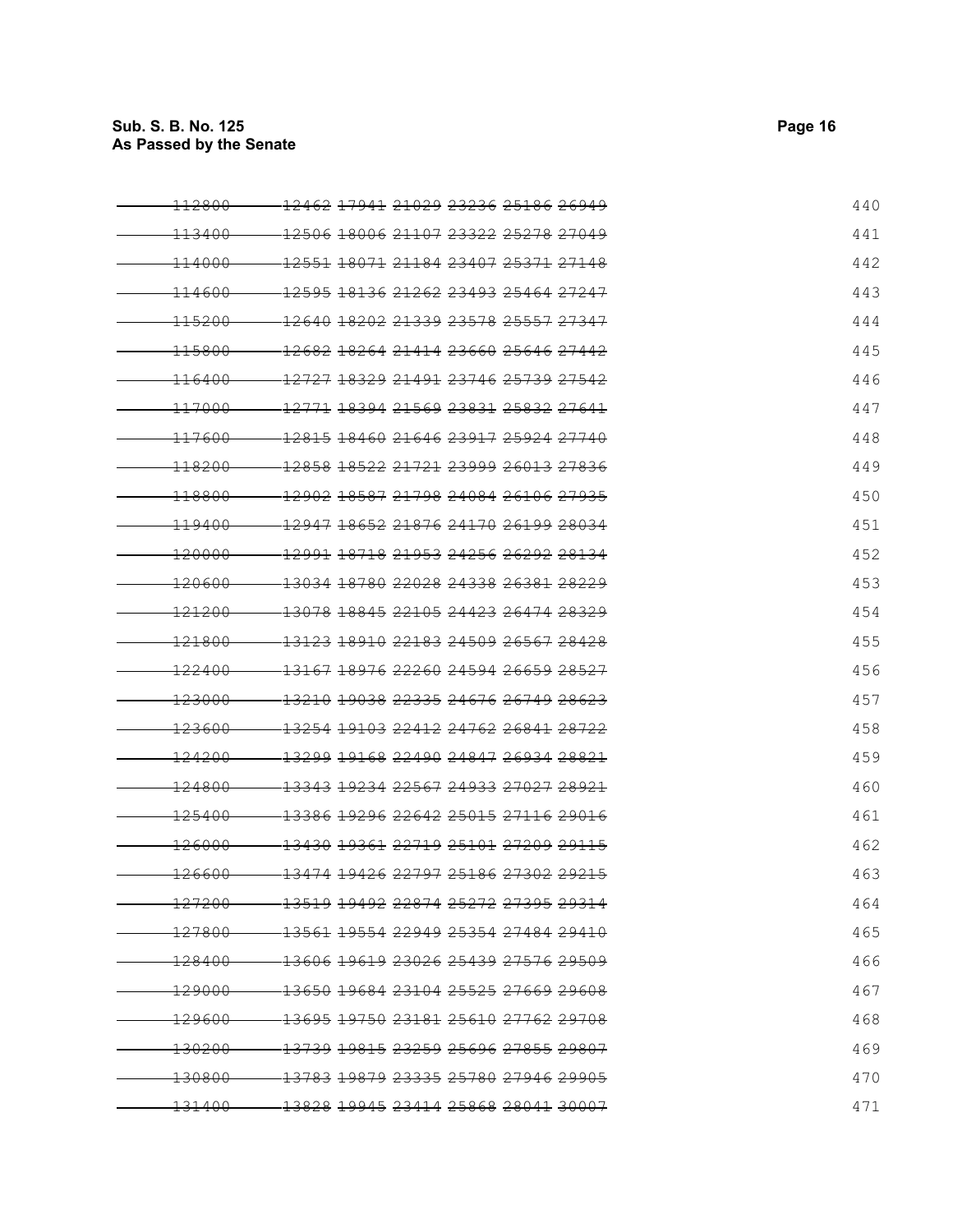| <del>132000</del>                        | <del>13874 20012</del> <del>23494 25955 28136 30108</del>            |                                                          | 472 |
|------------------------------------------|----------------------------------------------------------------------|----------------------------------------------------------|-----|
| <del>132600</del>                        | <del>13919 20079 23573 26043 28231 30210</del>                       |                                                          | 473 |
| 133200                                   | <del>13963 20143 23649 26127 28323 30308</del>                       |                                                          | 474 |
| 133800                                   | <del>14008 20210 23729 26215 28418 30410</del>                       |                                                          | 475 |
| <del>134400</del>                        | <del>14054 20276 23808 26302 28513 30511</del>                       |                                                          | 476 |
| <del>135000</del>                        | <del>14099</del> <del>20343 23887 26390 28608 30613</del>            |                                                          | 477 |
| <del>135600</del>                        | <del>14143 20407 23964 26474 28699 30711</del>                       |                                                          | 478 |
| <del>136200</del>                        | <del>14188 20474 24043 26561</del> <del>28794 30813</del>            |                                                          | 479 |
| <del>136800</del>                        | <del>14234 20541 24123 26649 28889 30914</del>                       |                                                          | 480 |
| <del>137400</del>                        | <del>14279 20607 24202 26737 28984 31016</del>                       |                                                          | 481 |
| <del>138000</del>                        | 14323 20671 24278 26821 29075 31114                                  |                                                          | 482 |
| <del>138600</del>                        | <del>14368 20738 24358 26908 29170 31215</del>                       |                                                          | 483 |
| <del>139200</del>                        | <del>14414 20805 24437 26996 29265 31317</del>                       |                                                          | 484 |
| <del>139800</del>                        | <del>14459 20872 24516 27083 29361 31419</del>                       |                                                          | 485 |
| <del>140400</del>                        | <del>14503 20936 24593 27168 29452 31517</del>                       |                                                          | 486 |
| <del>141000</del>                        | <del>14549 21002 24672 27255 29547 31618</del>                       |                                                          | 487 |
| <del>141600</del>                        | <del>14594 21069 24751 27343 29642 31720</del>                       |                                                          | 488 |
| 142200                                   | 14639 21136 24831 27430 29737 31822                                  |                                                          | 489 |
| 142800                                   | <del>-14683 21200 24907 27515 29828 31920</del>                      |                                                          | 490 |
| <del>143400</del>                        | <del>14729 21267 24986 27602 29923 32021</del>                       |                                                          | 491 |
| <del>144000</del>                        | <del>14774</del> <del>21333</del> <del>25066 27690 30018 32123</del> |                                                          | 492 |
| <del>144600</del>                        | <del>14820 21400 25145 27777 30113 32225</del>                       |                                                          | 493 |
| <del>145200</del>                        | <del>14865 21467 25225 27865 30208 32327</del>                       |                                                          | 494 |
| <del>145800</del>                        | <del>14909 21531</del> <del>25301 27949 30300 32424</del>            |                                                          | 495 |
| <u> 146400</u>                           | <del>-14963 21596 25377 28041 30396 32526</del>                      |                                                          | 496 |
| <del>147000</del> -                      | - 15006 21659 25452 28124 30486 32622                                |                                                          | 497 |
| <del>-147600-</del>                      | $-150492172225527282073057632718$                                    |                                                          | 498 |
| $-148200-$                               | $-150902178225599282863066232810$                                    |                                                          | 499 |
|                                          | $-148800 - 151332184525674283693075232907$                           |                                                          | 500 |
| <del>149400</del>                        | -15176 21908 25749 28452 30842 33003                                 |                                                          | 501 |
|                                          |                                                                      | 150000 - 15218 21971 25823 28534 30931 33099 the maximum | 502 |
| guideline income listed on the schedule. |                                                                      |                                                          | 503 |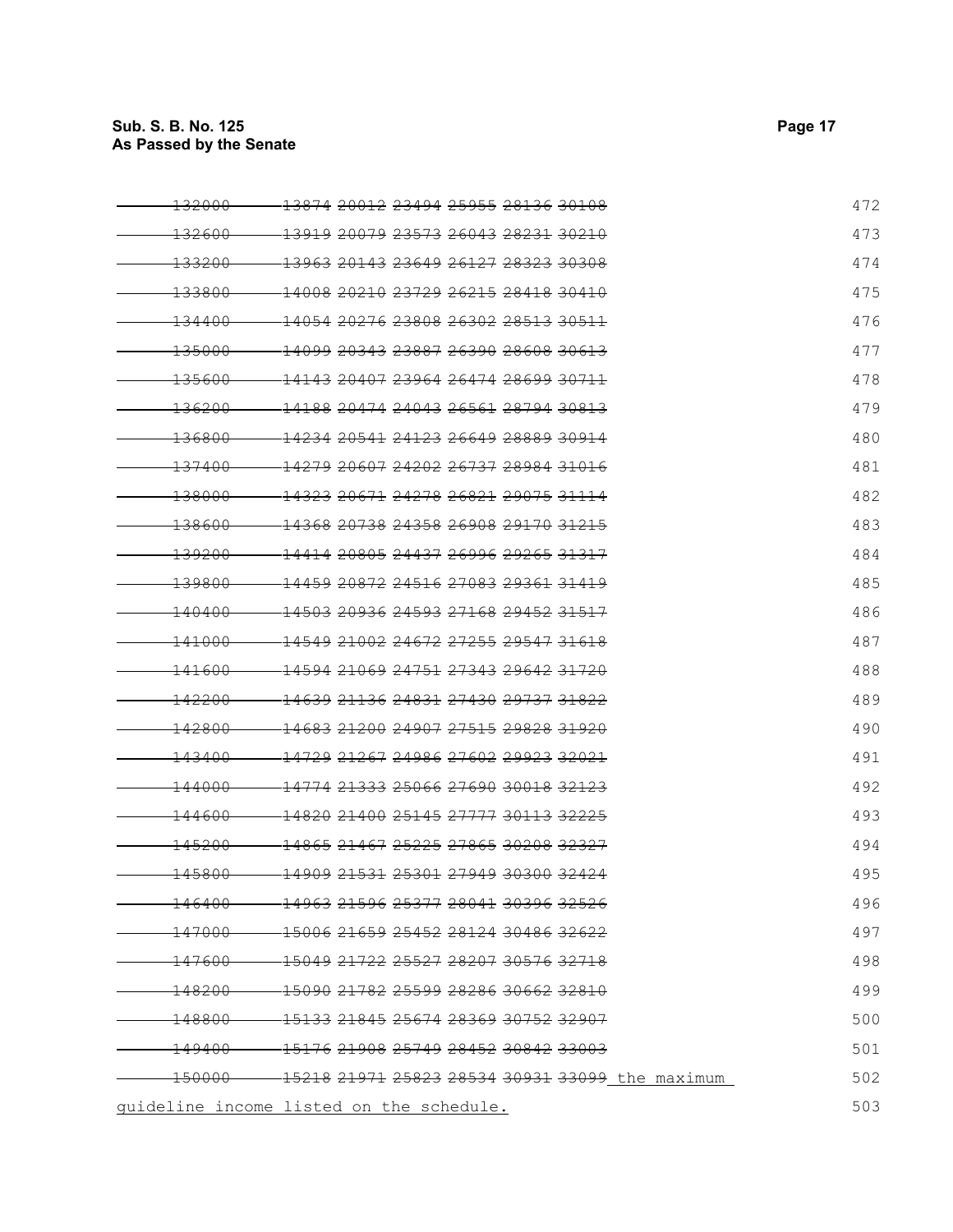|                                                                | (B) (1) The basic child support schedule created under            | 504 |
|----------------------------------------------------------------|-------------------------------------------------------------------|-----|
|                                                                | division (A) of this section shall consist of a table containing  | 505 |
|                                                                | a quideline income column followed by six columns for the total   | 506 |
| number of children subject to the order. The table shall begin |                                                                   | 507 |
|                                                                | at a guideline income of \$8,400 and increase at \$600 increments | 508 |
| through a quideline income of \$300,000. The child support     |                                                                   | 509 |
|                                                                | obligation amount shall be contained at each intersection of the  | 510 |
| guideline income row with the column containing the number of  |                                                                   | 511 |
| children subject to the order. The department shall derive the |                                                                   | 512 |
| child support obligation amounts by multiplying the guideline  |                                                                   | 513 |
| income amount at \$600 increments by the basic obligation      |                                                                   | 514 |
| percentages listed for each income range, for each child, as   |                                                                   | 515 |
| indicated below:                                               |                                                                   | 516 |
|                                                                |                                                                   | 517 |
| (a) For one child:                                             |                                                                   | 518 |
|                                                                |                                                                   | 519 |
| GUIDELINE INCOME                                               | BASIC OBLIGATION                                                  | 520 |
|                                                                |                                                                   | 521 |
| \$11,510.40 or less                                            | 19.193% of the amount of income                                   | 522 |
|                                                                |                                                                   | 523 |
| More than \$11,510.40, but                                     | Income of \$11,510.40 multiplied by                               | 524 |
| not more than \$39,044.16                                      | 19.193% plus 16.047% of the amount of                             | 525 |
|                                                                | income in excess of \$11,510.40                                   | 526 |
|                                                                |                                                                   | 527 |
| More than \$39,044.16 but                                      | Income of \$39,044.16 multiplied by                               | 528 |
| not more than \$49,984.92                                      | 16.974% plus 14.788% of the amount of                             | 529 |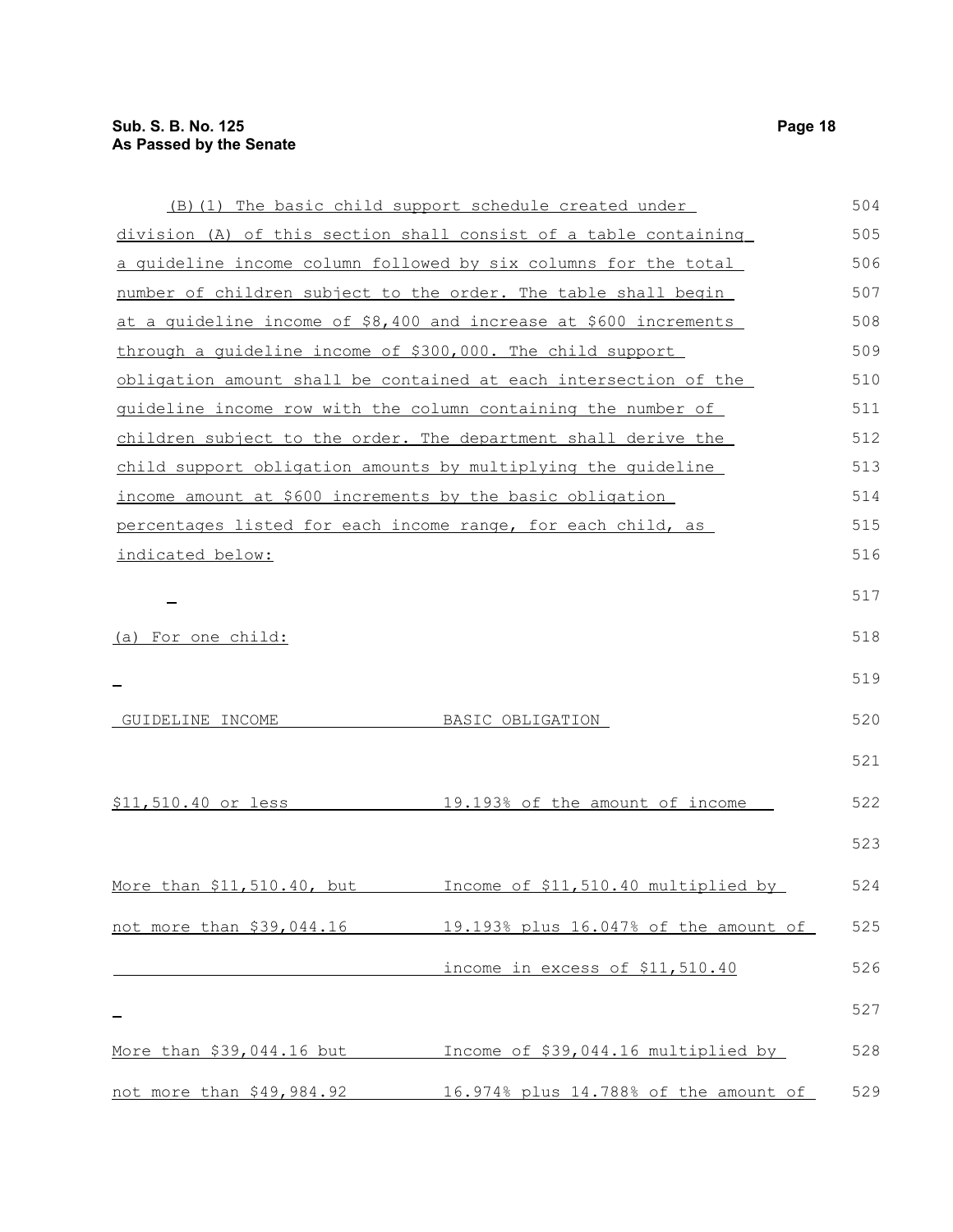|                           | income in excess of \$39,044.16       | 530 |
|---------------------------|---------------------------------------|-----|
|                           |                                       | 531 |
| More than \$49,984.92 but | Income of \$49,984.92 multiplied by   | 532 |
| not more than \$58,239.48 | 16.496% plus 11.039% of the amount of | 533 |
|                           | income in excess of \$49,984.92       | 534 |
|                           |                                       | 535 |
| More than \$58,239.48 but | Income of \$58,239.48 multiplied by   | 536 |
| not more than \$66,433.56 | 15.722% plus 7.167% of the amount of  | 537 |
|                           | income in excess of \$58,239.48       | 538 |
|                           |                                       | 539 |
| More than \$66,433.56 but | Income of \$66,433.56 multiplied by   | 540 |
| not more than \$78,814.80 | 14.667% plus 5.915% of the amount of  | 541 |
|                           | income in excess of \$66,433.56       | 542 |
|                           |                                       | 543 |
| More than \$78,814.80 but | Income of \$78,814.80 multiplied by   | 544 |
| not more than \$91,196.16 | 13.292% plus 8.162% of the amount of  | 545 |
|                           | income in excess of \$78,814.80       | 546 |
|                           |                                       | 547 |
| More than \$91,196.16 but | Income of \$91,196.16 multiplied by   | 548 |
| not more than \$99,495.72 | 12.596% plus 4.377% of the amount of  | 549 |
|                           | income in excess of \$91,196.16       | 550 |
|                           |                                       |     |

 $\equiv$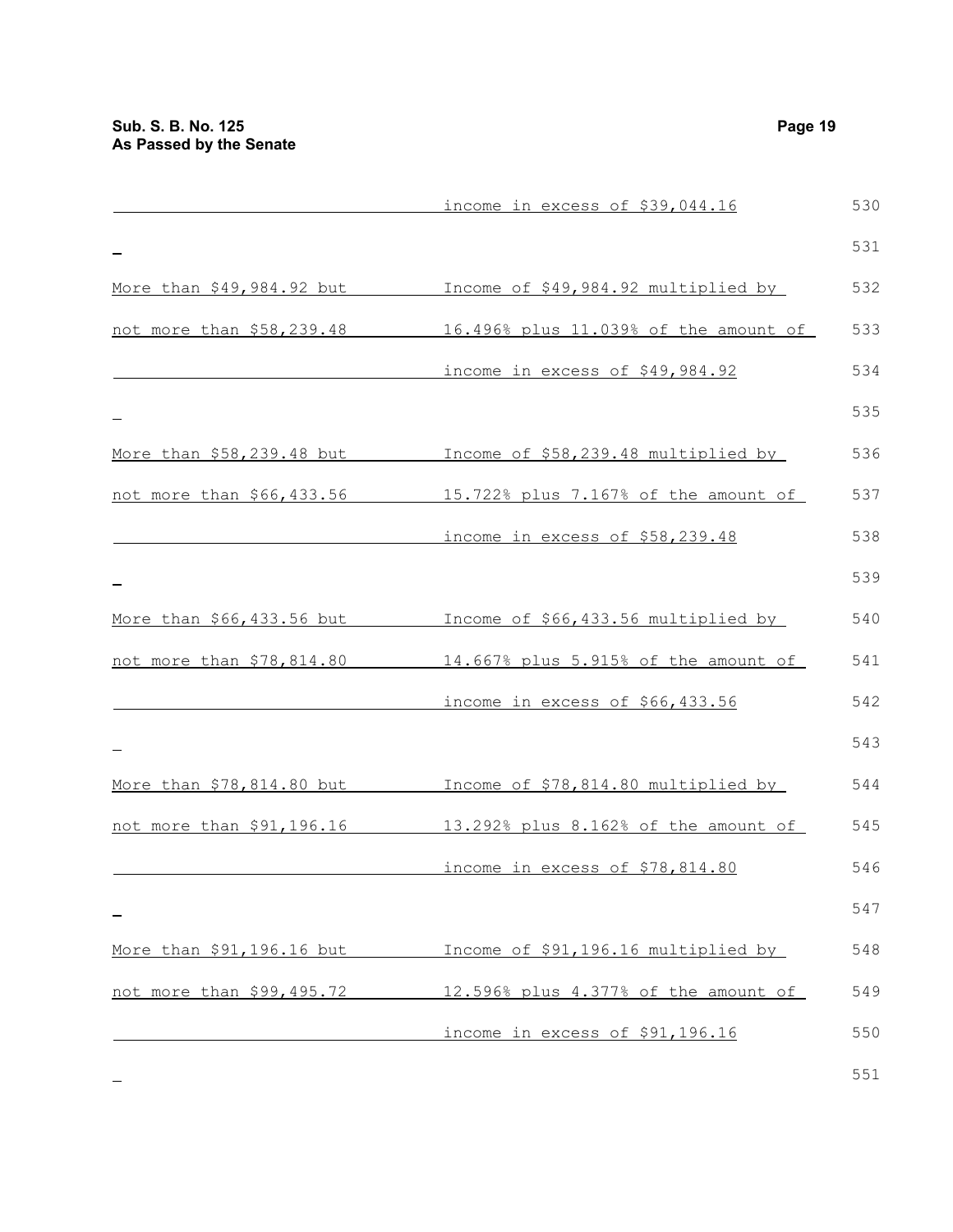| More than \$99,495.72 but          | Income of \$99,495.72 multiplied by  | 552 |
|------------------------------------|--------------------------------------|-----|
| not more than \$108,267.96         | 11.910% plus 2.057% of the amount of | 553 |
|                                    | income in excess of \$99,495.72      | 554 |
|                                    |                                      | 555 |
| More than \$108,267.96 but         | Income of \$108,267.96 multiplied by | 556 |
| not more than \$121,158.48         | 11.112% plus 7.636% of the amount of | 557 |
|                                    | income in excess of \$108,267.96     | 558 |
|                                    |                                      | 559 |
| More than \$121, 158.48 but        | Income of \$121,158.48 multiplied by | 560 |
| not more than \$133,213.56         | 10.742% plus 8.458% of the amount of | 561 |
|                                    | income in excess of \$121,158.48     | 562 |
|                                    |                                      | 563 |
| <u>More than \$133,213.56 but </u> | Income of \$133,213.56 multiplied by | 564 |
| not more than \$145,268.76         | 10.535% plus 5.620% of the amount of | 565 |
|                                    | income in excess of \$133, 213.56    | 566 |
|                                    |                                      | 567 |
| More than \$145,268.76 but         | Income of \$145,268.76 multiplied by | 568 |
| not more than \$161,342.28         | 10.127% plus 6.293% of the amount of | 569 |
|                                    | income in excess of \$145,268.76     | 570 |
|                                    |                                      | 571 |
| More than \$161,342.28 but         | Income of \$161,342.28 multiplied by | 572 |
| not more than \$177,417.24         | 9.745% plus 5.562% of the amount of  | 573 |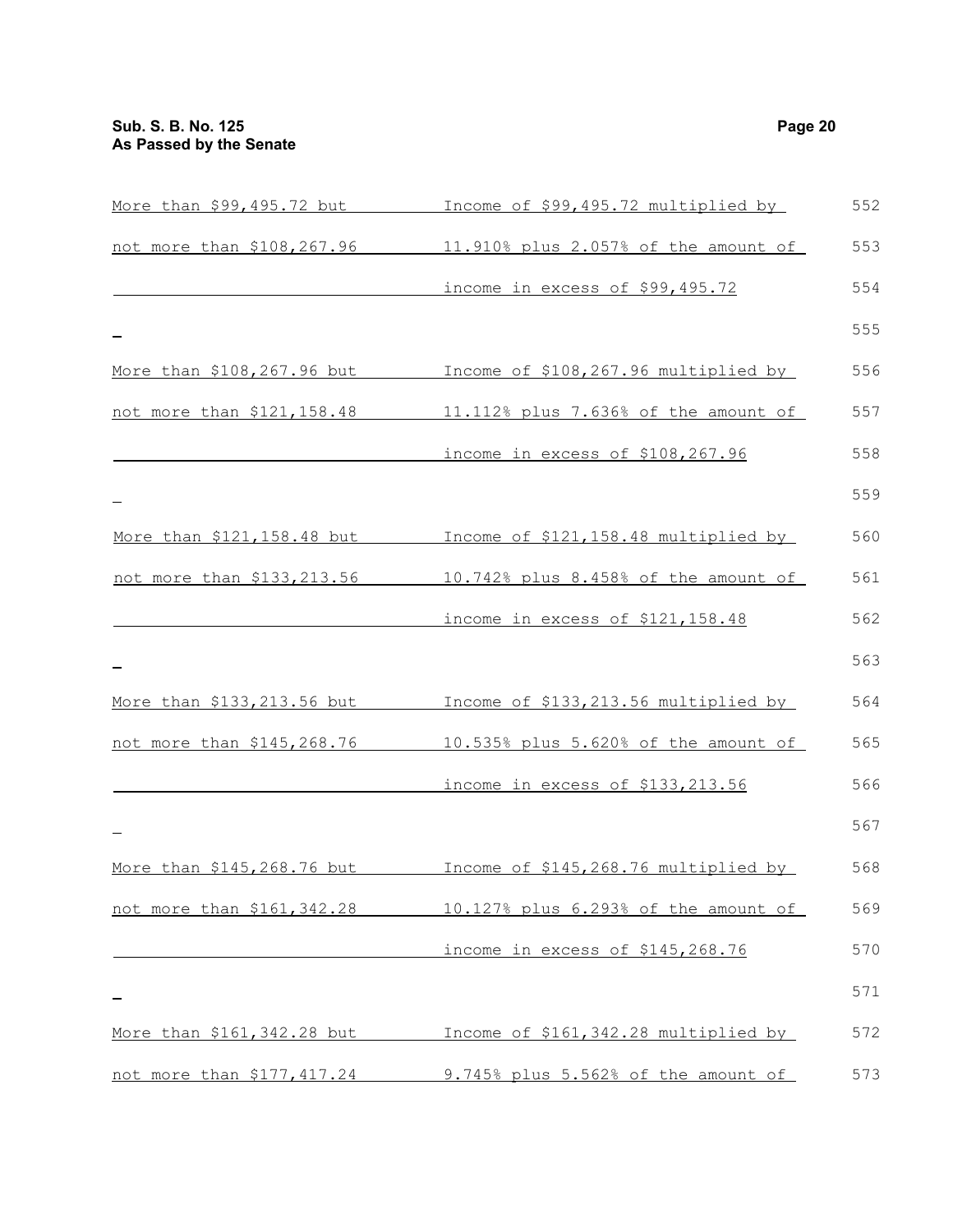|                            | income in excess of \$161,342.28     | 574 |
|----------------------------|--------------------------------------|-----|
|                            |                                      | 575 |
| More than \$177,417.24 but | Income of \$177,417.24 multiplied by | 576 |
| not more than \$193,489.32 | 9.366% plus 7.068% of the amount of  | 577 |
|                            | income in excess of \$177,417.24     | 578 |
|                            |                                      | 579 |
| More than \$193,489.32 but | Income of \$193,489.32 multiplied by | 580 |
| not more than \$219,296.76 | 9.175% plus 2.815% of the amount of  | 581 |
|                            | income in excess of \$193,489.32     | 582 |
|                            |                                      | 583 |
| More than \$219,296.76 but | Income of \$219,296.76 multiplied by | 584 |
| not more than \$258,292.92 | 8.427% plus 4.394% of the amount of  | 585 |
|                            | income in excess of \$219,296.76     | 586 |
|                            |                                      | 587 |
| More than \$258,292.92 but | Income of \$258,292.92 multiplied by | 588 |
| not more than \$336,467.04 | 7.818% plus 3.761% of the amount of  | 589 |
|                            | income in excess of \$258,292.92     | 590 |
|                            |                                      | 591 |
| (b) For two children:      |                                      | 592 |
| GUIDELINE INCOME           | BASIC OBLIGATION                     | 593 |
|                            |                                      | 594 |
| \$11,510.40 or less        | 29.209% of the amount of income      | 595 |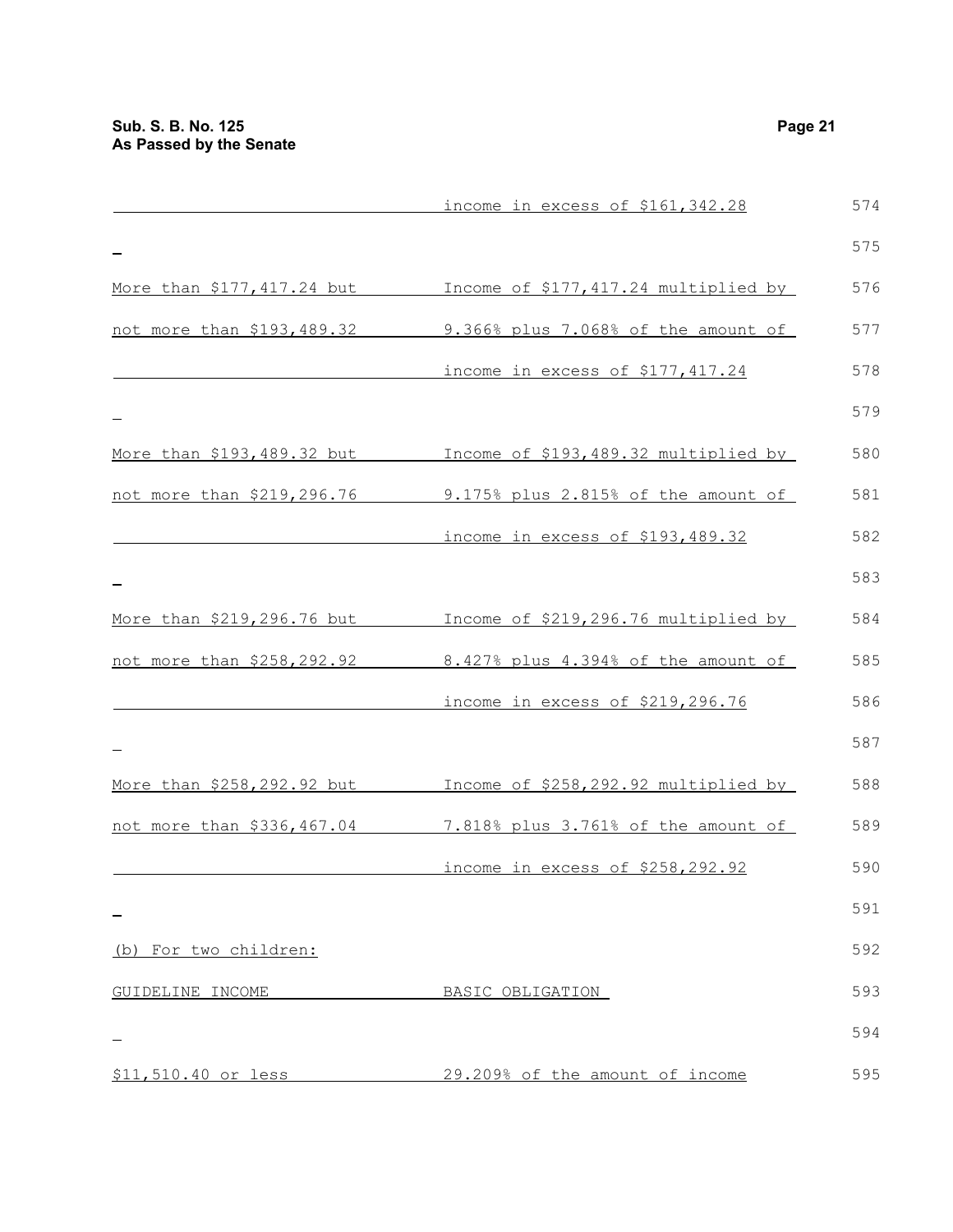|  |                       |                                                                   | 596 |
|--|-----------------------|-------------------------------------------------------------------|-----|
|  |                       | More than \$11,510.40 but not Income of \$11,510.40 multiplied by | 597 |
|  | more than \$39,044.16 | 29.209% plus 24.327% of the amount of                             | 598 |
|  |                       | income in excess of \$11,510.40                                   | 599 |
|  |                       |                                                                   | 600 |
|  |                       | More than \$39,044.16 but not Income of \$39,044.16 multiplied by | 601 |
|  |                       | more than \$49,984.92 25.776% plus 21.938% of the amount of       | 602 |
|  |                       | income in excess of \$39,044.16                                   | 603 |
|  |                       |                                                                   | 604 |
|  |                       | More than \$49,984.92 but not Income of \$49,984.92 multiplied by | 605 |
|  |                       | more than \$58,239.48 24.928% plus 15.953% of the amount of       | 606 |
|  |                       | income in excess of \$49,984.92                                   | 607 |
|  |                       |                                                                   | 608 |
|  |                       | More than \$58,239.48 but not Income of \$58,239.48 multiplied by | 609 |
|  |                       | more than \$66,433.56 23.656% plus 9.625% of the amount of        | 610 |
|  |                       | income in excess of \$58,239.48                                   | 611 |
|  |                       |                                                                   | 612 |
|  |                       | More than \$66,433.56 but not Income of \$66,433.56 multiplied by | 613 |
|  | more than \$78,814.80 | 21.926% plus 8.545% of the amount of                              | 614 |
|  |                       | income in excess of \$66,433.56                                   | 615 |
|  |                       |                                                                   | 616 |
|  |                       | More than \$78,814.80 but not Income of \$78,814.80 multiplied by | 617 |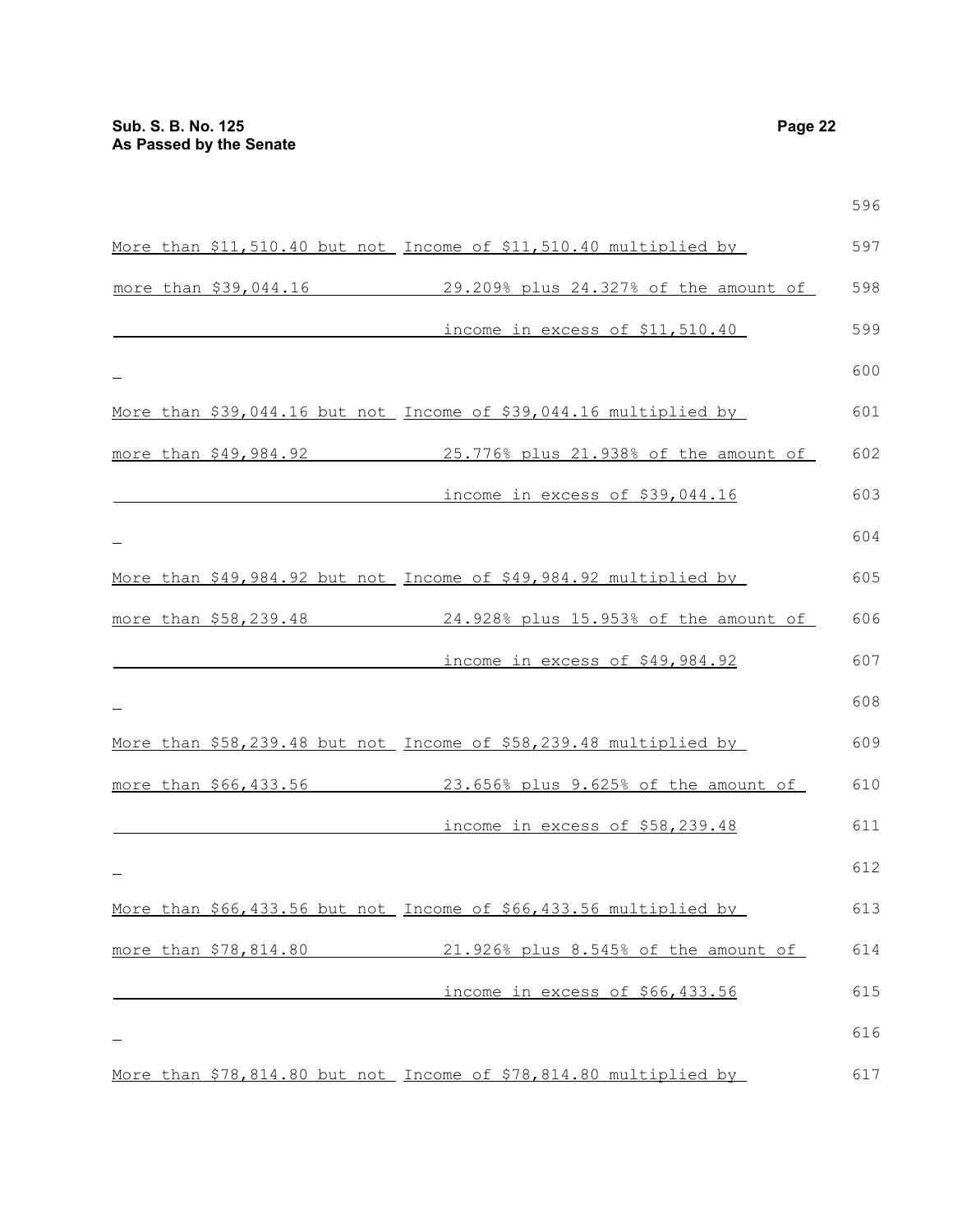$\frac{1}{2}$ 

 $\equiv$ 

 $\overline{\phantom{0}}$ 

 $\,$ 

 $\frac{1}{2}$ 

|                                   | more than \$91,196.16 19.824% plus 12.507% of the amount of       | 618 |
|-----------------------------------|-------------------------------------------------------------------|-----|
|                                   | income in excess of \$78,814.80                                   | 619 |
|                                   |                                                                   | 620 |
|                                   | More than \$91,196.16 but not Income of \$91,196.16 multiplied by | 621 |
| more than \$99,495.72             | 18.830% plus 5.263% of the amount of                              | 622 |
|                                   | income in excess of \$91,196.16                                   | 623 |
|                                   |                                                                   | 624 |
|                                   | More than \$99,495.72 but not Income of \$99,495.72 multiplied by | 625 |
| more than \$108,267.96            | 17.699% plus 2.955% of the amount of                              | 626 |
|                                   | income in excess of \$99,495.72                                   | 627 |
|                                   |                                                                   | 628 |
|                                   | More than \$108,267.96 but Throme of \$108,267.96 multiplied by   | 629 |
|                                   | not more than \$121,158.48 16.504% plus 11.607% of the amount of  | 630 |
|                                   | income in excess of \$108,267.96                                  | 631 |
|                                   |                                                                   | 632 |
| More than \$121,158.48 but        | Income of \$121,158.48 multiplied by                              | 633 |
| not more than \$133,213.56        | 15.983% plus 12.776% of the amount of                             | 634 |
|                                   | income in excess of \$121,158.48                                  | 635 |
|                                   |                                                                   | 636 |
| More than \$133,213.56 but        | Income of \$133,213.56 multiplied by                              | 637 |
| <u>not more than \$145,268.76</u> | 15.693% plus 7.608% of the amount of                              | 638 |

income in excess of \$133,213.56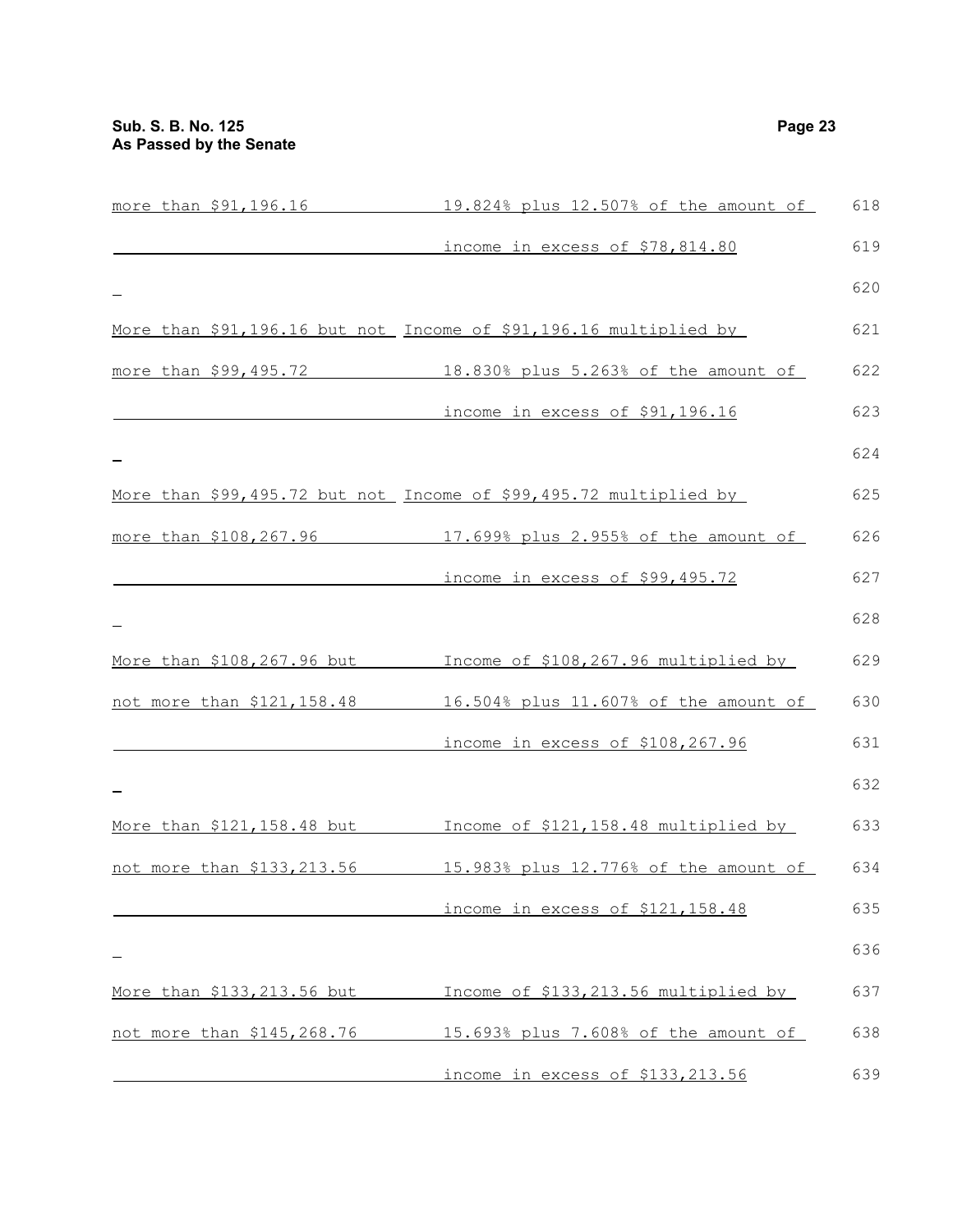More than \$145,268.76 but Income of \$145,268.76 multiplied by not more than \$161,342.28 15.022% plus 9.323% of the amount of income in excess of \$145,268.76 More than \$161,342.28 but Income of \$161,342.28 multiplied by not more than \$177,417.24 14.454% plus 9.180% of the amount of income in excess of \$161,342.28 More than \$177,417.24 but Income of \$177,417.24 multiplied by not more than \$193,489.32 13.976% plus 9.536% of the amount of income in excess of \$177,417.24 More than \$193,489.32 but Income of \$193,489.32 multiplied by not more than \$219,296.76 13.607% plus 4.327% of the amount of income in excess of \$193,489.32 More than \$219,296.76 but Income of \$219,296.76 multiplied by not more than \$258,292.92 12.515% plus 5.952% of the amount of income in excess of \$219,296.76 More than \$258,292.92 but Income of \$258,292.92 multiplied by 640 641 642 643 644 645 646 647 648 649 650 651 652 653 654 655 656 657 658 659 660 661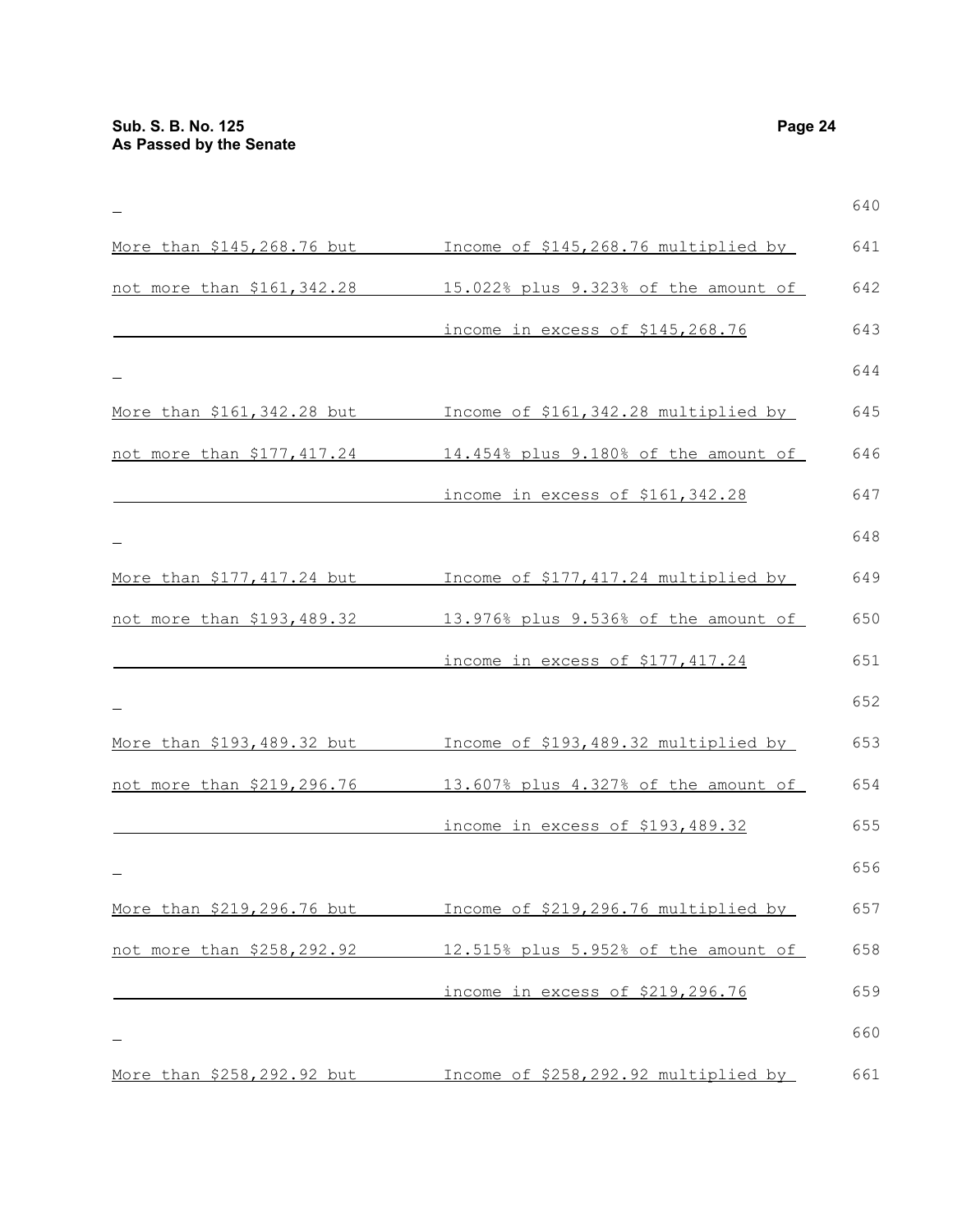| not more than \$336,467.04 | 11.524% plus 6.081% of the amount of                            | 662 |
|----------------------------|-----------------------------------------------------------------|-----|
|                            | income in excess of \$258,292.92                                | 663 |
|                            |                                                                 | 664 |
| (c) For three children:    |                                                                 | 665 |
| GUIDELINE INCOME           | BASIC OBLIGATION                                                | 666 |
|                            |                                                                 | 667 |
| \$11,510.40 or less        | 35.410% of the amount of income                                 | 668 |
|                            |                                                                 | 669 |
| More than \$11,510.40 but  | Income of \$11,510.40 multiplied by                             | 670 |
| not more than \$39,044.16  | 35.410% plus 29.128% of the amount of                           | 671 |
|                            | income in excess of \$11,510.40                                 | 672 |
|                            |                                                                 | 673 |
| More than \$39,044.16 but  | Income of \$39,044.16 multiplied by                             | 674 |
|                            | not more than \$49,984.92 30.980% plus 25.763% of the amount of | 675 |
|                            | income in excess of \$39,044.16                                 | 676 |
|                            |                                                                 | 677 |
| More than \$49,984.92 but  | Income of \$49,984.92 multiplied by                             | 678 |
| not more than \$58,239.48  | 29.838% plus 18.202% of the amount of                           | 679 |
|                            | income in excess of \$49,984.92                                 | 680 |
|                            |                                                                 | 681 |
| More than \$58,239.48 but  | Income of \$58,239.48 multiplied by                             | 682 |
| not more than \$66,433.56  | 28.189% plus 10.034% of the amount of                           | 683 |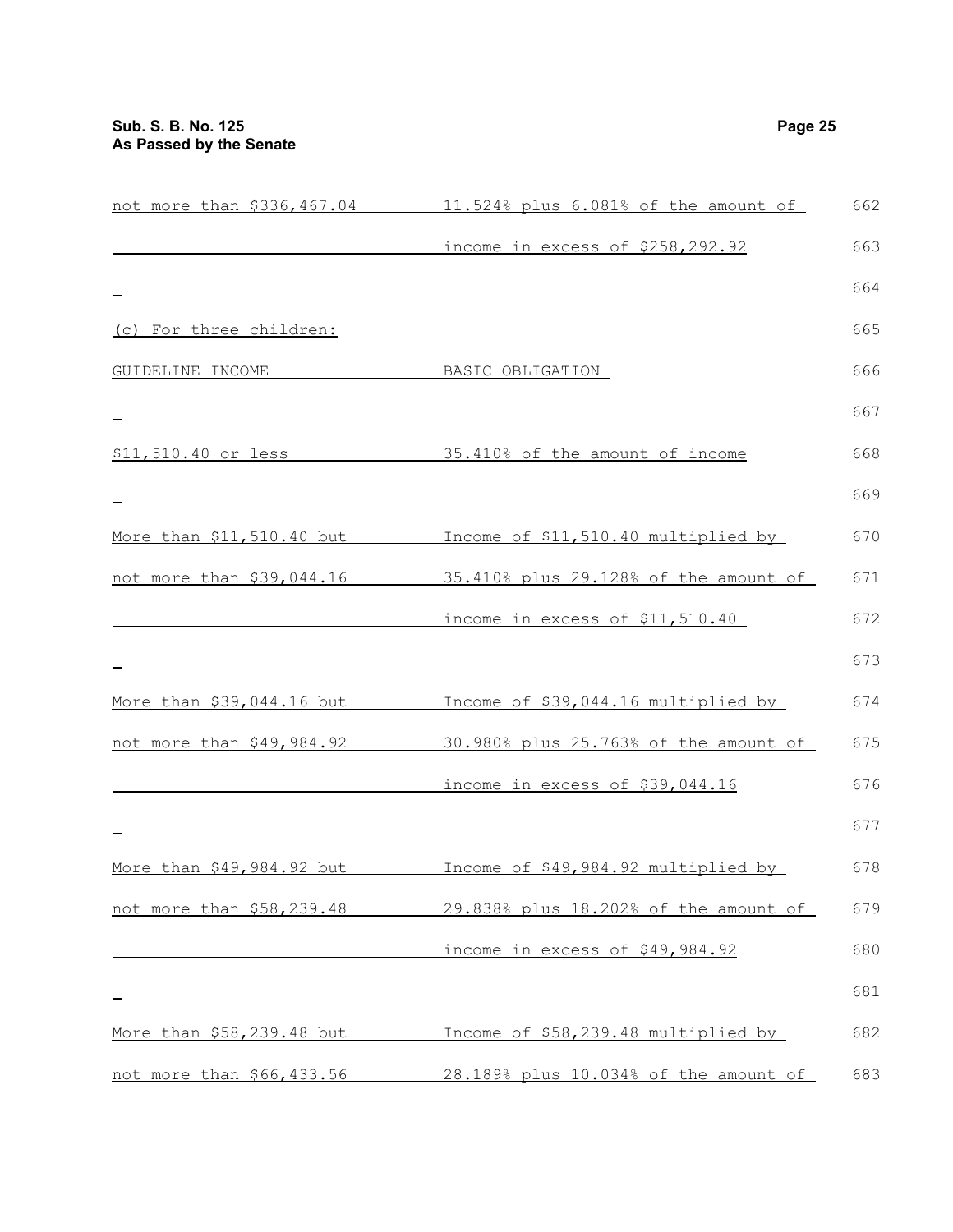|                            | income in excess of \$58,239.48       | 684 |
|----------------------------|---------------------------------------|-----|
|                            |                                       | 685 |
| More than \$66,433.56 but  | Income of \$66,433.56 multiplied by   | 686 |
| not more than \$78,814.80  | 25.950% plus 9.747% of the amount of  | 687 |
|                            | income in excess of \$66,433.56       | 688 |
|                            |                                       | 689 |
| More than \$78,814.80 but  | Income of \$78,814.80 multiplied by   | 690 |
| not more than \$91,196.16  | 23.404% plus 15.193% of the amount of | 691 |
|                            | income in excess of \$78,814.80       | 692 |
|                            |                                       | 693 |
| More than \$91,196.16 but  | Income of \$91,196.16 multiplied by   | 694 |
| not more than \$99,495.72  | 22.290% plus 4.632% of the amount of  | 695 |
|                            | income in excess of \$91,196.16       | 696 |
|                            |                                       | 697 |
| More than \$99,495.72 but  | Income of \$99,495.72 multiplied by   | 698 |
| not more than \$108,267.96 | 20.817% plus 3.351% of the amount of  | 699 |
|                            | income in excess of \$99,495.72       | 700 |
|                            |                                       | 701 |
| More than \$108,267.96 but | Income of \$108,267.96 multiplied by  | 702 |
| not more than \$121,158.48 | 19.401% plus 13.987% of the amount of | 703 |
|                            | income in excess of \$108,267.96      | 704 |
|                            |                                       |     |

 $\equiv$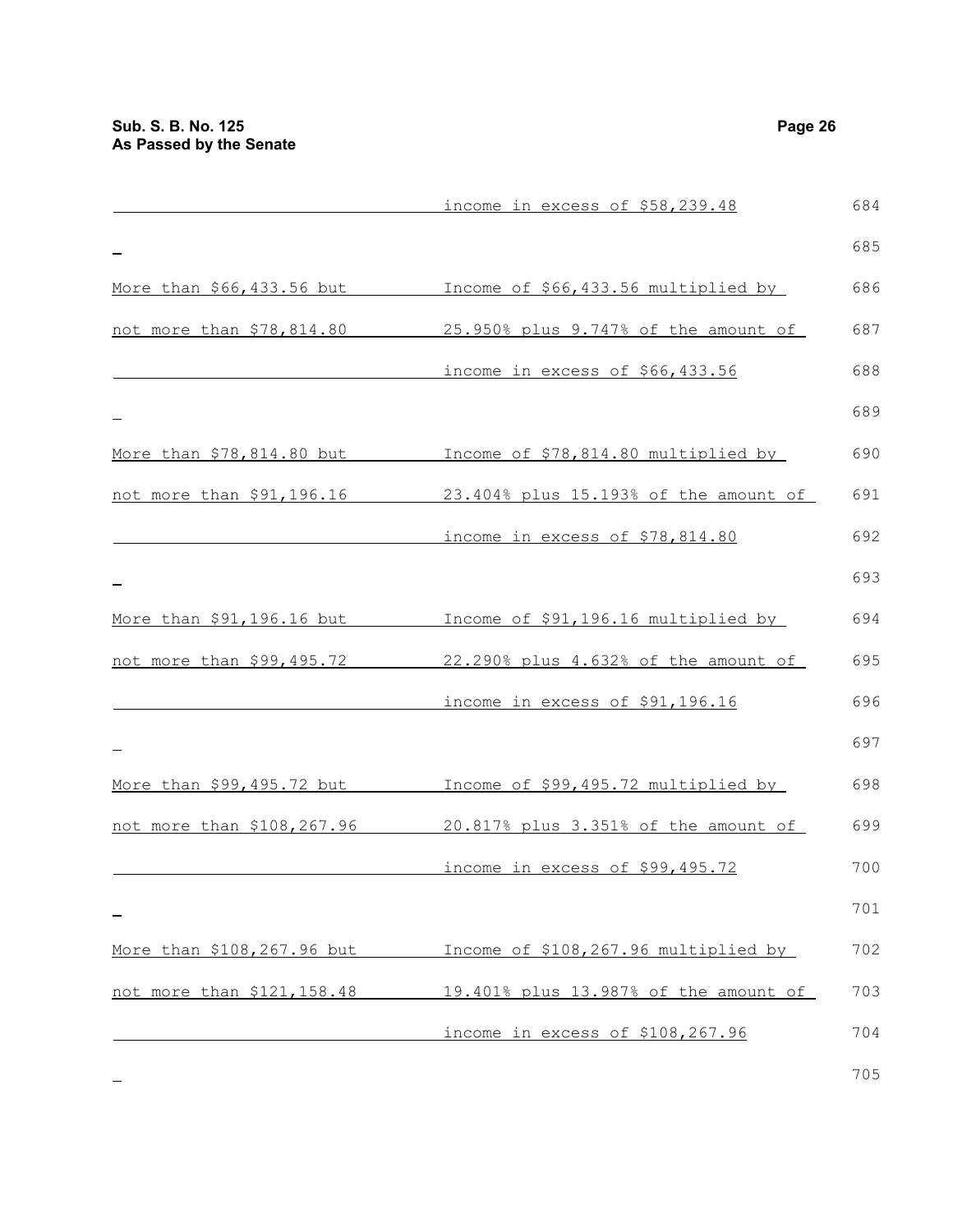| More than \$121,158.48 but        | Income of \$121,158.48 multiplied by  | 706 |
|-----------------------------------|---------------------------------------|-----|
| not more than \$133,213.56        | 18.825% plus 15.296% of the amount of | 707 |
|                                   | income in excess of \$121,158.48      | 708 |
|                                   |                                       | 709 |
| More than \$133,213.56 but        | Income of \$133,213.56 multiplied by  | 710 |
| not more than \$145,268.76        | 18.506% plus 8.018% of the amount of  | 711 |
|                                   | income in excess of \$133,213.56      | 712 |
|                                   |                                       | 713 |
| More than \$145,268.76 but        | Income of \$145,268.76 multiplied by  | 714 |
| not more than \$161,342.28        | 17.636% plus 10.937% of the amount of | 715 |
|                                   | income in excess of \$145,268.76      | 716 |
|                                   |                                       | 717 |
| <u>More than \$161,342.28 but</u> | Income of \$161,342.28 multiplied by  | 718 |
| <u>not more than \$177,417.24</u> | 16.968% plus 11.954% of the amount of | 719 |
|                                   | income in excess of \$161,342.28      | 720 |
|                                   |                                       | 721 |
| More than \$177,417.24 but        | Income of \$177,417.24 multiplied by  | 722 |
| not more than \$193,489.32        | 16.541% plus 10.010% of the amount of | 723 |
|                                   | income in excess of \$177,417.24      | 724 |
|                                   |                                       | 725 |
| More than \$193,489.32 but        | Income of \$193,489.32 multiplied by  | 726 |
| not more than \$219,296.76        | 15.974% plus 5.274% of the amount of  | 727 |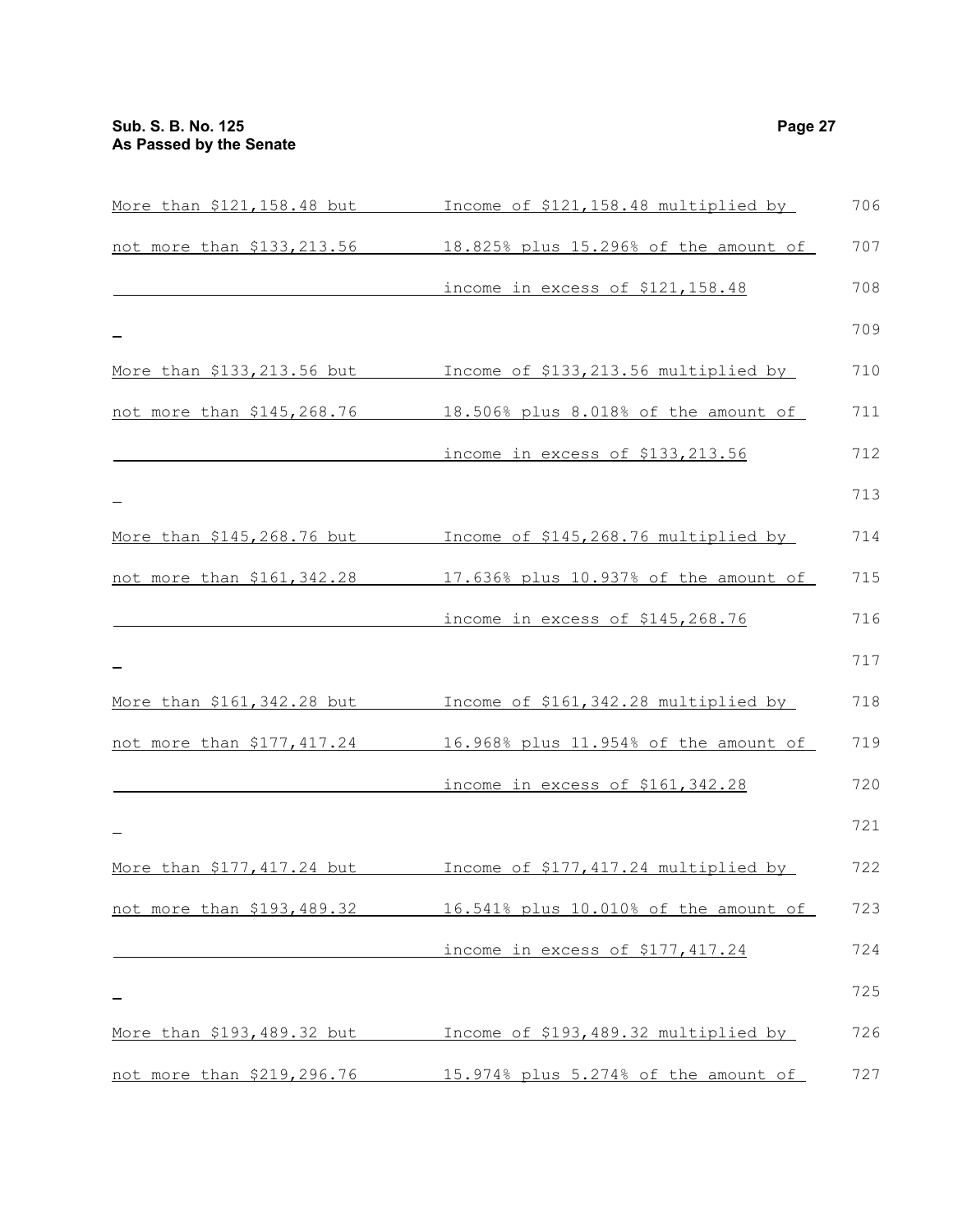|                            | income in excess of \$193,489.32      | 728 |
|----------------------------|---------------------------------------|-----|
|                            |                                       | 729 |
| More than \$219,296.76 but | Income of \$219,296.76 multiplied by  | 730 |
| not more than \$258,292.92 | 14.715% plus 6.280% of the amount of  | 731 |
|                            | income in excess of \$219,296.76      | 732 |
|                            |                                       | 733 |
| More than \$258,292.92 but | Income of \$258,292.92 multiplied by  | 734 |
| not more than \$336,467.04 | 13.441% plus 7.776% of the amount of  | 735 |
|                            | income in excess of \$258,292.92      | 736 |
|                            |                                       | 737 |
| (d) For four children:     |                                       | 738 |
| GUIDELINE INCOME           | BASIC OBLIGATION                      | 739 |
|                            |                                       | 740 |
| \$11,510.40 or less        | 39.553% of the amount of income       | 741 |
|                            |                                       | 742 |
| More than \$11,510.40 but  | Income of \$11,510.40 multiplied by   | 743 |
| not more than \$39,044.16  | 39.553% plus 32.536% of the amount of | 744 |
|                            | income in excess of \$11,510.40       | 745 |
|                            |                                       | 746 |
| More than \$39,044.16 but  | Income of \$39,044.16 multiplied by   | 747 |
| not more than \$49,984.92  | 34.605% plus 28.778% of the amount of | 748 |
|                            | income in excess of \$39,044.16       | 749 |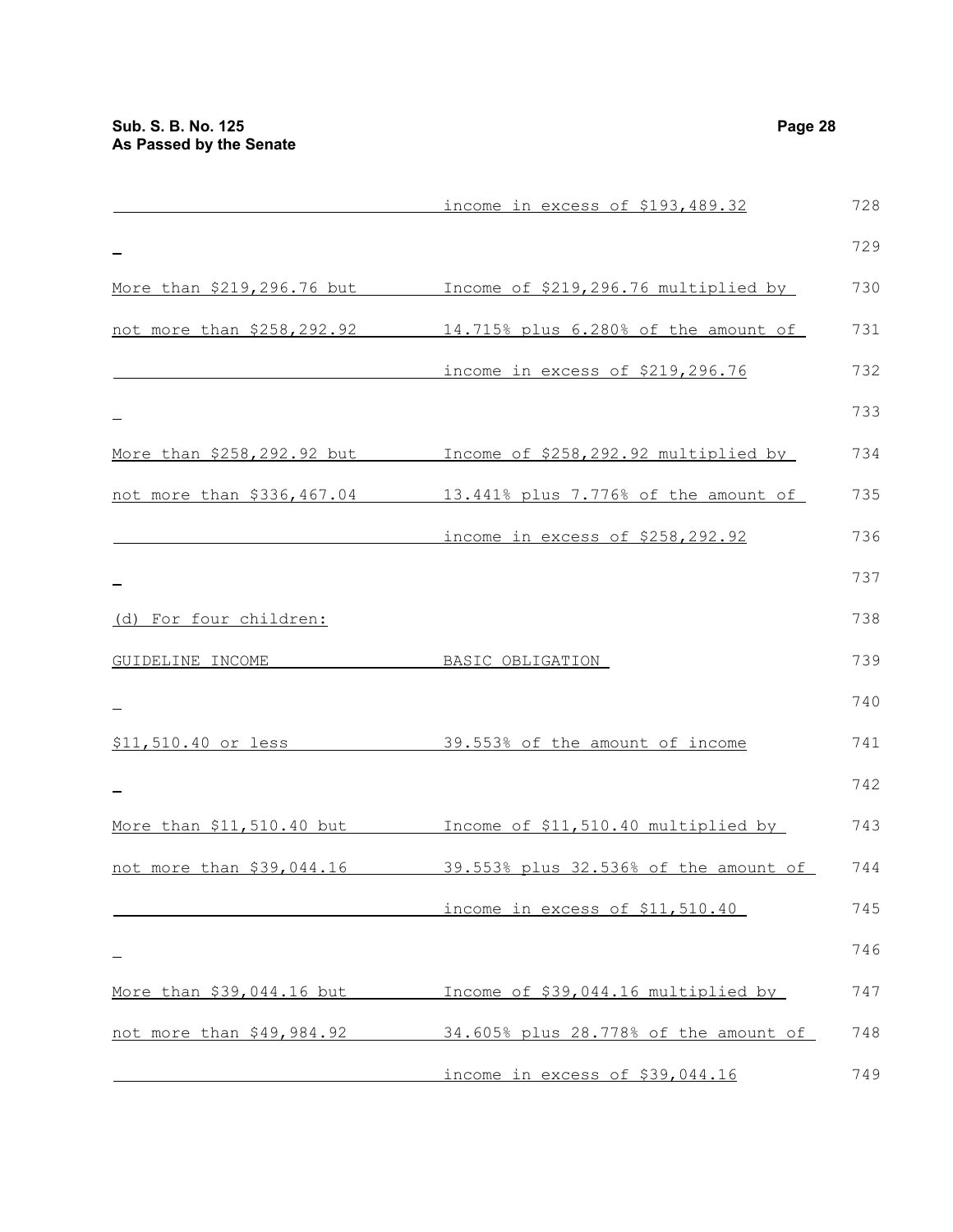|                           |                                       | 750 |
|---------------------------|---------------------------------------|-----|
| More than \$49,984.92 but | Income of \$49,984.92 multiplied by   | 751 |
| not more than \$58,239.48 | 33.329% plus 20.331% of the amount of | 752 |
|                           | income in excess of \$49,984.92       | 753 |
|                           |                                       | 754 |
| More than \$58,239.48 but | Income of \$58,239.48 multiplied by   | 755 |
| not more than \$66,433.56 | 31.487% plus 11.208% of the amount of | 756 |
|                           | income in excess of \$58,239.48       | 757 |
|                           |                                       | 758 |
| More than \$66,433.56 but | Income of \$66,433.56 multiplied by   | 759 |
| not more than \$78,814.80 | 28.986% plus 10.887% of the amount of | 760 |
|                           | income in excess of \$66,433.56       | 761 |
|                           |                                       | 762 |
| More than \$78,814.80 but | Income of \$78,814.80 multiplied by   | 763 |
| not more than \$91,196.16 | 26.143% plus 16.971% of the amount of | 764 |
|                           | income in excess of \$78,814.80       | 765 |
|                           |                                       | 766 |
| More than \$91,196.16 but | Income of \$91,196.16 multiplied by   | 767 |
| not more than \$99,495.72 | 24.897% plus 5.174% of the amount of  | 768 |
|                           | income in excess of \$91,196.16       | 769 |
|                           |                                       | 770 |
| More than \$99,495.72 but | Income of \$99,495.72 multiplied by   | 771 |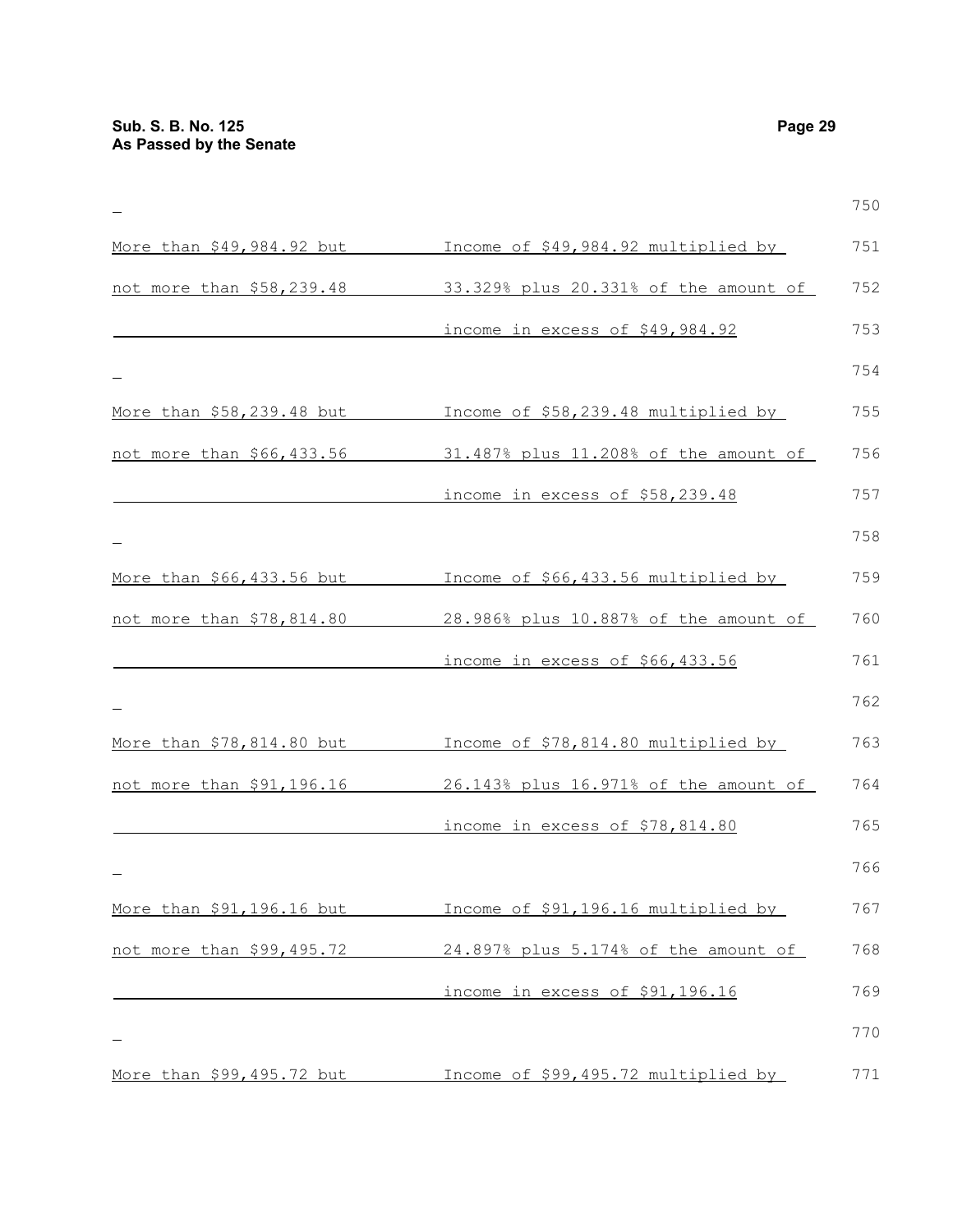| not more than \$108,267.96  | 23.252% plus 3.743% of the amount of  | 772 |
|-----------------------------|---------------------------------------|-----|
|                             | income in excess of \$99,495.72       | 773 |
|                             |                                       | 774 |
| More than \$108,267.96 but  | Income of \$108,267.96 multiplied by  | 775 |
| not more than \$121,158.48  | 21.671% plus 15.623% of the amount of | 776 |
|                             | income in excess of \$108,267.96      | 777 |
|                             |                                       | 778 |
| More than \$121, 158.48 but | Income of \$121,158.48 multiplied by  | 779 |
| not more than \$133,213.56  | 21.028% plus 17.086% of the amount of | 780 |
|                             | income in excess of \$121,158.48      | 781 |
|                             |                                       | 782 |
| More than \$133,213.56 but  | Income of \$133,213.56 multiplied by  | 783 |
| not more than \$145,268.76  | 20.671% plus 8.957% of the amount of  | 784 |
|                             | income in excess of \$133,213.56      | 785 |
|                             |                                       | 786 |
| More than \$145,268.76 but  | Income of \$145,268.76 multiplied by  | 787 |
| not more than \$161,342.28  | 19.699% plus 12.217% of the amount of | 788 |
|                             | income in excess of \$145,268.76      | 789 |
|                             |                                       | 790 |
| More than \$161, 342.28 but | Income of \$161,342.28 multiplied by  | 791 |
| not more than \$177,417.24  | 18.954% plus 13.353% of the amount of | 792 |
|                             | income in excess of \$161,342.28      | 793 |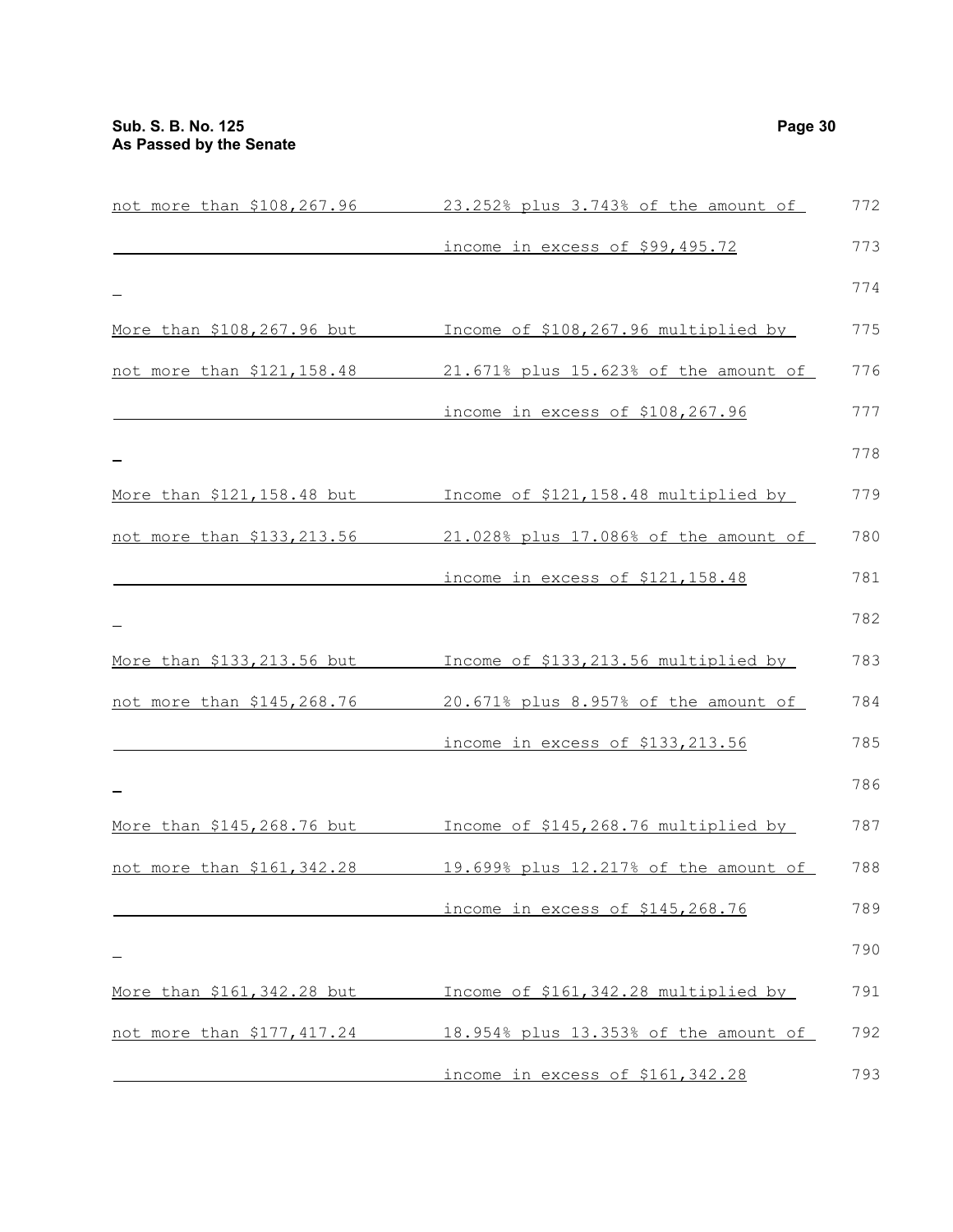794  $\equiv$ More than \$177,417.24 but Income of \$177,417.24 multiplied by 795 not more than \$193,489.32 18.446% plus 11.181% of the amount of 796 income in excess of \$177,417.24 797 798 More than \$193,489.32 but Income of \$193,489.32 multiplied by 799 not more than \$219,296.76 17.843% plus 5.891% of the amount of 800 income in excess of \$193,489.32 801 802 More than \$219,296.76 but Income of \$219,296.76 multiplied by 803 not more than \$258,292.92 16.436% plus 7.015% of the amount of 804 805 income in excess of \$219,296.76 806 More than \$258,292.92 but Income of \$258,292.92 multiplied by 807 not more than \$336,467.04 15.014% plus 8.686% of the amount of 808 income in excess of \$258,292.92 809 810 (e) For five children: 811 GUIDELINE INCOME BASIC OBLIGATION 812 813 \$11,510.40 or less 43.508% of the amount of income 814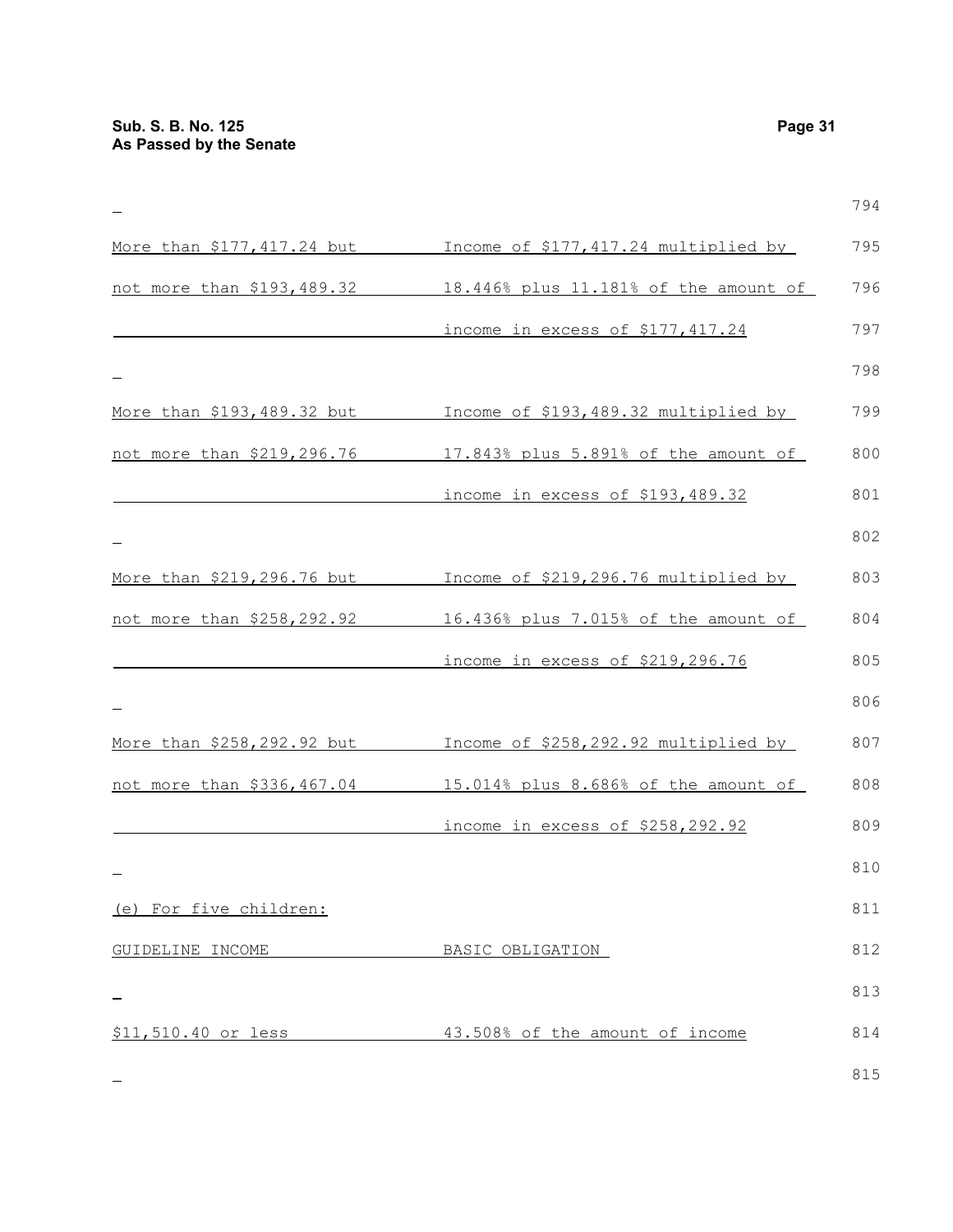|                           | More than \$11,510.40 but Theome of \$11,510.40 multiplied by | 816 |
|---------------------------|---------------------------------------------------------------|-----|
| not more than \$39,044.16 | 43.508% plus 35.790% of the amount of                         | 817 |
|                           | income in excess of \$11,510.40                               | 818 |
|                           |                                                               | 819 |
| More than \$39,044.16 but | Income of \$39,044.16 multiplied by                           | 820 |
| not more than \$49,984.92 | 38.065% plus 31.656% of the amount of                         | 821 |
|                           | income in excess of \$39,044.16                               | 822 |
|                           |                                                               | 823 |
| More than \$49,984.92 but | Income of \$49,984.92 multiplied by                           | 824 |
| not more than \$58,239.48 | 36.662% plus 22.365% of the amount of                         | 825 |
|                           | income in excess of \$49,984.92                               | 826 |
|                           |                                                               | 827 |
| More than \$58,239.48 but | Income of \$58,239.48 multiplied by                           | 828 |
| not more than \$66,433.56 | 34.636% plus 12.329% of the amount of                         | 829 |
|                           | income in excess of \$58,239.48                               | 830 |
|                           |                                                               | 831 |
| More than \$66,433.56 but | Income of \$66,433.56 multiplied by                           | 832 |
| not more than \$78,814.80 | 31.884% plus 11.976% of the amount of                         | 833 |
|                           | income in excess of \$66,433.56                               | 834 |
|                           |                                                               | 835 |
| More than \$78,814.80 but | Income of \$78,814.80 multiplied by                           | 836 |
| not more than \$91,196.16 | 28.757% plus 18.668% of the amount of                         | 837 |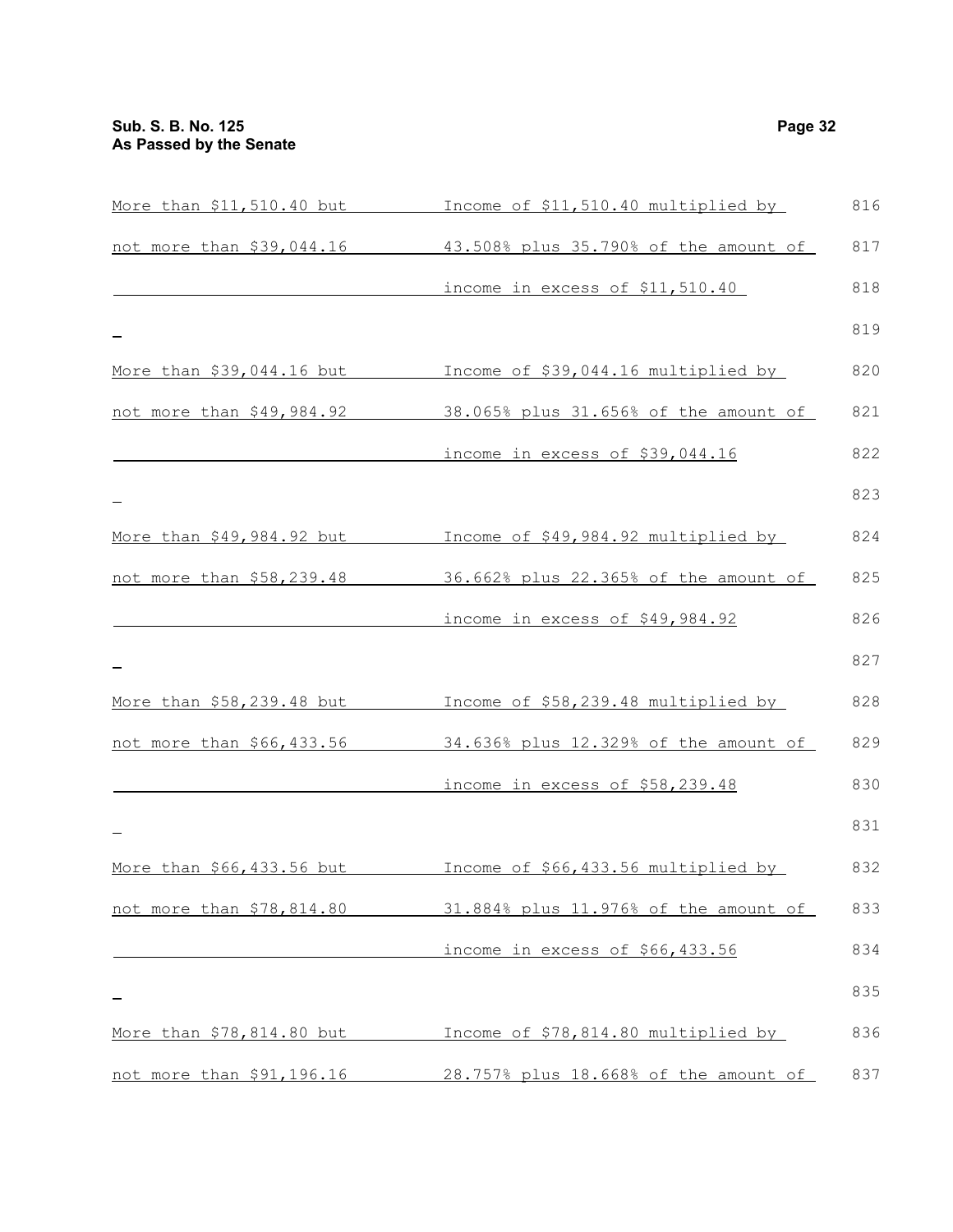|                            | income in excess of \$78,814.80       | 838 |
|----------------------------|---------------------------------------|-----|
|                            |                                       | 839 |
| More than \$91,196.16 but  | Income of \$91,196.16 multiplied by   | 840 |
| not more than \$99,495.72  | 27.387% plus 5.692% of the amount of  | 841 |
|                            | income in excess of \$91,196.16       | 842 |
|                            |                                       | 843 |
| More than \$99,495.72 but  | Income of \$99,495.72 multiplied by   | 844 |
| not more than \$108,267.96 | 25.577% plus 4.117% of the amount of  | 845 |
|                            | income in excess of \$99,495.72       | 846 |
|                            |                                       | 847 |
| More than \$108,267.96 but | Income of \$108,267.96 multiplied by  | 848 |
| not more than \$121,158.48 | 23.839% plus 17.186% of the amount of | 849 |
|                            | income in excess of \$108,267.96      | 850 |
|                            |                                       | 851 |
| More than \$121,158.48 but | Income of \$121,158.48 multiplied by  | 852 |
| not more than \$133,213.56 | 23.131% plus 18.794% of the amount of | 853 |
|                            | income in excess of \$121,158.48      | 854 |
|                            |                                       | 855 |
| More than \$133,213.56 but | Income of \$133,213.56 multiplied by  | 856 |
| not more than \$145,268.76 | 22.738% plus 9.852% of the amount     | 857 |
|                            | income in excess of \$133,213.56      | 858 |
|                            |                                       |     |

 $\equiv$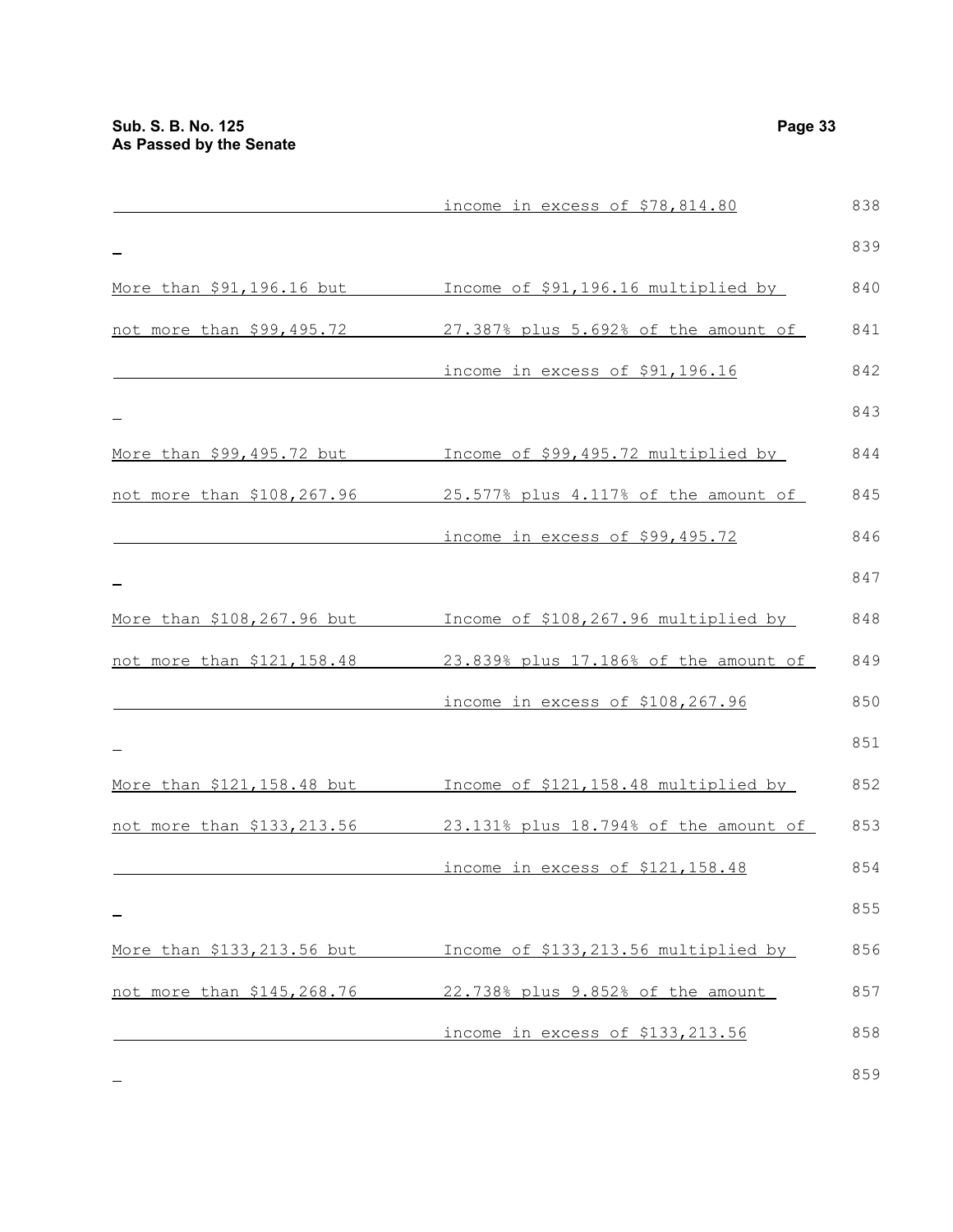| More than \$145,268.76 but          | Income of \$145,268.76 multiplied by  | 860 |
|-------------------------------------|---------------------------------------|-----|
| not more than \$161,342.28          | 21.669% plus 13.438% of the amount of | 861 |
|                                     | income in excess of \$145,268.76      | 862 |
|                                     |                                       | 863 |
| More than \$161,342.28 but          | Income of \$161,342.28 multiplied by  | 864 |
| <u>not more than \$177,417.24</u>   | 20.849% plus 14.688% of the amount of | 865 |
|                                     | income in excess of \$161,342.28      | 866 |
|                                     |                                       | 867 |
| More than \$177,417.24 but          | Income of \$177,417.24 multiplied by  | 868 |
| not more than \$193,489.32          | 20.291% plus 12.299% of the amount of | 869 |
|                                     | income in excess of \$177,417.24      | 870 |
|                                     |                                       | 871 |
| More than \$193,489.32 but          | Income of \$193,489.32 multiplied by  | 872 |
| not more than \$219,296.76          | 19.627% plus 6.480% of the amount of  | 873 |
|                                     | income in excess of \$193,489.32      | 874 |
|                                     |                                       | 875 |
| More than \$219,296.76 but          | Income of \$219,296.76 multiplied by  | 876 |
| <u>not more than \$258,292.92 .</u> | 18.080% plus 7.716% of the amount of  | 877 |
|                                     | income in excess of \$219,296.76      | 878 |
|                                     |                                       | 879 |
| <u>More than \$258,292.92 but </u>  | Income of \$258,292.92 multiplied by  | 880 |
| <u>not more than \$336,467.04 .</u> | 16.515% plus 9.555% of the amount of  | 881 |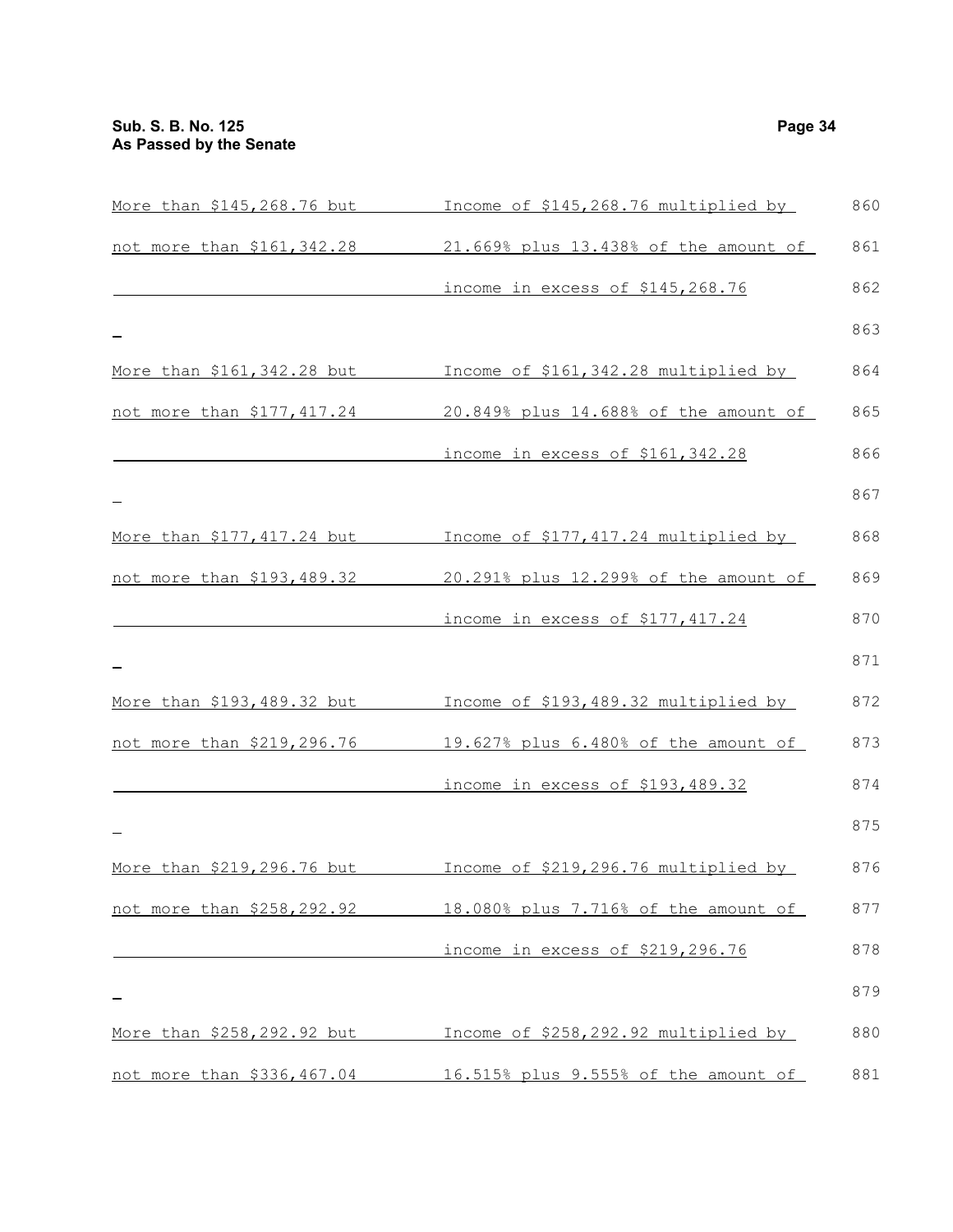|                           | income in excess of \$258,292.92                    | 882 |
|---------------------------|-----------------------------------------------------|-----|
|                           |                                                     | 883 |
| (f) For six children:     |                                                     | 884 |
| GUIDELINE INCOME          | BASIC OBLIGATION                                    | 885 |
|                           |                                                     | 886 |
|                           | \$11,510.40 or less 47.293% of the amount of income | 887 |
|                           |                                                     | 888 |
| More than \$11,510.40 but | Income of \$11,510.40 multiplied by                 | 889 |
| not more than \$39,044.16 | 47.293% plus 38.904% of the amount of               | 890 |
|                           | income in excess of \$11,510.40                     | 891 |
|                           |                                                     | 892 |
| More than \$39,044.16 but | Income of \$39,044.16 multiplied by                 | 893 |
| not more than \$49,984.92 | 41.377% plus 34.410% of the amount of               | 894 |
|                           | income in excess of \$39,044.16                     | 895 |
|                           |                                                     | 896 |
| More than \$49,984.92 but | Income of \$49,984.92 multiplied by                 | 897 |
| not more than \$58,239.48 | 39.852% plus 24.310% of the amount of               | 898 |
|                           | income in excess of \$49,984.92                     | 899 |
|                           |                                                     | 900 |
| More than \$58,239.48 but | Income of \$58,239.48 multiplied by                 | 901 |
| not more than \$66,433.56 | 37.649% plus 13.402% of the amount of               | 902 |
|                           | income in excess of \$58,239.48                     | 903 |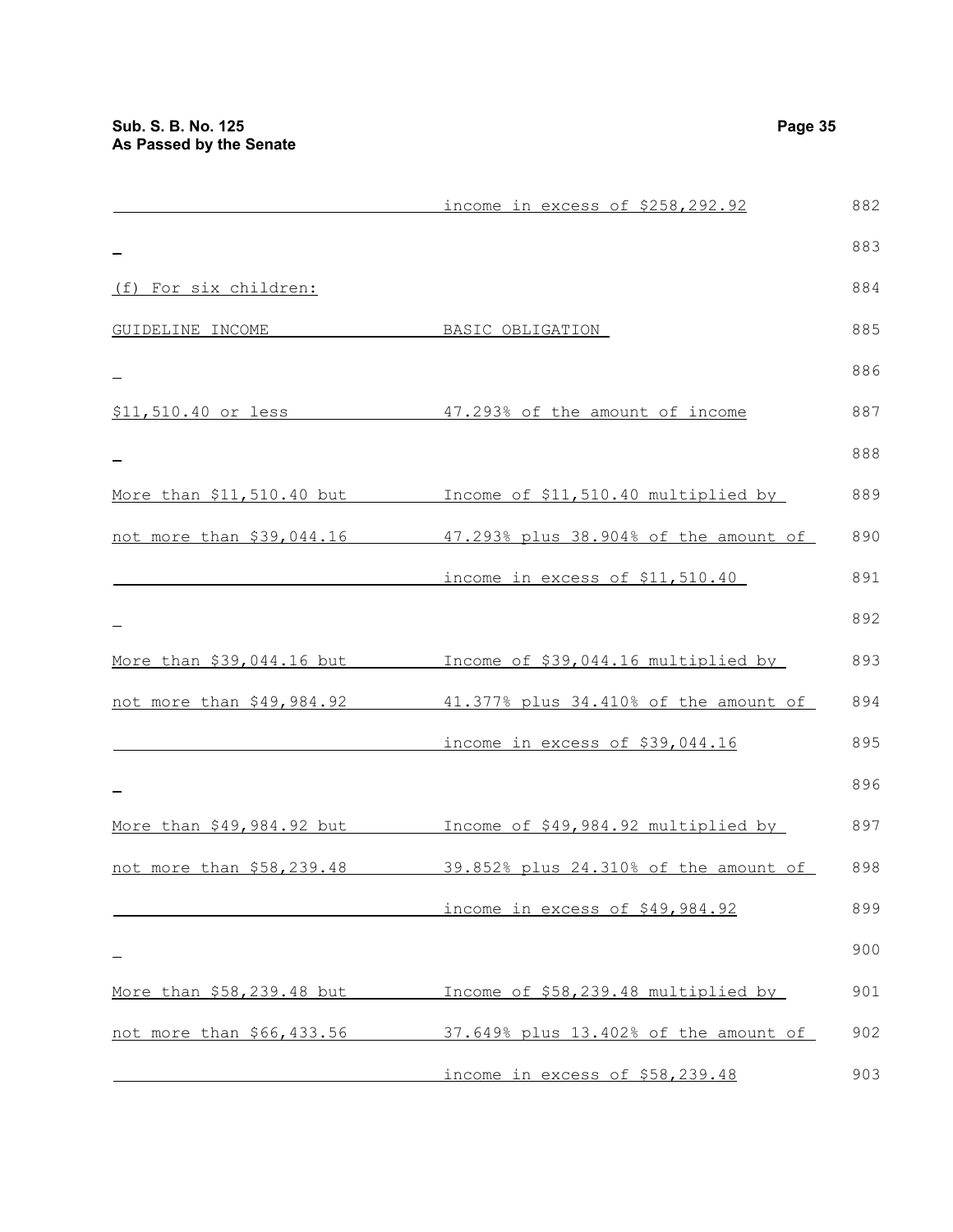|                             |                                       | 904 |
|-----------------------------|---------------------------------------|-----|
| More than \$66,433.56 but   | Income of \$66,433.56 multiplied by   | 905 |
| not more than \$78,814.80   | 34.658% plus 13.018% of the amount of | 906 |
|                             | income in excess of \$66,433.56       | 907 |
|                             |                                       | 908 |
| More than \$78,814.80 but   | Income of \$78,814.80 multiplied by   | 909 |
| not more than \$91,196.16   | 31.259% plus 20.292% of the amount of | 910 |
|                             | income in excess of \$78,814.80       | 911 |
|                             |                                       | 912 |
| More than \$91,196.16 but   | Income of \$91,196.16 multiplied by   | 913 |
| not more than \$99,495.72   | 29.770% plus 6.187% of the amount of  | 914 |
|                             | income in excess of \$91,196.16       | 915 |
|                             |                                       | 916 |
| More than \$99,495.72 but   | Income of \$99,495.72 multiplied by   | 917 |
| not more than \$108,267.96  | 27.803% plus 4.475% of the amount of  | 918 |
|                             | income in excess of \$99,495.72       | 919 |
|                             |                                       | 920 |
| More than \$108,267.96 but  | Income of \$108,267.96 multiplied by  | 921 |
| not more than \$121,158.48  | 25.913% plus 18.681% of the amount of | 922 |
|                             | income in excess of \$108,267.96      | 923 |
|                             |                                       | 924 |
| More than \$121, 158.48 but | Income of \$121,158.48 multiplied by  | 925 |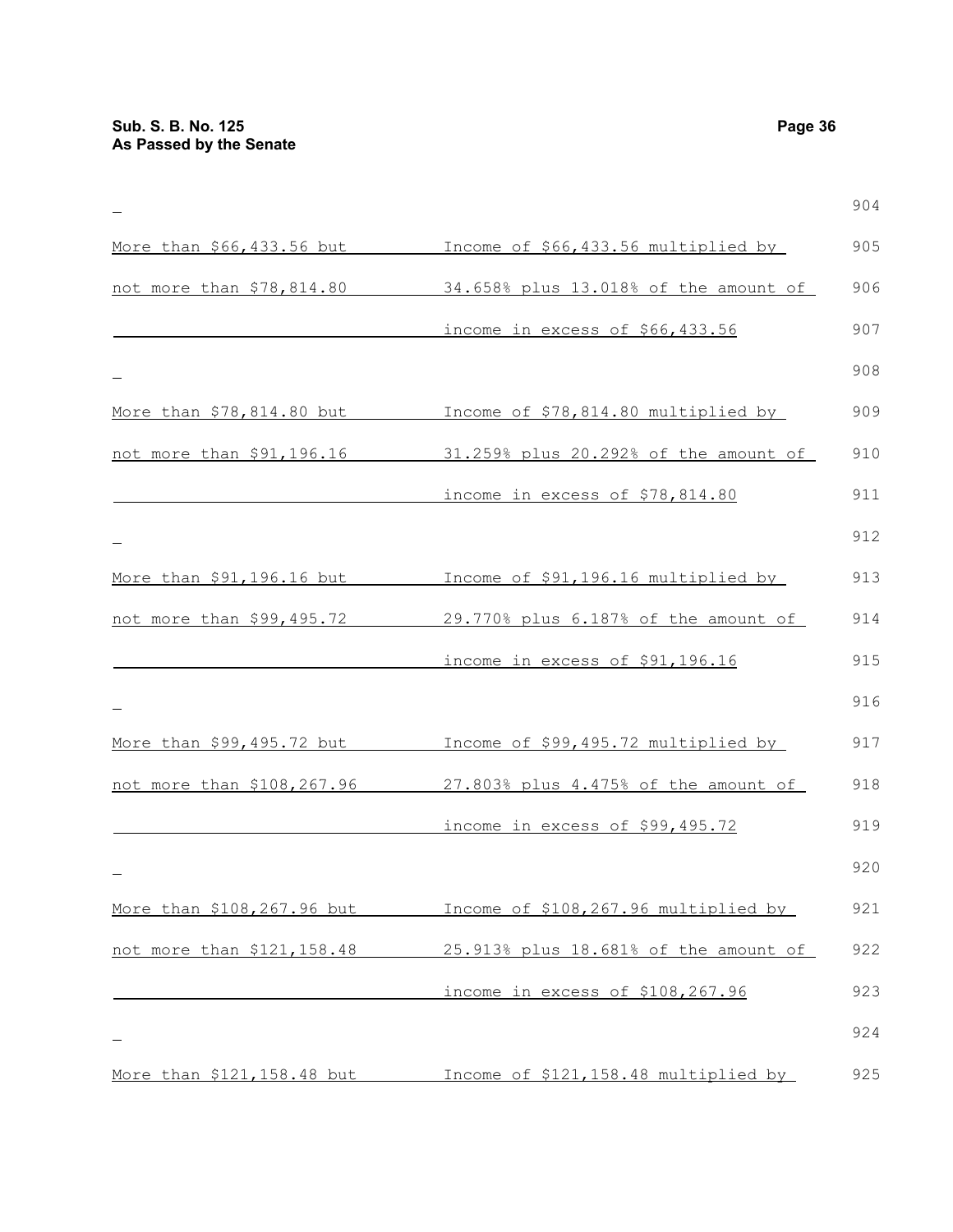| not more than \$133,213.56  | 25.143% plus 20.430% of the amount of | 926 |
|-----------------------------|---------------------------------------|-----|
|                             | income in excess of \$121,158.48      | 927 |
|                             |                                       | 928 |
| More than \$133,213.56 but  | Income of \$133,213.56 multiplied by  | 929 |
| not more than \$145,268.76  | 24.717% plus 10.709% of the amount of | 930 |
|                             | income in excess of \$133,213.56      | 931 |
|                             |                                       | 932 |
| More than \$145,268.76 but  | Income of \$145,268.76 multiplied by  | 933 |
| not more than \$161,342.28  | 23.554% plus 14.608% of the amount of | 934 |
|                             | income in excess of \$145,268.76      | 935 |
|                             |                                       | 936 |
| More than \$161, 342.28 but | Income of \$161,342.28 multiplied by  | 937 |
| not more than \$177,417.24  | 22.663% plus 15.966% of the amount of | 938 |
|                             | income in excess of \$161,342.28      | 939 |
|                             |                                       | 940 |
| More than \$177,417.24 but  | Income of \$177,417.24 multiplied by  | 941 |
| not more than \$193,489.32  | 22.056% plus 13.369% of the amount of | 942 |
|                             | income in excess of \$177,417.24      | 943 |
|                             |                                       | 944 |
| More than \$193,489.32 but  | Income of \$193,489.32 multiplied by  | 945 |
| not more than \$219,296.76  | 21.334% plus 7.044% of the amount of  | 946 |
|                             | income in excess of \$193,489.32      | 947 |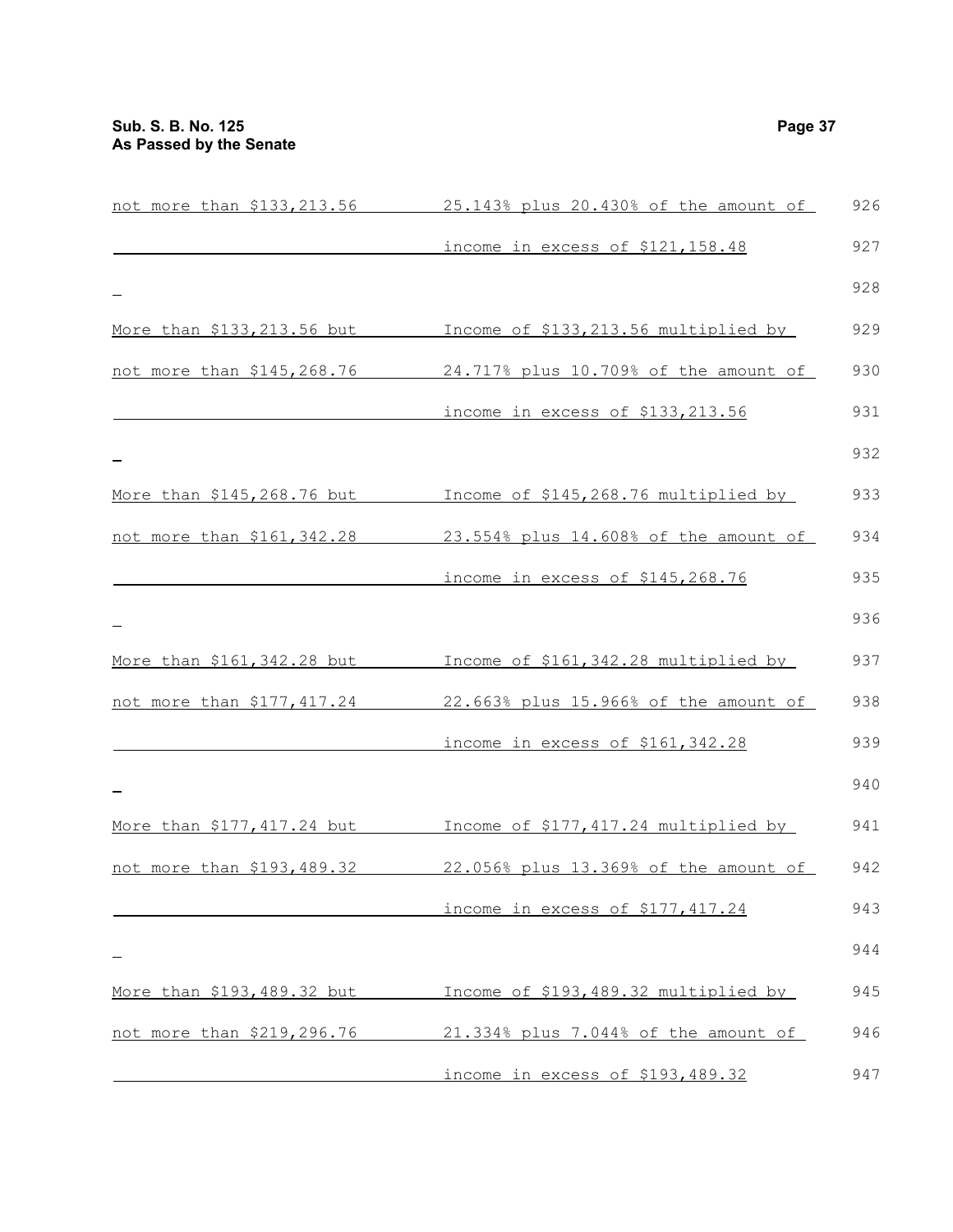|                                                              |                                                                 | 948 |
|--------------------------------------------------------------|-----------------------------------------------------------------|-----|
| More than \$219,296.76 but                                   | Income of \$219,296.76 multiplied by                            | 949 |
| not more than \$258,292.92                                   | 19.653% plus 8.387% of the amount of                            | 950 |
|                                                              | income in excess of \$219,296.76                                | 951 |
|                                                              |                                                                 | 952 |
| More than \$258,292.92 but                                   | Income of \$258,292.92 multiplied by                            | 953 |
| not more than \$336,467.04                                   | 17.952% plus 10.386% of the amount of                           | 954 |
|                                                              | income in excess of \$258,292.92                                | 955 |
|                                                              | (2) The basic child support schedule shall incorporate a        | 956 |
|                                                              | self-sufficiency reserve based on one hundred sixteen per cent  | 957 |
| of the federal poverty level amount for a single person as   |                                                                 | 958 |
|                                                              | reported by the United States department of health and human    | 959 |
| services in calendar year 2016. In order to incorporate the  |                                                                 | 960 |
| self-sufficiency reserve, the department shall apply the     |                                                                 | 961 |
| calculation described in division (B) (1) of this section to |                                                                 | 962 |
| develop an unadjusted schedule and then apply the following  |                                                                 | 963 |
| steps to incorporate the self-sufficiency reserve:           |                                                                 | 964 |
|                                                              | (a) For a quideline income of eight thousand four hundred       | 965 |
|                                                              | dollars or less, the schedule amount shall be the minimum order | 966 |
| amount as provided in section 3119.06 of the Revised Code.   |                                                                 | 967 |
|                                                              | (b) For a quideline income greater than eight thousand          | 968 |
|                                                              | four hundred dollars but not greater than one hundred sixteen   | 969 |
|                                                              | per cent of the federal poverty level for a single person, the  | 970 |
|                                                              | schedule amount shall be the product of the following formula:  | 971 |
|                                                              | sliding scale multiplier X (quideline income $-$ \$8,400) +     | 972 |
| annual minimum support amount under section 3119.06 of the   |                                                                 | 973 |
| Revised Code                                                 |                                                                 | 974 |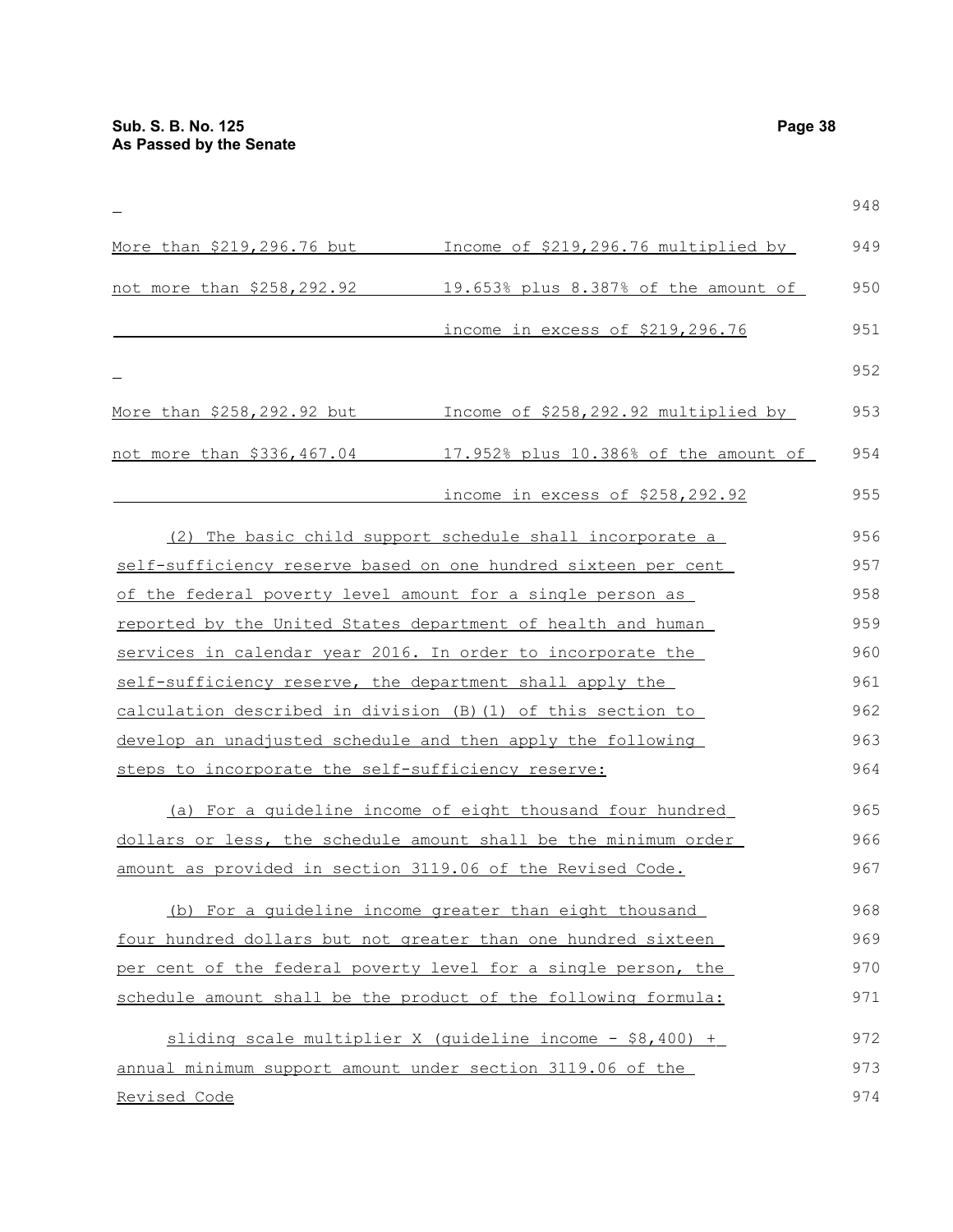| (c) For a quideline income greater than one hundred             | 975  |
|-----------------------------------------------------------------|------|
| sixteen per cent of the federal poverty level for a single      | 976  |
| person, the schedule amount shall be the lesser of the          | 977  |
| following:                                                      | 978  |
| (i) The higher resulting product of the following               | 979  |
| formulas:                                                       | 980  |
| (quideline income - 116% of federal poverty level) X 0.3        | 981  |
| sliding scale multiplier X (quideline income $-$ \$8,400) +     | 982  |
| annual minimum support amount under section 3119.06 of the      | 983  |
| Revised Code                                                    | 984  |
| (ii) The unadjusted schedule amount created in accordance       | 985  |
| with division (B) (1) of this section.                          | 986  |
| (d) The sliding scale multipliers required for the              | 987  |
| formulas in divisions (B)(2)(b) and (c) of this section are as  | 988  |
| <u>follows:</u>                                                 | 989  |
| (i) For one child: five per cent;                               | 990  |
| (ii) For two children: ten per cent;                            | 991  |
| (iii) For three children: twelve per cent;                      | 992  |
| (iv) For four children: thirteen per cent;                      | 993  |
| (v) For five children: fourteen per cent;                       | 994  |
| (vi) For six or more children: fifteen per cent.                | 995  |
| (C) Every four years after the effective date of this           | 996  |
| section, the department shall update the basic child support    | 997  |
| schedule and self-sufficiency reserve to reflect United States  | 998  |
| department of labor changes in the CPI-U and for changes in the | 999  |
| federal poverty level amount for a single person as reported by | 1000 |
| the United States department of health and human services.      | 1001 |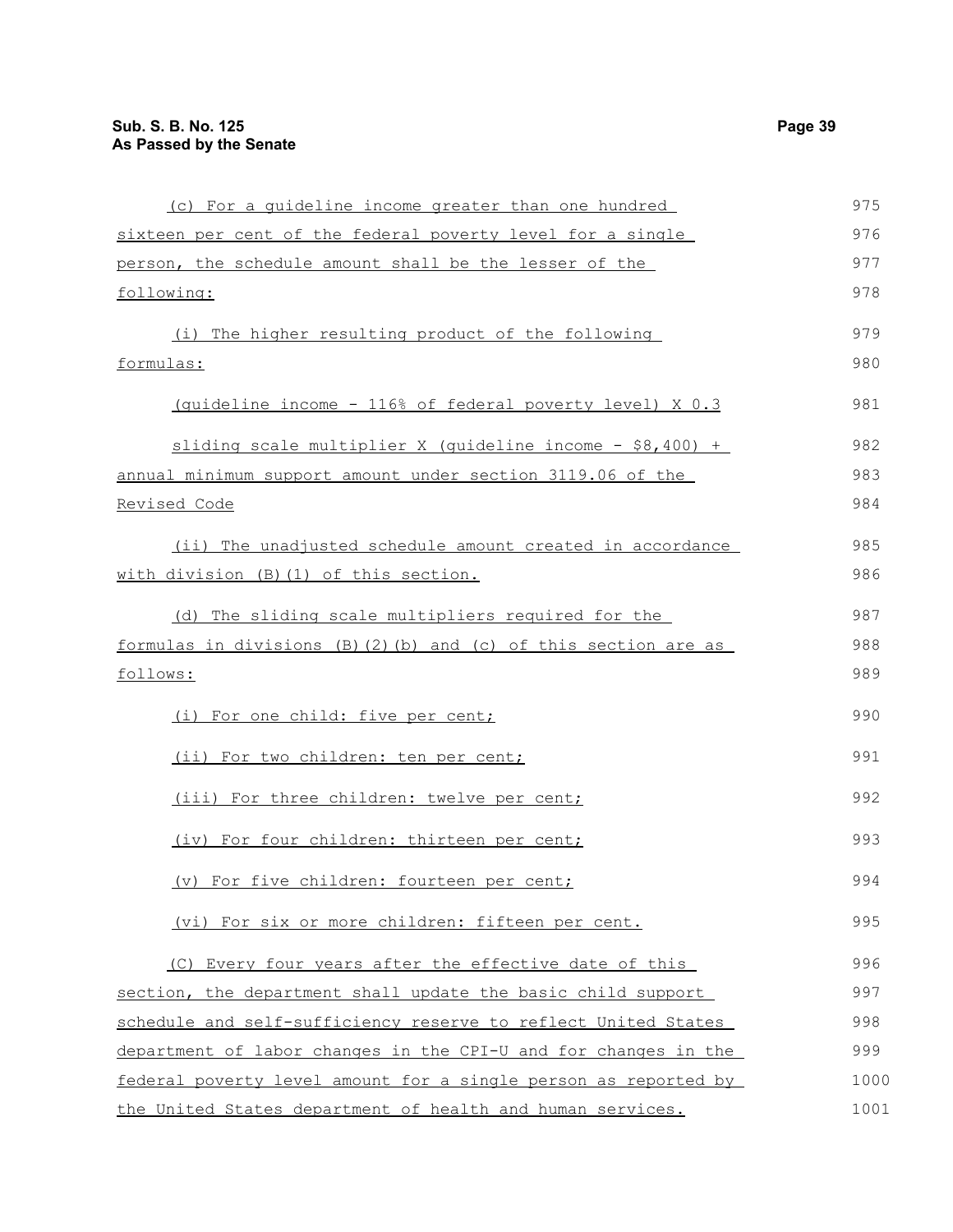| (1) When updating the basic child support schedule for the       | 1002 |
|------------------------------------------------------------------|------|
| most recent CPI-U, the department of job and family services     | 1003 |
| shall update the figures in the guideline income column for the  | 1004 |
| percentage difference between the most recent CPI-U and the      | 1005 |
| March 2016 CPI-U.                                                | 1006 |
| (2) When updating the self-sufficiency reserve                   | 1007 |
| incorporated into the basic child support schedule, the          | 1008 |
| department shall set the self-sufficiency reserve based on one   | 1009 |
| hundred sixteen per cent of the federal poverty level for a      | 1010 |
| single person as reported by the United States department of     | 1011 |
| health and human services in the most recent calendar year.      | 1012 |
| Sec. 3119.022. The director of job and family services           | 1013 |
| shall adopt rules pursuant to Chapter 119. of the Revised Code   | 1014 |
| governing the creation of child support guideline worksheets and | 1015 |
| instructions that incorporate the requirements of Chapter 3119.  | 1016 |
| of the Revised Code for the calculation of child support and     | 1017 |
| cash medical support obligations. In addition, the department    | 1018 |
| shall:                                                           | 1019 |
| (A) Adopt standard worksheet forms that shall be used in         | 1020 |
| all courts and child support enforcement agencies when           | 1021 |
| calculating child support and cash medical support obligations;  | 1022 |
| and                                                              | 1023 |
| (B) Adopt a standard instruction manual to provide               | 1024 |
| guidance and assistance to persons calculating support           | 1025 |
| obligations.                                                     | 1026 |
| The quideline worksheet and instruction manual may be            | 1027 |
| revised as needed, but shall be revised at least once every five | 1028 |
| years.                                                           | 1029 |
| Sec. 3119.023. (A) At least once every four years, the           | 1030 |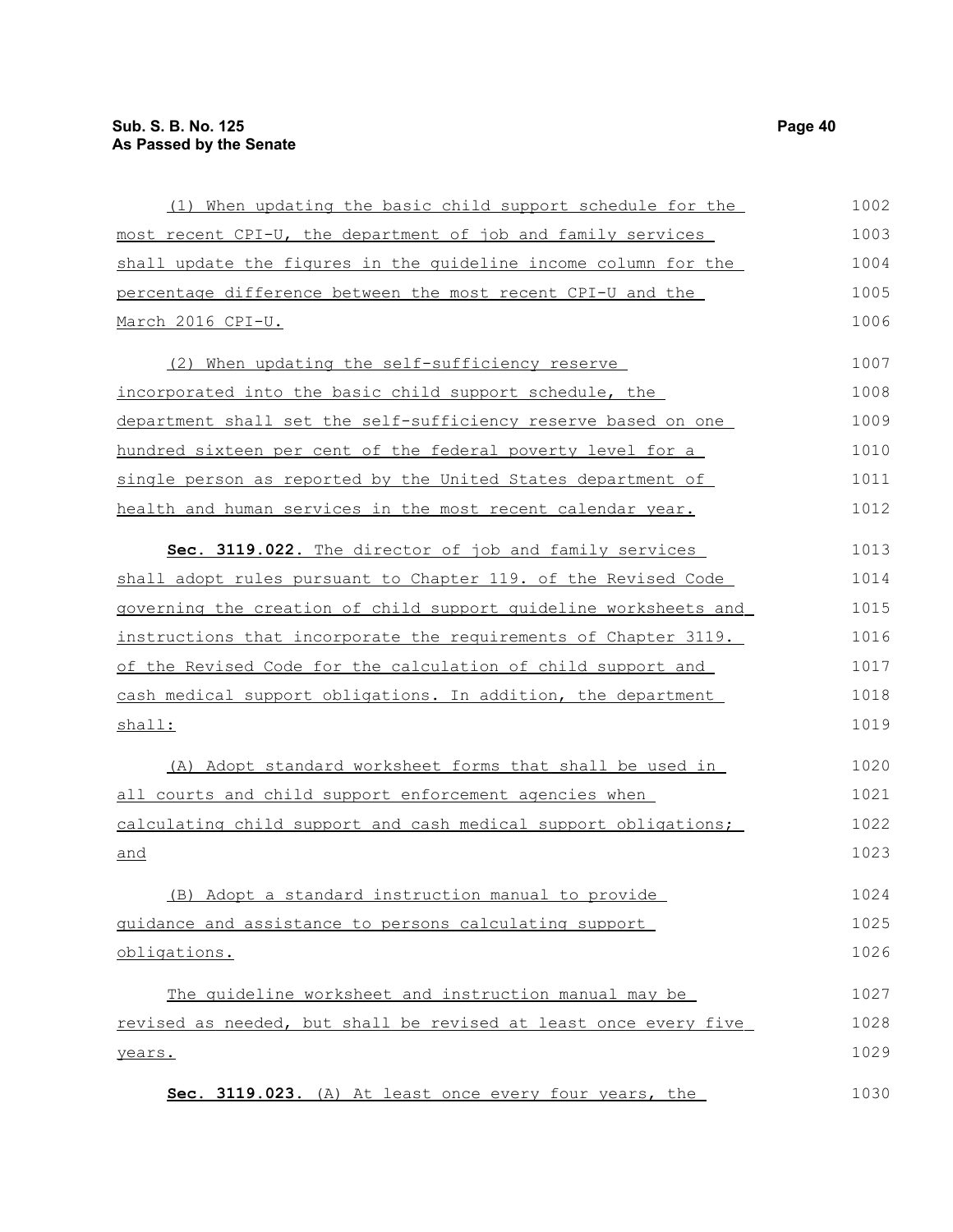| department of job and family services shall review the basic            | 1031 |
|-------------------------------------------------------------------------|------|
| child support schedule issued by the department pursuant to             | 1032 |
| section 3119.021 of the Revised Code to determine whether child         | 1033 |
| support orders issued in accordance with that schedule and the          | 1034 |
| <u>worksheets created under rules adopted under section 3119.022 of</u> | 1035 |
| the Revised Code adequately provide for the needs of children           | 1036 |
| who are subject to the child support orders. The department may         | 1037 |
| consider the adequacy and appropriateness of the current                | 1038 |
| schedule, whether there are substantial and permanent changes in        | 1039 |
| household consumption and savings patterns, particularly those          | 1040 |
| <u>resulting in substantial and permanent changes in the per cent</u>   | 1041 |
| of total household expenditures on children, and whether there          | 1042 |
| have been substantial and permanent changes to the federal and          | 1043 |
| state income tax code other than inflationary adjustments to            | 1044 |
| such things as the exemption amount and income tax brackets, and        | 1045 |
| other factors when conducting its review. The review is in              | 1046 |
| addition to, and independent of, any schedule update completed          | 1047 |
| as set forth in section 3119.021 of the Revised Code. The               | 1048 |
| department shall prepare a report of its review and include             | 1049 |
| recommendations for statutory changes, and submit a copy of the         | 1050 |
| report to both houses of the general assembly.                          | 1051 |
| (B) For each review, the department shall establish a                   | 1052 |
| child support quideline advisory council to assist the                  | 1053 |
| department in the completion of its reviews and reports. Each           | 1054 |
| council shall be composed of:                                           | 1055 |
| Obligors;<br>(1)                                                        | 1056 |
| (2) Obligees;                                                           | 1057 |
| (3) Judges of courts of common pleas who have jurisdiction              | 1058 |
| over domestic relations and juvenile court cases that involve           | 1059 |
| the determination of child support;                                     | 1060 |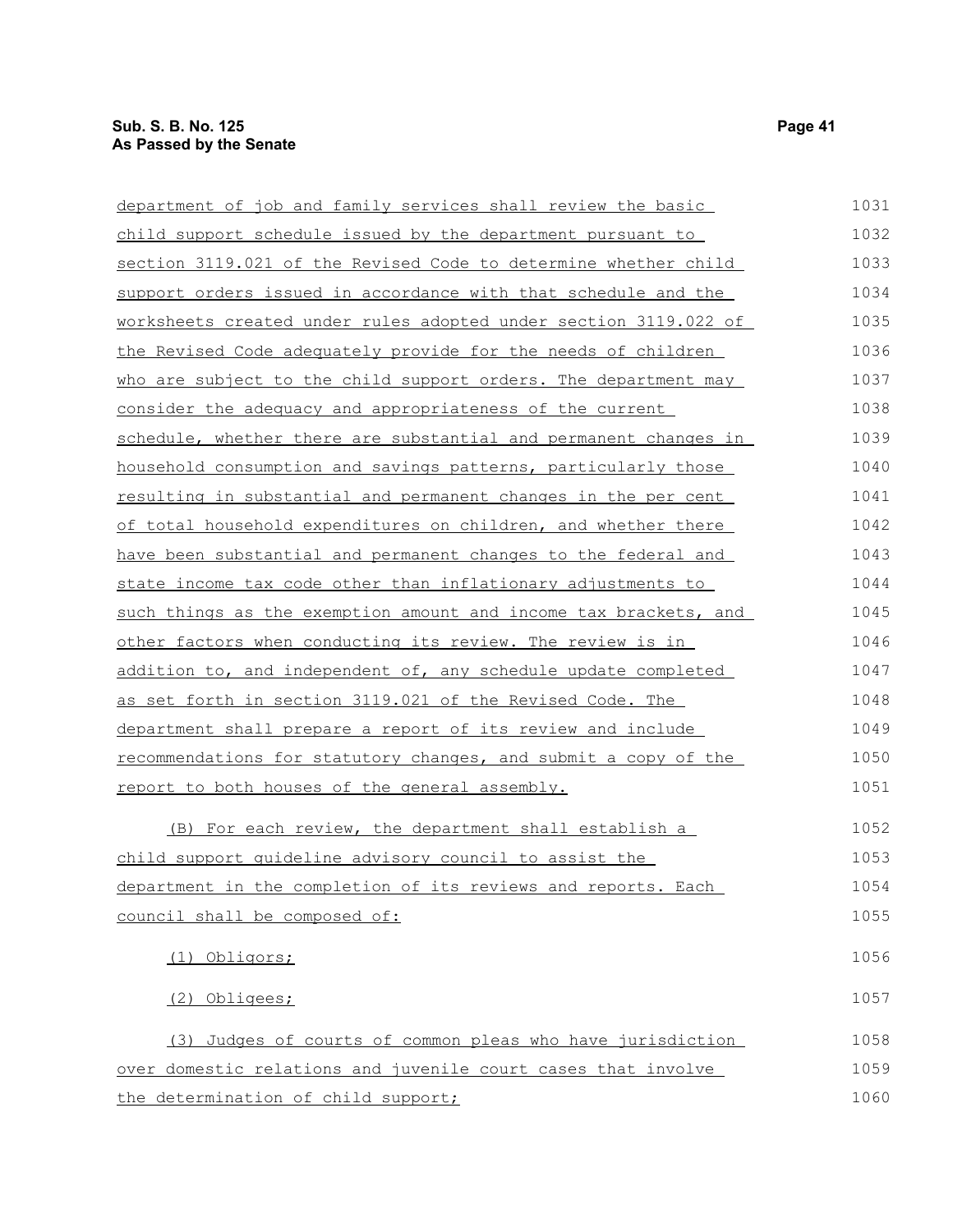| (4) Attorneys whose practice includes a significant number       | 1061 |
|------------------------------------------------------------------|------|
| of domestic relations or juvenile court cases that involve the   | 1062 |
| determination of child support;                                  | 1063 |
| (5) Representatives of child support enforcement agencies;       | 1064 |
| (6) Other persons interested in the welfare of children;         | 1065 |
| (7) Three members of the senate appointed by the president       | 1066 |
| of the senate, not more than two of whom are members of the same | 1067 |
| political party; and                                             | 1068 |
| (8) Three members of the house of representatives                | 1069 |
| appointed by the speaker of the house, not more than two of whom | 1070 |
| are members of the same political party.                         | 1071 |
| (C) The department shall consider input from the council         | 1072 |
| prior to the completion of any report under this section. The    | 1073 |
| department shall submit its report on or before the first day of | 1074 |
| March of every fourth year after 2015.                           | 1075 |
| (D) The advisory council shall cease to exist at the time        | 1076 |
| that the department submits its review to the general assembly   | 1077 |
| under this section.                                              | 1078 |
| (E) Any expenses incurred by an advisory council shall be        | 1079 |
| paid by the department.                                          | 1080 |
| Sec. 3119.04. $(A)$ If the combined gross income of both         | 1081 |
| parents is less than six thousand six hundred dollars per year,  | 1082 |
| the court or child support enforcement agency shall determine    | 1083 |
| the amount of the obligor's child support obligation on a case-  | 1084 |
| by case basis using the schedule as a guideline. The court or    | 1085 |
| agency shall review the obligor's gross income and living-       | 1086 |
| expenses to determine the maximum amount of child support that   | 1087 |
| it reasonably can order without denying the obligor the means-   | 1088 |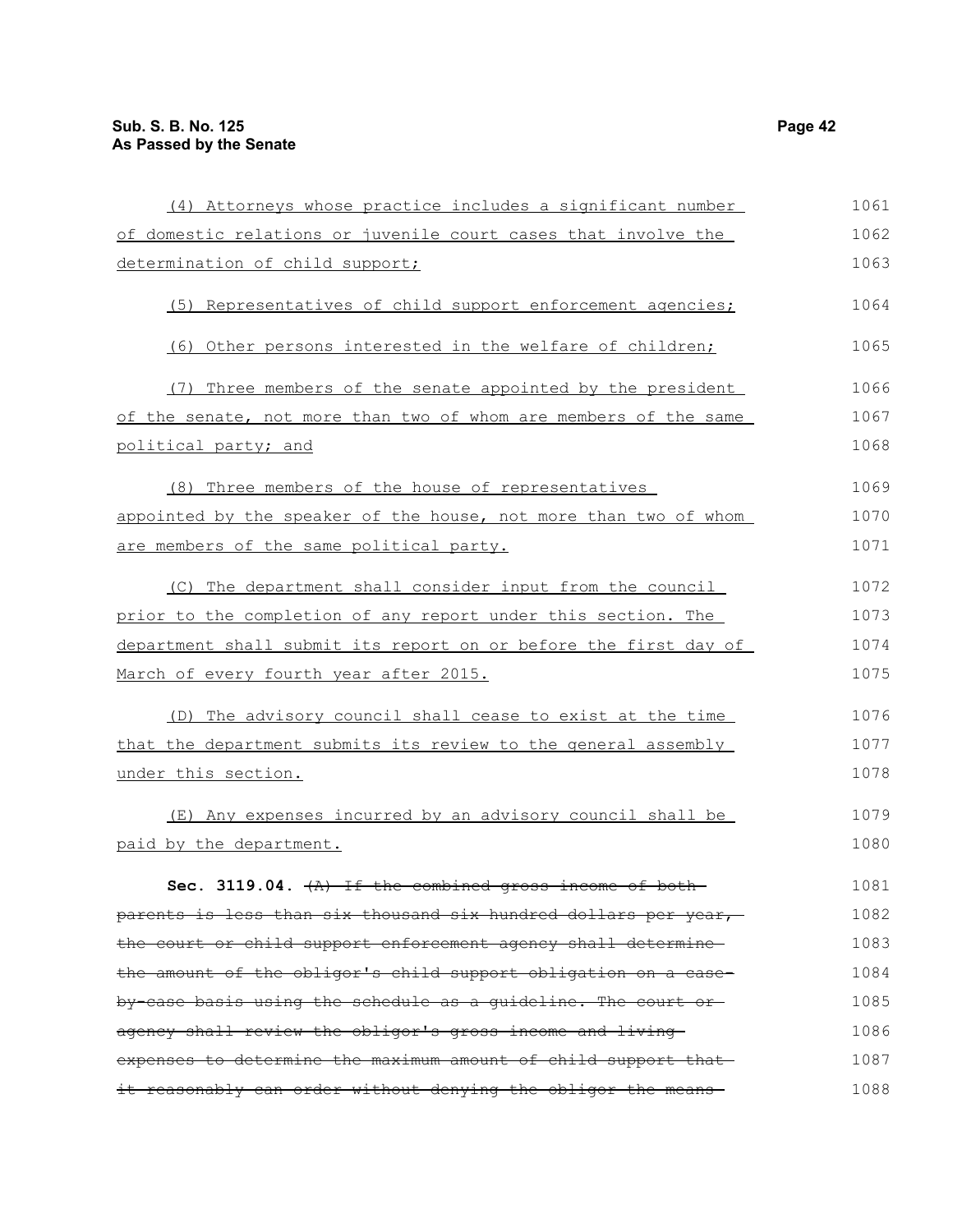# **Sub. S. B. No. 125 Page 43 As Passed by the Senate**

| for self support at a minimum subsistence level and shall order-  | 1089 |
|-------------------------------------------------------------------|------|
| a specific amount of child support, unless the obligor proves to  | 1090 |
| the court or agency that the obligor is totally unable to pay-    | 1091 |
| child support, and the court or agency determines that it would   | 1092 |
| be unjust or inappropriate to order the payment of child support- | 1093 |
| and enters its determination and supporting findings of fact in-  | 1094 |
| the journal.                                                      | 1095 |
| (B) If the combined gross annual income of both parents is        | 1096 |
| greater than one hundred fifty thousand dollars per year the      | 1097 |
| maximum annual income listed on the basic child support schedule  | 1098 |
| established pursuant to section 3119.021 of the Revised Code,     | 1099 |
| the court, with respect to a court child support order, or the    | 1100 |
| child support enforcement agency, with respect to an              | 1101 |
| administrative child support order, shall determine the amount    | 1102 |
| of the obligor's child support obligation on a case-by-case       | 1103 |
| basis and shall consider the needs and the standard of living of  | 1104 |
| the children who are the subject of the child support order and   | 1105 |
| of the parents. The court or agency shall compute a basic         | 1106 |
| combined child support obligation that is no less than the        | 1107 |
| obligation that would have been computed under the basic child    | 1108 |
| support schedule and applicable worksheet for a combined gross-   | 1109 |
| annual_income-of one hundred fifty thousand dollars_equal to the  | 1110 |
| maximum annual income listed on the basic child support schedule  | 1111 |
| established pursuant to section 3119.021 of the Revised Code,     | 1112 |
| unless the court or agency determines that it would be unjust or  | 1113 |
| inappropriate and would-therefore not be-in the best interest of  | 1114 |
| the child, obligor, or obligee to order that amount. If the       | 1115 |
| court or agency makes such a determination, it shall enter in     | 1116 |
| the journal the figure, determination, and findings. If the       | 1117 |
| combined annual income of both parents falls below the \$8,400    | 1118 |
| floor of the basic child support schedule in accordance with      | 1119 |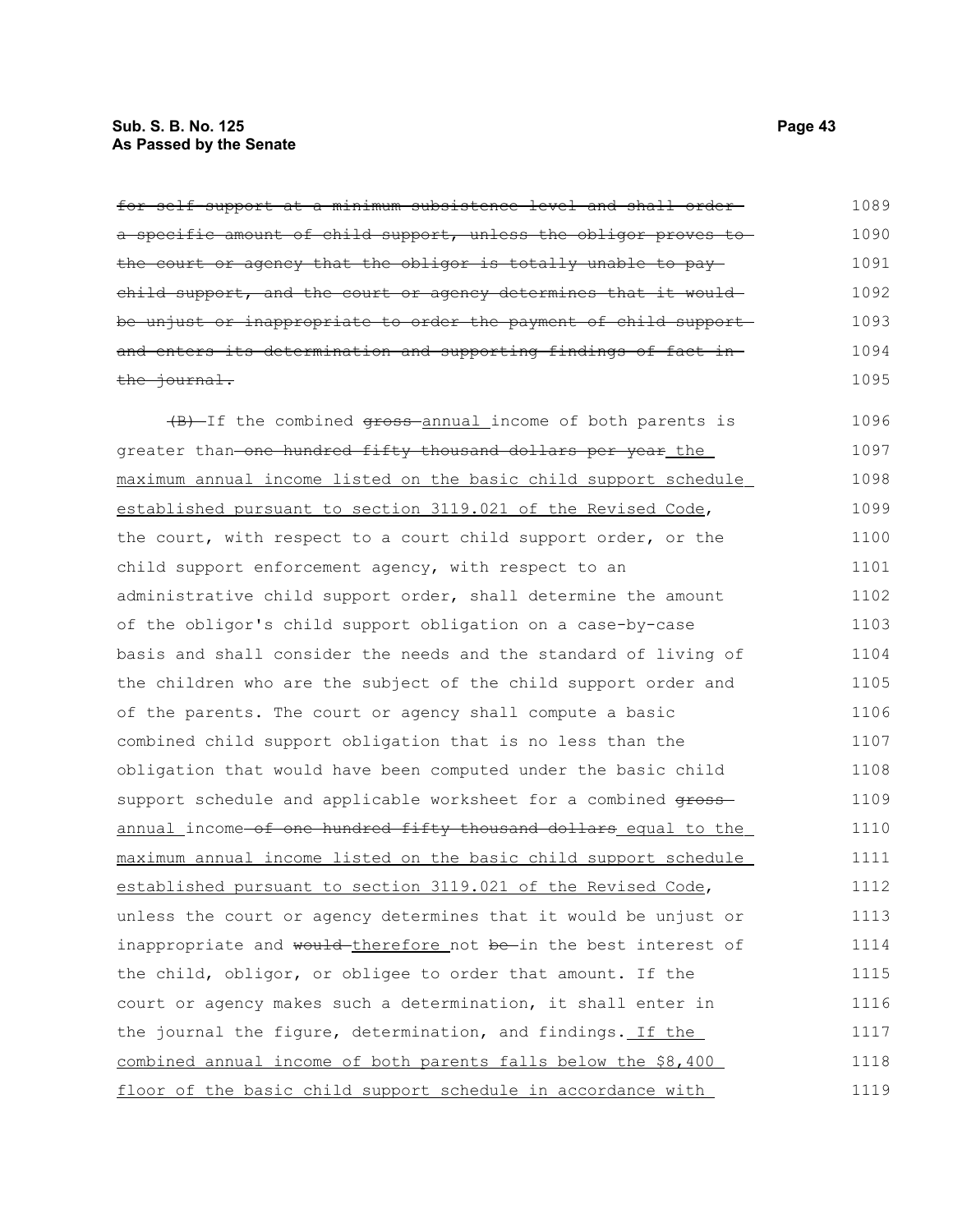| section 3119.021 of the Revised Code, the court, with respect to | 1120 |
|------------------------------------------------------------------|------|
| a court child support order, or the child support enforcement    | 1121 |
| agency, with respect to an administrative child support order,   | 1122 |
| shall apply the minimum support amount in accordance with        | 1123 |
| section 3119.06 of the Revised Code.                             | 1124 |
| Sec. 3119.05. When a court computes the amount of child          | 1125 |
| support required to be paid under a court child support order or | 1126 |
| a child support enforcement agency computes the amount of child  | 1127 |
| support to be paid pursuant to an administrative child support   | 1128 |
| order, all of the following apply:                               | 1129 |
| (A) The parents' current and past income and personal            | 1130 |
| earnings shall be verified by electronic means or with suitable  | 1131 |
| documents, including, but not limited to, paystubs, employer     | 1132 |
| statements, receipts and expense vouchers related to self-       | 1133 |
| generated income, tax returns, and all supporting documentation  | 1134 |
| and schedules for the tax returns.                               | 1135 |
| (B) The annual amount of any pre-existing child support-         | 1136 |
| obligation of a parent under a child support order and the-      | 1137 |
| amount of any court-ordered spousal support actually paid,       | 1138 |
| excluding any ordered payment on arrears, shall be deducted from | 1139 |
| the gross-annual income of that parent to the extent that        | 1140 |
| payment under the child support order or that payment of the     | 1141 |
| that court-ordered spousal support is verified by supporting     | 1142 |
| documentation.                                                   | 1143 |
| (C) If other minor children who were born to the parent-         | 1144 |
| and a person other than the other parent who is involved in      | 1145 |

immediate child support determination live with the parent, the court or agency shall deduct an amount from that parent's gross income that equals the number of such minor children times the federal income tax exemption for such children less child 1146 1147 1148 1149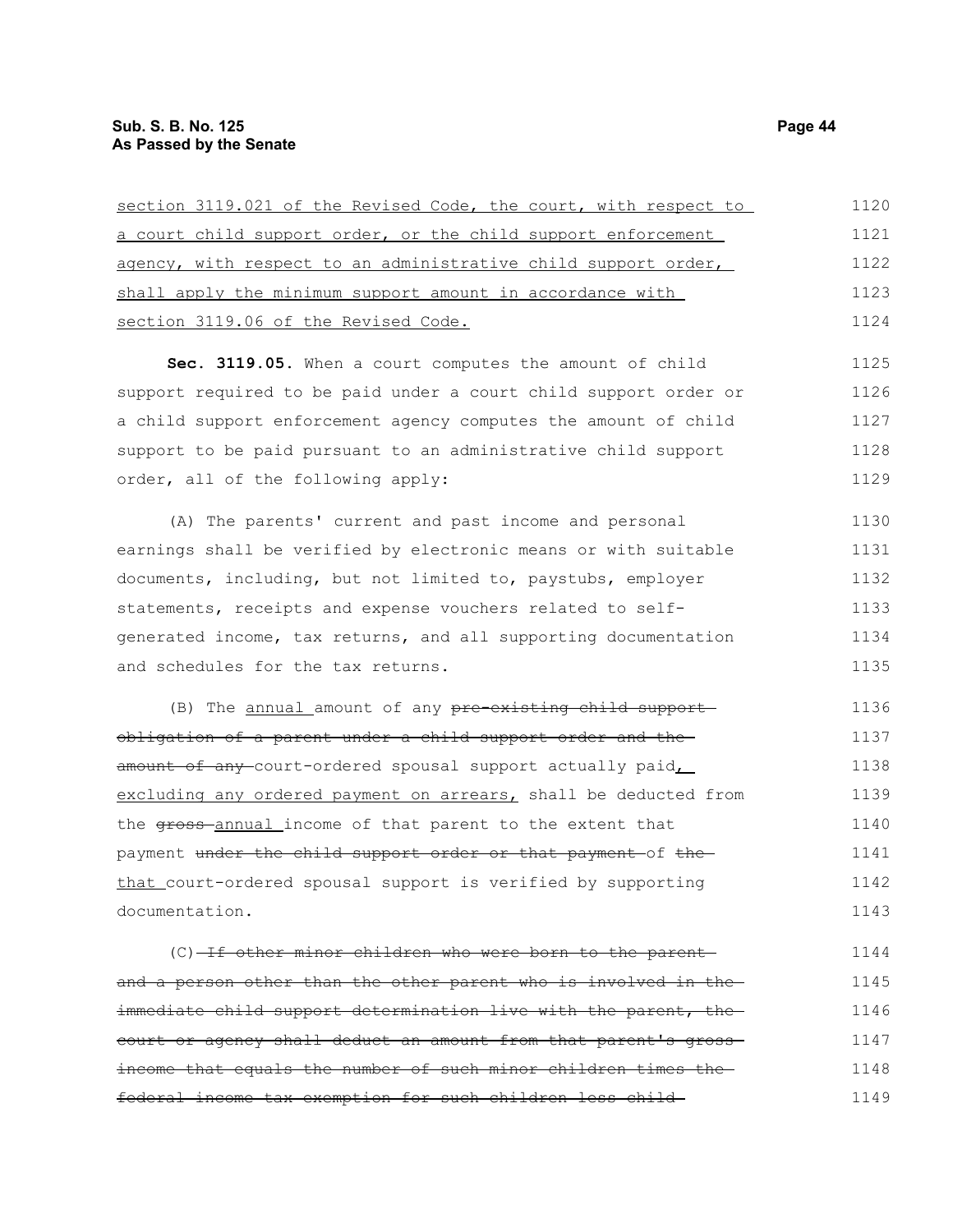| support received for them for the year, not exceeding the         | 1150 |
|-------------------------------------------------------------------|------|
| federal income tax exemption The court or agency shall adjust     | 1151 |
| the amount of child support paid by a parent to give credit for   | 1152 |
| children not included in the current calculation. When            | 1153 |
| calculating the adjusted amount, the court or agency shall use    | 1154 |
| the schedule and do the following:                                | 1155 |
| (1) Determine the amount of child support that each parent        | 1156 |
| would be ordered to pay for all children for whom the parent has  | 1157 |
| the legal duty to support, according to each parent's annual      | 1158 |
| income. If the number of children subject to the order is         | 1159 |
| greater than six, multiply the amount for three children in       | 1160 |
| accordance with division (C) (4) of this section to determine the | 1161 |
| amount of child support.                                          | 1162 |
| (2) Compute a child support credit amount for each                | 1163 |
| parent's children who are not subject to this order by dividing   | 1164 |
| the amount determined in division (C) (1) of this section by the  | 1165 |
| total number of children whom the parent is obligated to support  | 1166 |
| and multiplying that number by the number of the parent's         | 1167 |
| children who are not subject to this order.                       | 1168 |
| (3) Determine the adjusted income of the parents by               | 1169 |
| subtracting the credit for minor children not subject to this     | 1170 |
| order computed under division (C) (2) of this section, from the   | 1171 |
| annual income of each parent for the children each has a duty to  | 1172 |
| support that are not subject to this order.                       | 1173 |
| (4) If the number of children is greater than six,                | 1174 |
| multiply the amount for three children by:                        | 1175 |
| (a) 1.440 for seven children;                                     | 1176 |
| (b) 1.540 for eight children;                                     | 1177 |
| (c) 1.638 for nine children;                                      | 1178 |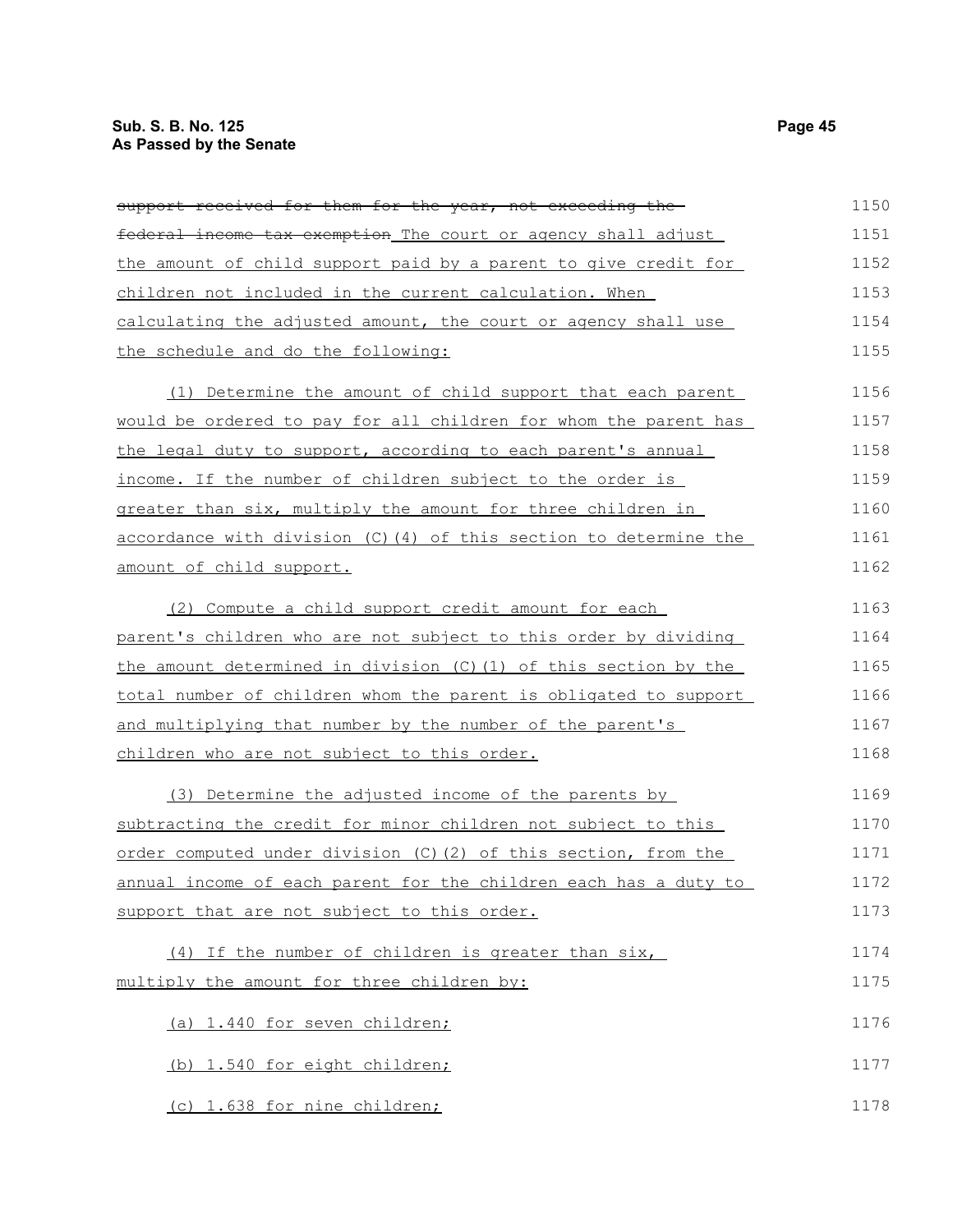| (d) 1.734 for ten children;                                        | 1179 |
|--------------------------------------------------------------------|------|
| (e) 1.827 for eleven children;                                     | 1180 |
| (f) 1.919 for twelve children;                                     | 1181 |
| (g) 2.008 for thirteen children;                                   | 1182 |
| (h) 2.096 for fourteen children;                                   | 1183 |
| (i) 2.182 for more than fourteen children.                         | 1184 |
| (D) When the court or agency calculates the gross-annual           | 1185 |
| income of a parent, it shall include the lesser of the following   | 1186 |
| as income from overtime and bonuses:                               | 1187 |
| (1) The yearly average of all overtime, commissions, and           | 1188 |
| bonuses received during the three years immediately prior to the   | 1189 |
| time when the person's child support obligation is being           | 1190 |
| computed;                                                          | 1191 |
| (2) The total overtime, commissions, and bonuses received          | 1192 |
| during the year immediately prior to the time when the person's    | 1193 |
| child support obligation is being computed.                        | 1194 |
| (E) When the court or agency calculates the gross-annual           | 1195 |
| income of a parent, it shall not include any income earned by      | 1196 |
| the spouse of that parent.                                         | 1197 |
| (F) The court shall issue a separate order for-                    | 1198 |
| extraordinary medical or dental expenses, including, but not       | 1199 |
| <b>limited to, medical support order for extraordinary medical</b> | 1200 |
| expenses, including orthodontia, dental, optical, and              | 1201 |
| psychological, appropriate services.                               | 1202 |
| If the court makes an order for payment of private                 | 1203 |
| education, and other appropriate expenses, and-it shall do so by   | 1204 |
| issuing a separate order.                                          | 1205 |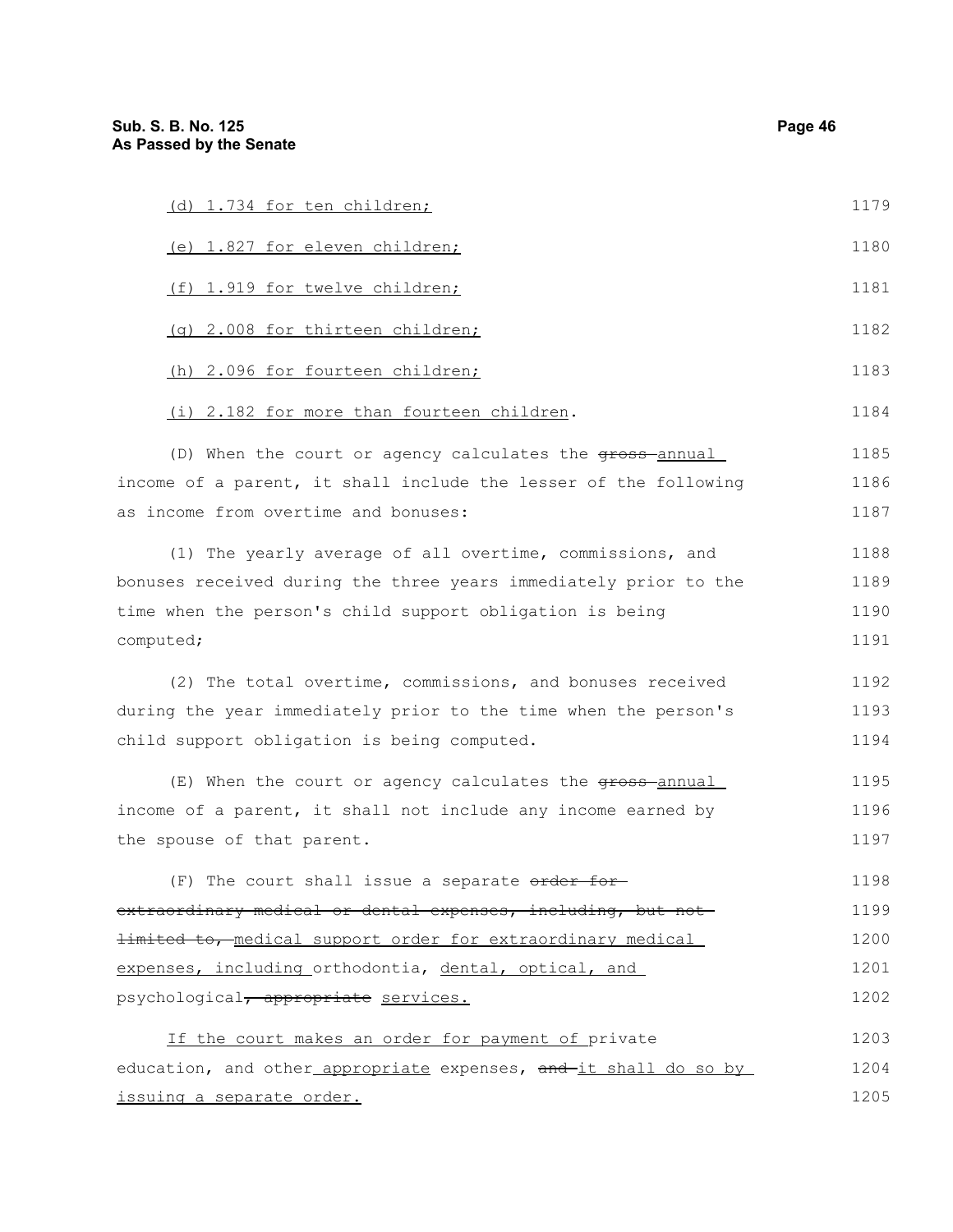| The court may consider the these expenses in adjusting a          | 1206 |
|-------------------------------------------------------------------|------|
| child support order.                                              | 1207 |
| (G) When a court or agency calculates the amount of child         | 1208 |
| support to be paid pursuant to a court child support order or an  | 1209 |
| administrative child support order, if the following shall        | 1210 |
| apply:                                                            | 1211 |
| (1) The court or agency shall apply the basic child               | 1212 |
| support schedule to the parents' combined annual incomes and to   | 1213 |
| each parent's individual income.                                  | 1214 |
| (2) If the combined gross annual income of both parents or        | 1215 |
| the individual annual income of a parent is an amount that is     | 1216 |
| between two amounts set forth in the first column of the          | 1217 |
| schedule, the court or agency may use the basic child support     | 1218 |
| obligation that corresponds to the higher of the two amounts in   | 1219 |
| the first column of the schedule, use the basic child support     | 1220 |
| obligation that corresponds to the lower of the two amounts in    | 1221 |
| the first column of the schedule, or calculate a basic child      | 1222 |
| support obligation that is between those two amounts and          | 1223 |
| corresponds proportionally to the parents' actual combined gross- | 1224 |
| annual_income_or_the_individual_parent's_annual_income.           | 1225 |
| (3) If the annual individual income of either or both of          | 1226 |
| the parents is within the self-sufficiency reserve in the basic   | 1227 |
| child support schedule, the court or agency shall do both of the  | 1228 |
| following:                                                        | 1229 |
| (a) Calculate the basic child support obligation for the          | 1230 |
| parents using the schedule amount applicable to the combined      | 1231 |
| annual income and the schedule amount applicable to the income    | 1232 |
| in the self-sufficiency reserve;                                  | 1233 |

(b) Determine the lesser of the following amounts to be 1234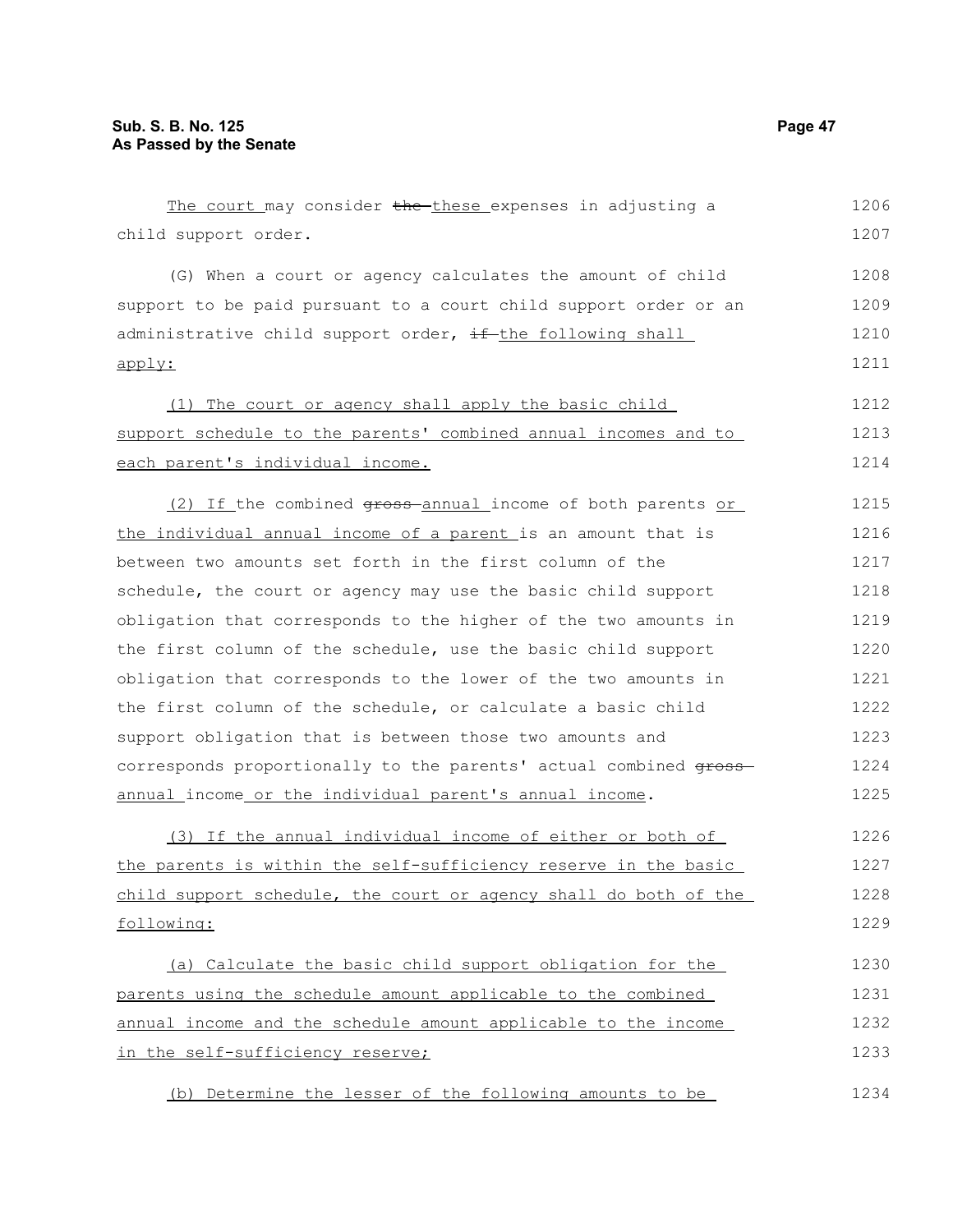| the applicable basic child support obligation:                   | 1235 |
|------------------------------------------------------------------|------|
| (i) The amount that results from using the combined annual       | 1236 |
| income of the parents not in the self-sufficiency reserve of the | 1237 |
| schedule; or                                                     | 1238 |
| (ii) The amount that results from using the individual           | 1239 |
| parent's annual income within the self-sufficiency reserve of    | 1240 |
| the schedule.                                                    | 1241 |
| (H) When the court or agency calculates gross annual             | 1242 |
| income, the court or agency, when appropriate, may average       | 1243 |
| income over a reasonable period of years.                        | 1244 |
| (I) Unless it would be unjust or inappropriate and               | 1245 |
| therefore not in the best interests of the child, a court or     | 1246 |
| agency shall not determine a parent to be voluntarily unemployed | 1247 |
| or underemployed and shall not impute income to that parent if   | 1248 |
| either-any of the following conditions exist:                    | 1249 |
| (1) The parent is receiving recurring monetary income from       | 1250 |
| means-tested public assistance benefits, including cash          | 1251 |
| assistance payments under the Ohio works first program           | 1252 |
| established under Chapter 5107. of the Revised Code, general     | 1253 |
| assistance under former Chapter 5113. of the Revised Code,       | 1254 |
| supplemental security income, or means-tested veterans'          | 1255 |
| benefits;                                                        | 1256 |
| (2) The parent is approved for social security disability        | 1257 |
| insurance benefits because of a mental or physical disability,   | 1258 |
| or the court or agency determines that the parent is unable to   | 1259 |
| work based on medical documentation that includes a physician's  | 1260 |
| diagnosis and a physician's opinion regarding the parent's       | 1261 |
| mental or physical disability and inability to work.             | 1262 |
| (3) The parent has proven that the parent has made               | 1263 |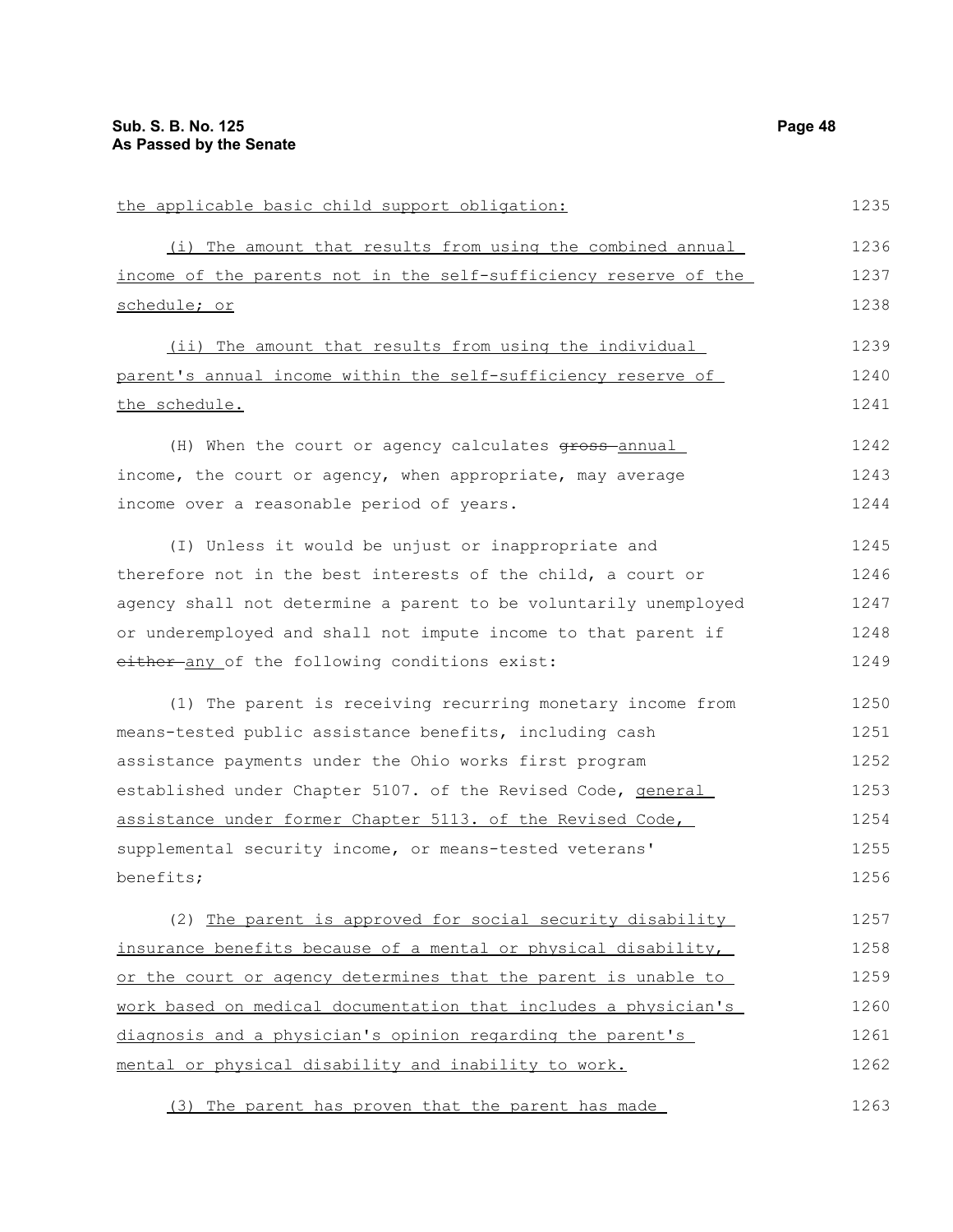under other appropriate circumstances.

| continuous and diligent efforts without success to find and      | 1264 |
|------------------------------------------------------------------|------|
| accept employment, including temporary employment, part-time     | 1265 |
| employment, or employment at less than the parent's previous     | 1266 |
| salary or wage.                                                  | 1267 |
| (4) The parent is complying with court-ordered family            | 1268 |
| reunification efforts in a child abuse, neglect, or dependency   | 1269 |
| proceeding, to the extent that compliance with those efforts     | 1270 |
| limits the parent's ability to earn income.                      | 1271 |
| (5) The parent is incarcerated or institutionalized for a        | 1272 |
| period of twelve months or more with no other available assets,  | 1273 |
| unless the parent is incarcerated for an offense relating to the | 1274 |
| abuse or neglect of a child who is the subject of the support    | 1275 |
| order or an offense under Title XXIX of the Revised Code when-   | 1276 |
| against the obligee or a child who is the subject of the support | 1277 |
| order <del>is a victim of the offense</del> .                    | 1278 |
| (J) When a court or agency requires a parent to pay an           | 1279 |
| amount for that parent's failure to support a child for a period | 1280 |
| of time prior to the date the court modifies or issues a court   | 1281 |
| child support order or an agency modifies or issues an           | 1282 |
|                                                                  |      |
| administrative child support order for the current support of    | 1283 |
| the child, the court or agency shall calculate that amount using | 1284 |
| the basic child support schedule, worksheets, and child support  | 1285 |
| laws in effect, and the incomes of the parents as they existed,  | 1286 |
| for that prior period of time.                                   | 1287 |
| (K) A court or agency may disregard a parent's additional        | 1288 |
| income from overtime or additional employment when the court or  | 1289 |
| agency finds that the additional income was generated primarily  | 1290 |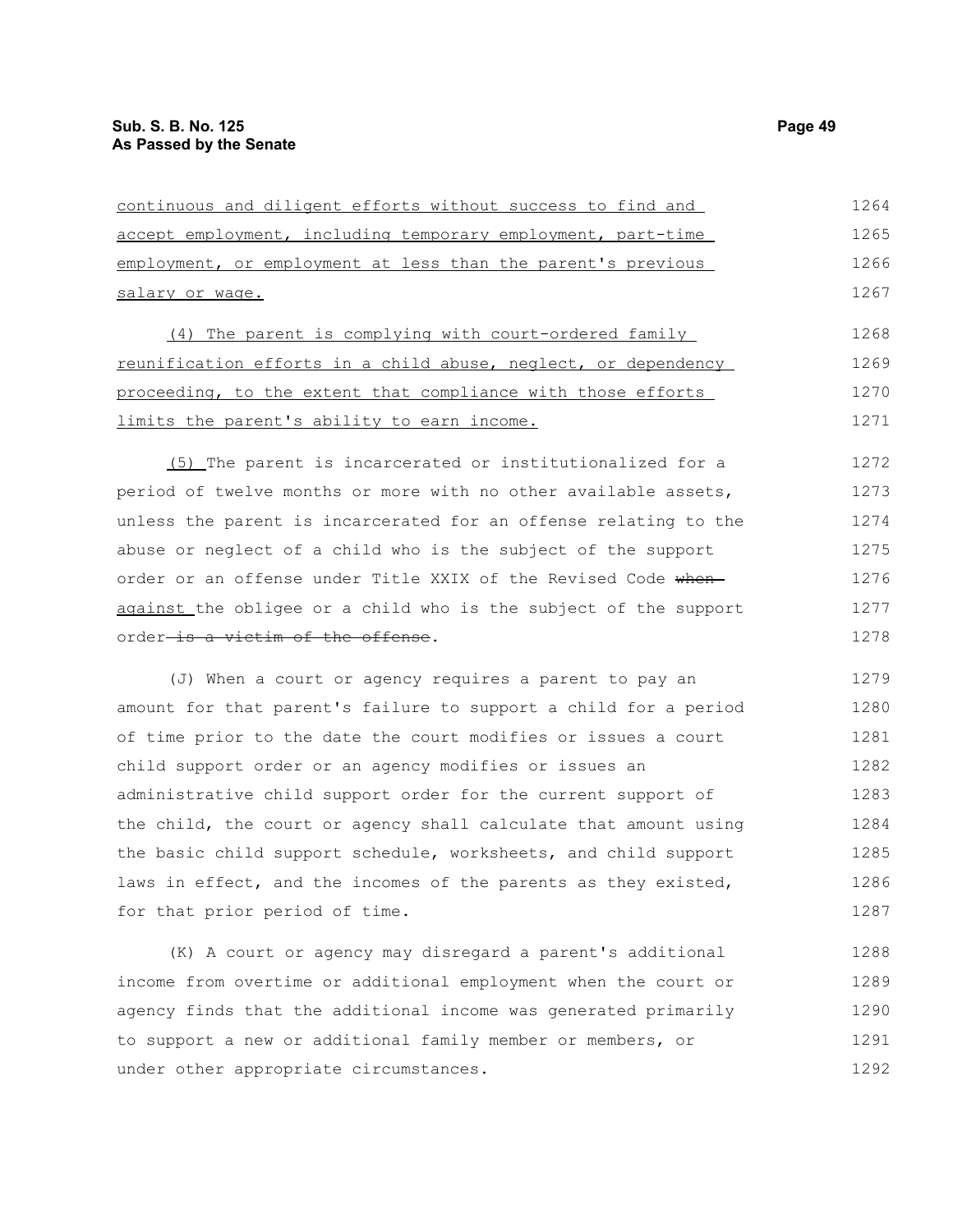## **Sub. S. B. No. 125 Page 50 As Passed by the Senate**

(L) If both parents involved in the immediate child support determination have a prior order for support relative to a minor child or children born to both parents, the court or agency shall collect information about the existing order or orders and consider those together with the current calculation for support to ensure that the total of all orders for all children of the parties does not exceed the amount that would have been ordered if all children were addressed in a single judicial or administrative proceeding. (M) A support obligation of a parent with annual income subject to the self-sufficiency reserve of the basic child support schedule shall not exceed the support obligation that would result from application of the schedule without the reserve. (N) Any non-means tested benefit received by the child or children subject to the order resulting from the claims of either parent shall be deducted from that parent's annual child support obligation after all other adjustments have been made. If that non-means tested benefit exceeds the child support obligation of the parent from whose claim the benefit is realized, the child support obligation for that parent shall be zero. (O) As part of the child support calculation, the parents shall be ordered to share the costs of child care. Subject to the limitations in this division, a child support obligor shall pay an amount equal to the obligor's income share of the child care cost incurred for the child or children subject to the order. (1) The child care cost used in the calculation: 1293 1294 1295 1296 1297 1298 1299 1300 1301 1302 1303 1304 1305 1306 1307 1308 1309 1310 1311 1312 1313 1314 1315 1316 1317 1318 1319 1320 1321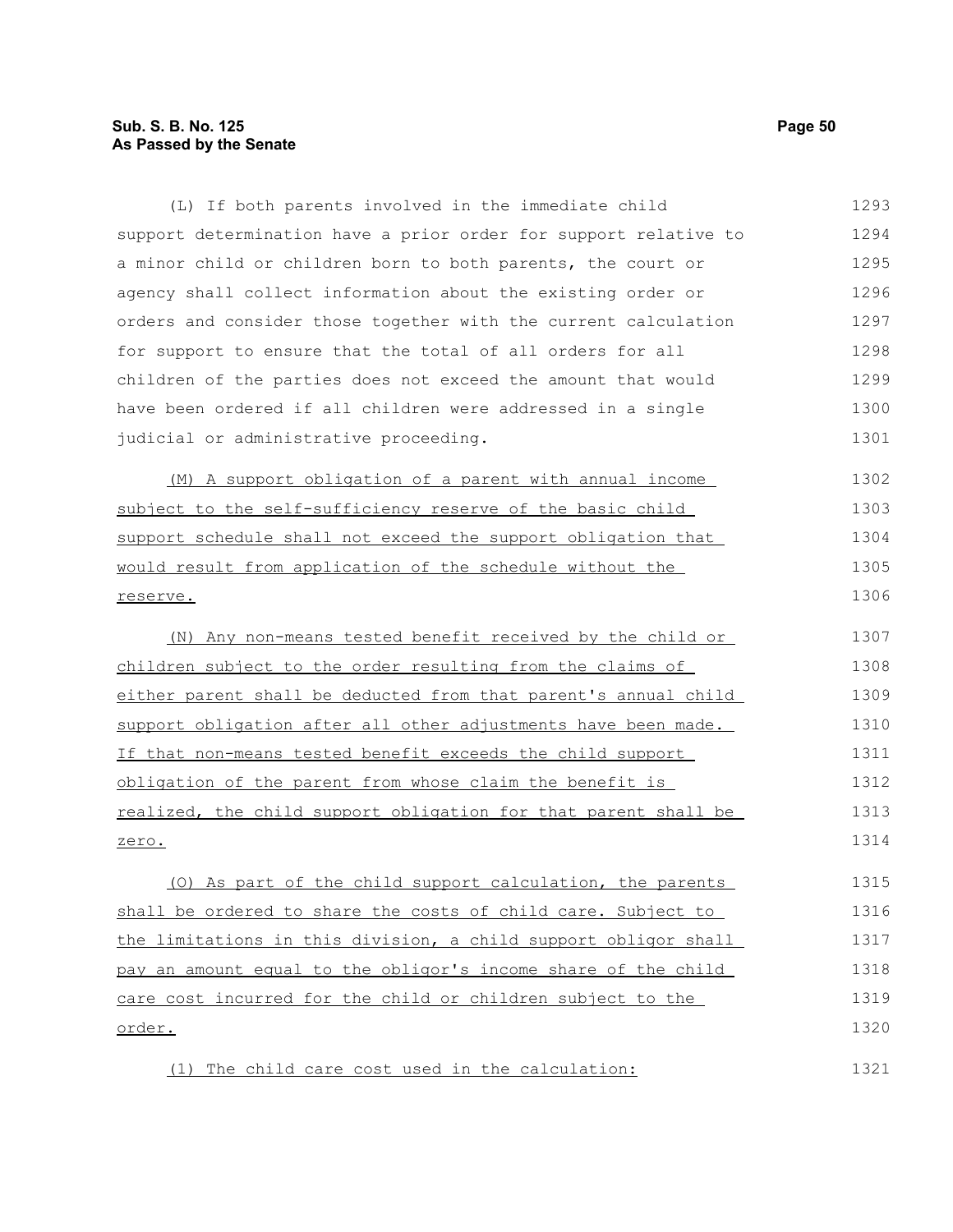| (a) Shall be for child care determined to be necessary to        | 1322 |
|------------------------------------------------------------------|------|
| allow a parent to work, or for activities related to employment  | 1323 |
| training;                                                        | 1324 |
| (b) Shall be verifiable by credible evidence as determined       | 1325 |
| by a court or child support enforcement agency;                  | 1326 |
| (c) Shall exclude any reimbursed or subsidized child care        | 1327 |
| cost, including any state or federal tax credit for child care   | 1328 |
| available to the parent or caretaker, whether or not claimed;    | 1329 |
| (d) Shall not exceed the maximum statewide average cost          | 1330 |
| estimate issued by the department of job and family services,    | 1331 |
| using the data collected and reported as required in section     | 1332 |
| 5104.04 of the Revised Code.                                     | 1333 |
| (2) When the annual income of the obligor is subject to          | 1334 |
| the self-sufficiency reserve of the basic support schedule, the  | 1335 |
| share of the child care cost paid by the obligor shall be equal  | 1336 |
| to the lower of the obligor's income share of the child care     | 1337 |
| cost, or fifty per cent of the child care cost.                  | 1338 |
| Sec. 3119.051. (A) Except as otherwise provided in this          | 1339 |
| section, a court or child support enforcement agency calculating | 1340 |
| the amount to be paid under a child support order shall reduce   | 1341 |
| by ten per cent the amount of the annual individual support      | 1342 |
| obligation for the parent or parents when a court has issued or  | 1343 |
| is issuing a court-ordered parenting time order that equals or   | 1344 |
| exceeds ninety overnights per year. This reduction may be in     | 1345 |
| addition to the other deviations and reductions.                 | 1346 |
| (B) At the request of the obligee, a court may eliminate a       | 1347 |
| previously granted adjustment established under division (A) of  | 1348 |
| this section if the obligor, without just cause, has failed to   | 1349 |
| exercise court-ordered parenting time.                           | 1350 |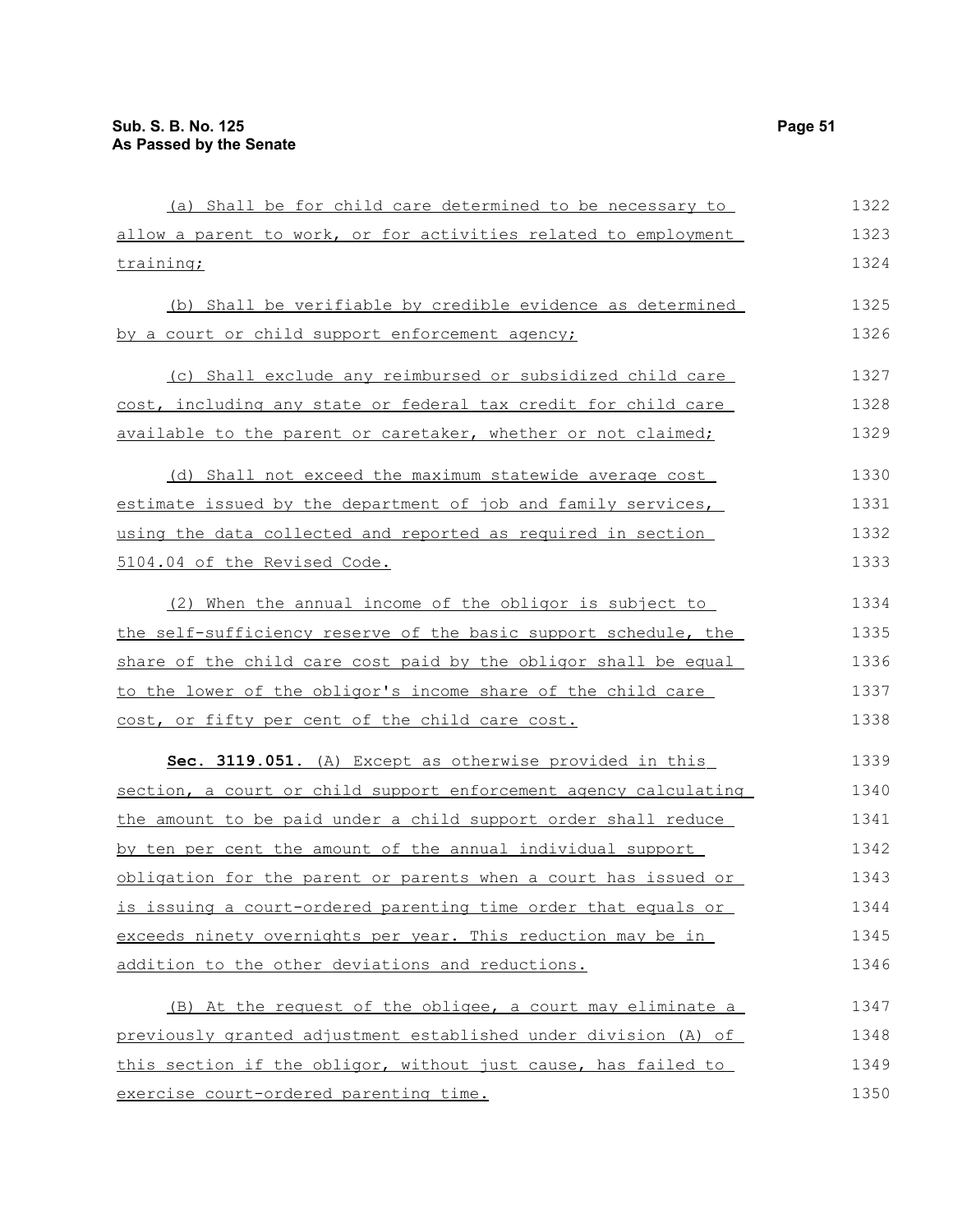## **Sub. S. B. No. 125 Page 52 As Passed by the Senate**

**Sec. 3119.06.** Except as otherwise provided in this section, in any action in which a court or a child support enforcement agency issues or modifies a child support order or in any other proceeding in which a court or agency determines the amount of child support to be paid pursuant to a child support order, the court or agency shall issue a minimum child support order requiring the obligor to pay a minimum of  $f$ ifty eighty dollars a month for all the children subject to that order. The court or agency, in its discretion and in appropriate circumstances, may issue a minimum child support order requiring the obligor to pay of less than fifty eighty dollars a month or issue an order not requiring the obligor to pay an any child support amount for support. The circumstances under which a court or agency may issue such an order include the nonresidential parent's medically verified or documented physical or mental disability or institutionalization in a facility for persons with a mental illness or any other circumstances considered appropriate by the court or agency. If a court or agency issues a minimum child support order-1351 1352 1353 1354 1355 1356 1357 1358 1359 1360 1361 1362 1363 1364 1365 1366 1367 1368 1369

obligation pursuant to this section and the obligor under the support order is the recipient of need-based-means-tested public assistance, as described in division  $(C)$   $(12)$   $(a)$  of section 3119.01 of the Revised Code, any unpaid amounts of support due under the support order shall accrue as arrearages from month to month, and the obligor's current obligation to pay the support due under the support order is suspended during any period of time that the obligor is receiving need-based means-tested public assistance and is complying with any seek work orders issued pursuant to section 3121.03 of the Revised Code. The court, obligee, and child support enforcement agency shall not enforce the obligation of the obligor to pay the amount of 1370 1371 1372 1373 1374 1375 1376 1377 1378 1379 1380 1381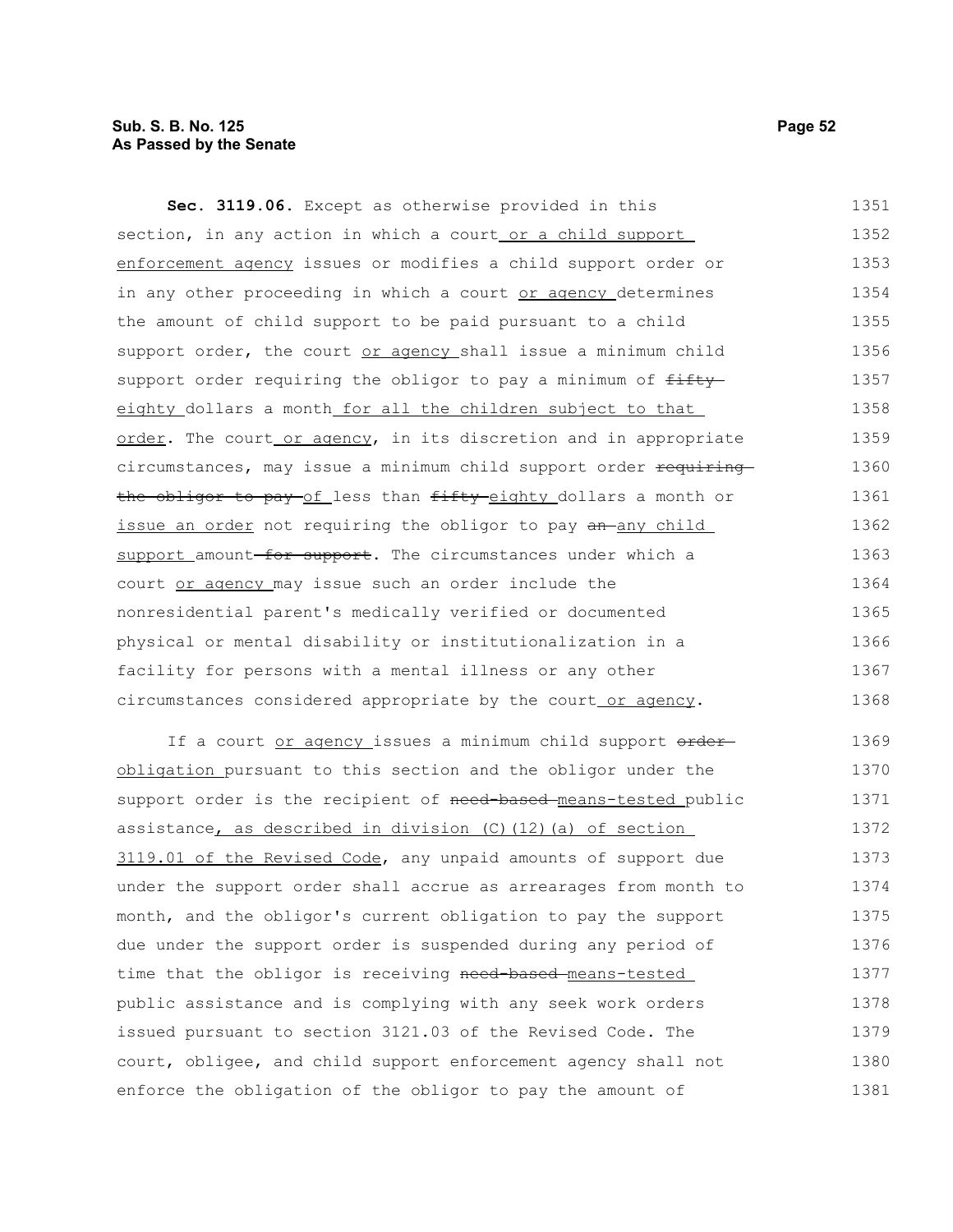support due under the support order while the obligor is receiving need-based means-tested public assistance and is complying with any seek work orders issued pursuant to section 3121.03 of the Revised Code. 1382 1383 1384 1385

**Sec. 3119.22.** The court may order an amount of child support that deviates from the amount of child support that would otherwise result from the use of the basic child support schedule and the applicable worksheet, through the lineestablishing the actual annual obligation, if, after considering the factors and criteria set forth in section 3119.23 of the Revised Code, the court determines that the amount calculated pursuant to the basic child support schedule and the applicable worksheet, through the line establishing the actual annual obligation, would be unjust or inappropriate and would therefore not be in the best interest of the child. 1386 1387 1388 1389 1390 1391 1392 1393 1394 1395 1396

If it deviates, the court must enter in the journal the amount of child support calculated pursuant to the basic child support schedule and the applicable worksheet, through the line establishing the actual annual obligation, its determination that that the amount would be unjust or inappropriate and would therefore not be-in the best interest of the child, and findings of fact supporting that determination. 1397 1398 1399 1400 1401 1402 1403

**Sec. 3119.23.** The court may consider any of the following factors in determining whether to grant a deviation pursuant to section 3119.22 of the Revised Code: 1404 1405 1406

(A) Special and unusual needs of the child or children, including needs arising from the physical or psychological condition of the child or children; 1407 1408 1409

(B) Extraordinary obligations for minor children or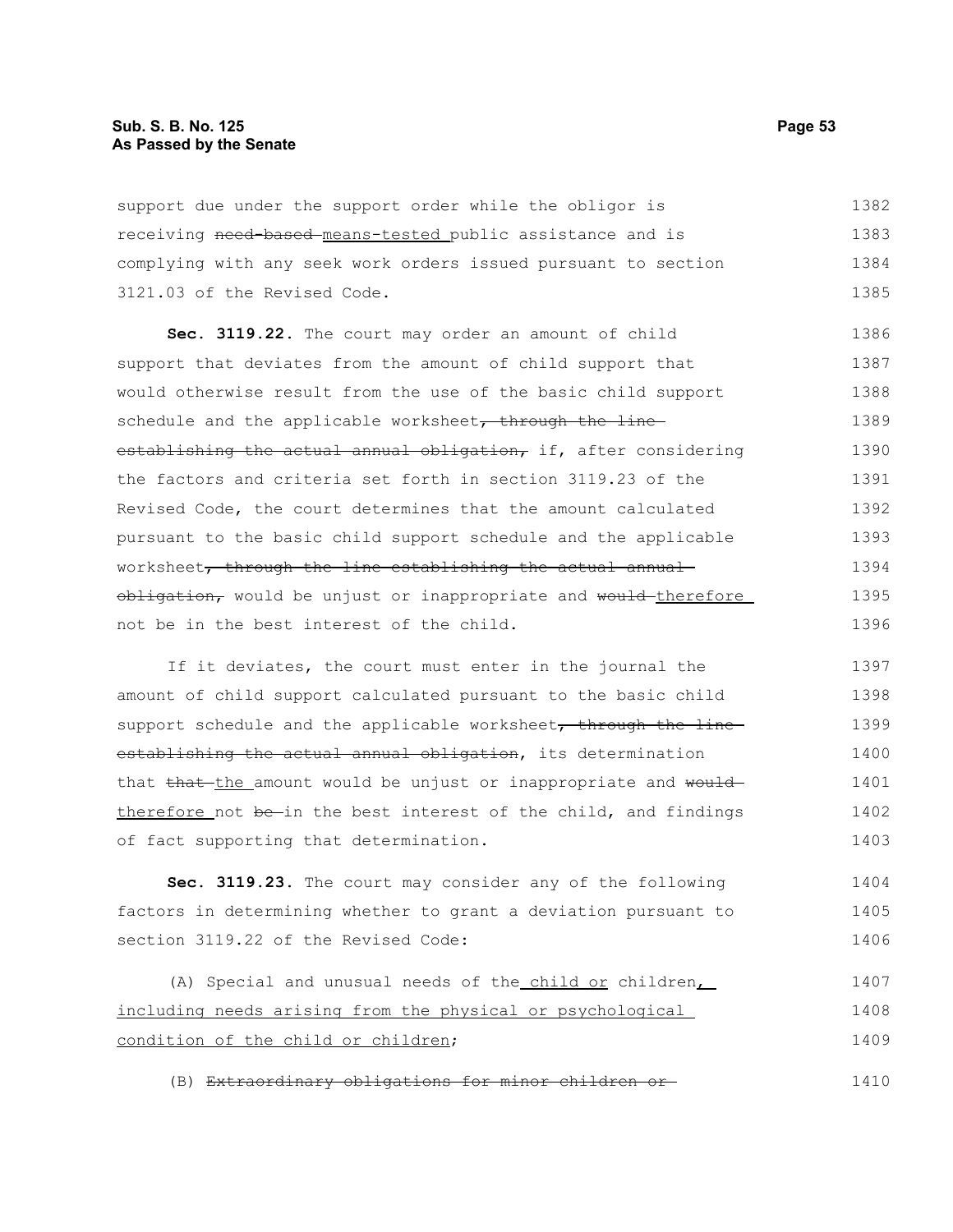| obligations for handicapped children who are not stepchildren-   | 1411 |
|------------------------------------------------------------------|------|
| and who are not offspring from the marriage or relationship that | 1412 |
| is the basis of the immediate child support determination,       | 1413 |
| (C) -Other court-ordered payments;                               | 1414 |
| (B) -(C) Extended parenting time or extraordinary costs          | 1415 |
| associated with parenting time, provided that this division does | 1416 |
| not authorize and shall not be construed as authorizing any      | 1417 |
| deviation from the schedule and the applicable worksheet,        | 1418 |
| through the line establishing the actual annual obligation, or   | 1419 |
| any escrowing, impoundment, or withholding of child support-     | 1420 |
| because of a denial of or interference with a right of parenting | 1421 |
| time granted by court order including extraordinary travel       | 1422 |
| expenses when exchanging the child or children for parenting     | 1423 |
| time;                                                            | 1424 |
| (E) The obligor obtaining additional employment after a          | 1425 |
| child support order is issued in order to support a second-      | 1426 |
| family;                                                          | 1427 |
| $(F)$ (D) The financial resources and the earning ability of     | 1428 |
| the child or children;                                           | 1429 |
| (G) Disparity (E) The relative financial resources,              | 1430 |
| including the disparity in income between parties or households, | 1431 |
| other assets, and the needs of each parent;                      | 1432 |
| (H) (F) The obligee's income, if the obligee's annual            | 1433 |
| income is equal to or less than one hundred per cent of the      | 1434 |
| federal poverty level;                                           | 1435 |
| (G) Benefits that either parent receives from remarriage         | 1436 |
| or sharing living expenses with another person;                  | 1437 |
| $\frac{1}{1}$ (H) The amount of federal, state, and local taxes  | 1438 |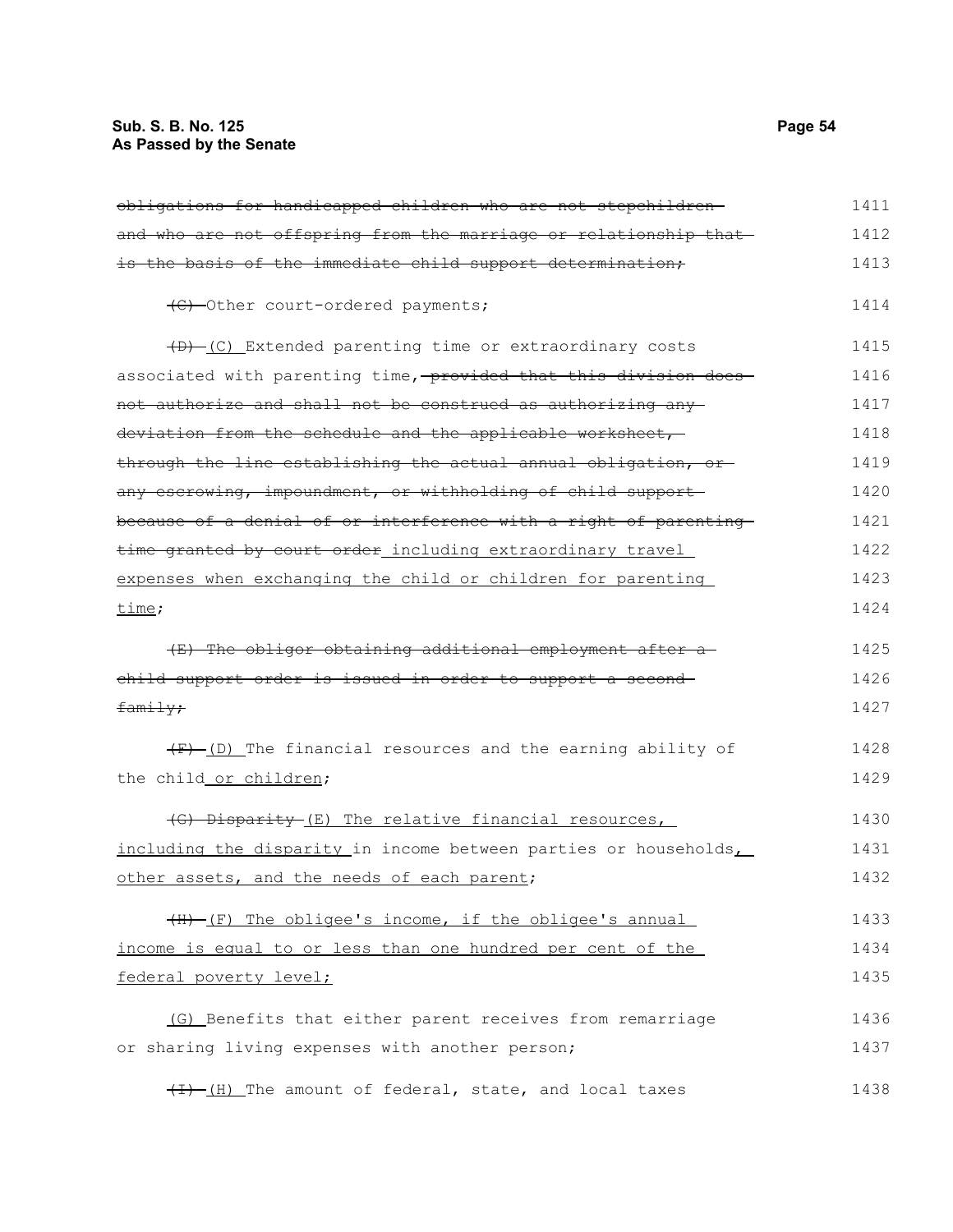| actually paid or estimated to be paid by a parent or both of the      | 1439 |
|-----------------------------------------------------------------------|------|
| parents;                                                              | 1440 |
| $\overline{(J)}$ (I) Significant in-kind contributions from a parent, | 1441 |
| including, but not limited to, direct payment for lessons,            | 1442 |
| sports equipment, schooling, or clothing;                             | 1443 |
| (K) The relative financial resources, other assets and                | 1444 |
| resources, and needs of each parent;                                  | 1445 |
| (L) -(J) Extraordinary work-related expenses incurred by              | 1446 |
| either parent;                                                        | 1447 |
| (K) The standard of living and circumstances of each                  | 1448 |
| parent and the standard of living the child would have enjoyed        | 1449 |
| had the marriage continued or had the parents been married;           | 1450 |
| (M) The physical and emotional condition and needs of the             | 1451 |
| $ehi$ $\pm$ $\theta$ $\rightarrow$                                    | 1452 |
| (N) (L) The need and capacity of the child for an-                    | 1453 |
| education and the educational opportunities that would have been      | 1454 |
| available to the child had the circumstances requiring a court-       | 1455 |
| child support order for support not arisen;                           | 1456 |
| (0) (M) The responsibility of each parent for the support             | 1457 |
| of others, including support of a child or children with              | 1458 |
| disabilities who are not subject to the support order;                | 1459 |
| (N) Post-secondary educational expenses paid for by a                 | 1460 |
| parent for the parent's own child or children, regardless of          | 1461 |
| whether the child or children are emancipated;                        | 1462 |
| (0) Costs incurred or reasonably anticipated to be                    | 1463 |
| incurred by the parents in compliance with court-ordered              | 1464 |
| reunification efforts in child abuse, neglect, or dependency          | 1465 |
| cases;                                                                | 1466 |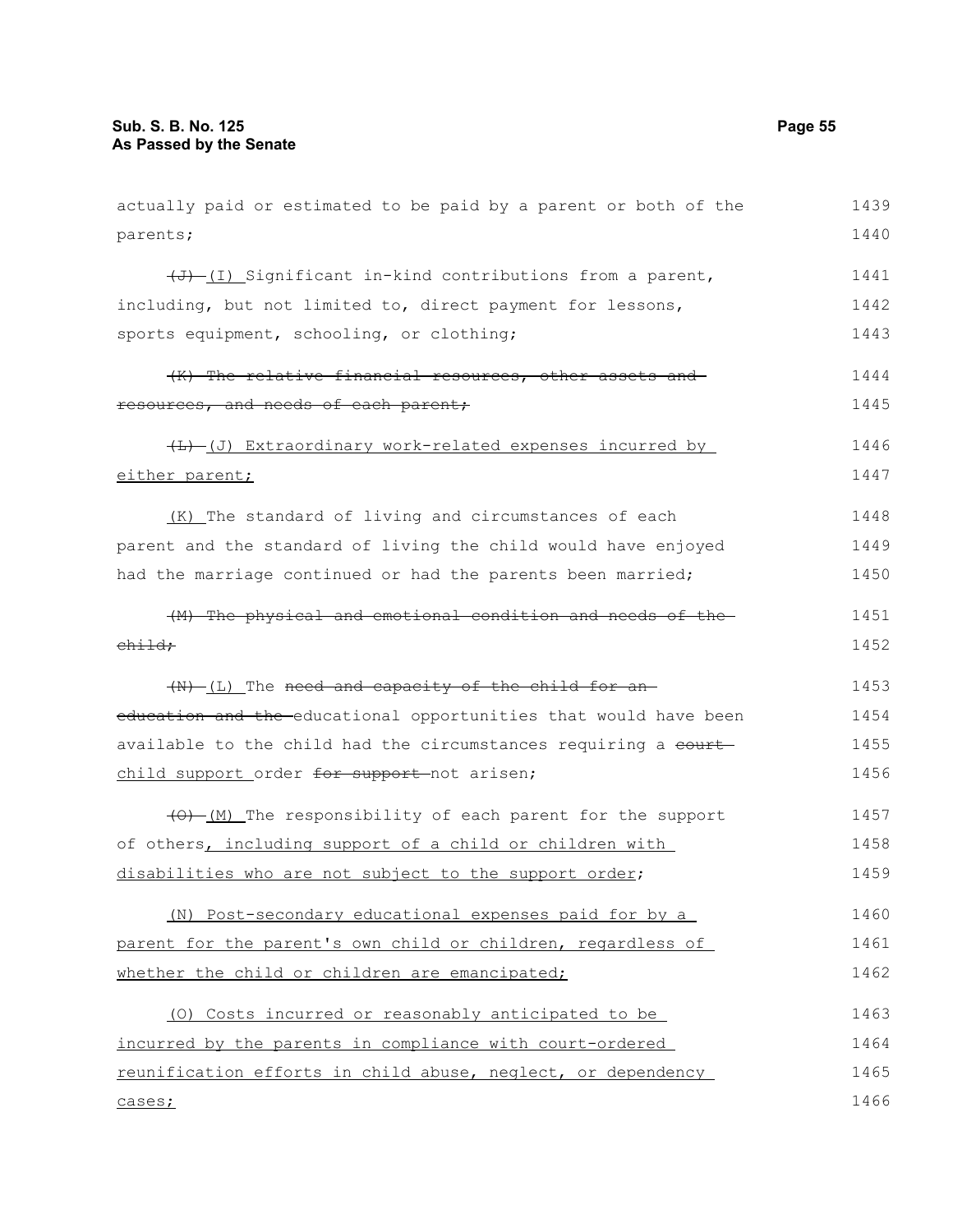| (P) Extraordinary child care costs required for the child             | 1467 |
|-----------------------------------------------------------------------|------|
| or children that exceed the maximum statewide average cost            | 1468 |
| estimate provided in division (0)(1)(d) of section 3119.05 of         | 1469 |
| the Revised Code including extraordinary costs associated with        | 1470 |
| caring for a child or children with specialized physical,             | 1471 |
| psychological, or educational needs;                                  | 1472 |
| (Q) Any other relevant factor.                                        | 1473 |
| The court may accept an agreement of the parents that-                | 1474 |
| assigns a monetary value to any of the factors and criteria-          | 1475 |
| listed in this section that are applicable to their situation.        | 1476 |
| If the court grants a deviation based on division $\overline{+P}$ (Q) | 1477 |
| of this section, it shall specifically state in the order the         | 1478 |
| facts that are the basis for the deviation.                           | 1479 |
| Sec. 3119.231. In determining whether to grant a deviation            | 1480 |
| pursuant to section 3119.22 of the Revised Code for the reason        | 1481 |
| set forth in division (C) of section 3119.23 of the Revised           | 1482 |
| Code, the court shall recognize that expenses for the children        | 1483 |
| are incurred in both households and shall apply the following         | 1484 |
| deviation:                                                            | 1485 |
| If court-ordered parenting time is equal to or exceeds one            | 1486 |
| hundred forty-seven overnights per year, the court shall              | 1487 |
| consider a substantial deviation. If the court does not grant a       | 1488 |
| substantial deviation from that amount, it shall specify in the       | 1489 |
| order the facts that are the basis for the court's decision.          | 1490 |
| Sec. 3119.24. (A) (1) A court that issues a shared                    | 1491 |
| parenting order in accordance with section 3109.04 of the             | 1492 |
| Revised Code shall order an amount of child support to be paid        | 1493 |
| under the child support order that is calculated in accordance        | 1494 |
| with the schedule and with the worksheet-set forth in section-        | 1495 |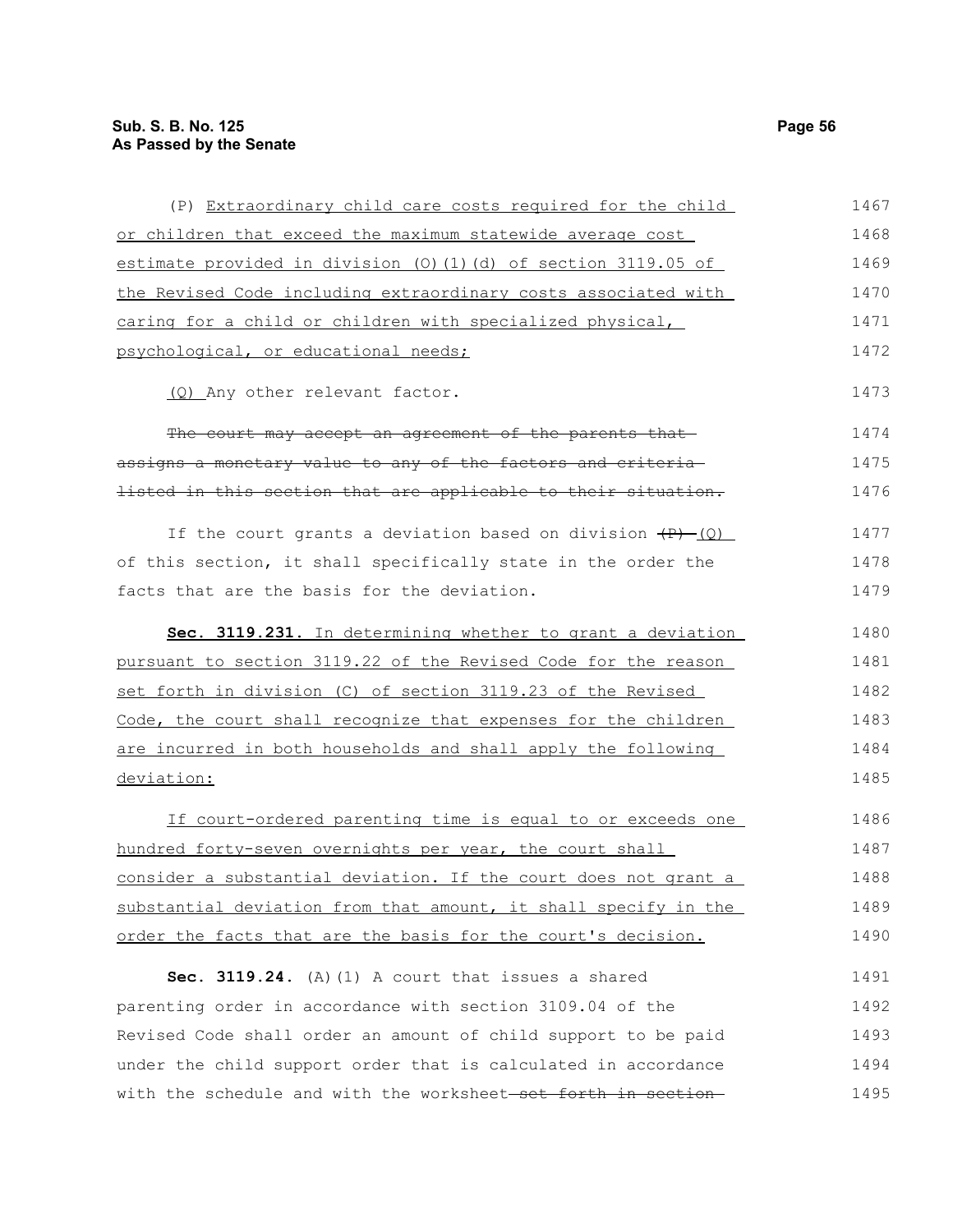#### **Sub. S. B. No. 125 Page 57 As Passed by the Senate**

3119.022 of the Revised Code, through the line establishing the actual annual obligation, except that, if that amount would be unjust or inappropriate to the children or either parent and would therefore not be in the best interest of the child because of the extraordinary circumstances of the parents or because of any other factors or criteria set forth in section 3119.23 of the Revised Code, the court may deviate from that amount. (2) The court shall consider extraordinary circumstances and other factors or criteria if it deviates from the amount described in division (A)(1) of this section and shall enter in the journal the amount described in division (A)(1) of this section its determination that the amount would be unjust or inappropriate and would-therefore not be-in the best interest of the child, and findings of fact supporting its determination. (B) For the purposes of this section, "extraordinary circumstances of the parents" includes all of the following: (1) The amount of time the children spend with each parent;  $(2)$ -The ability of each parent to maintain adequate housing for the children;  $(3)$  (2) Each parent's expenses, including child care expenses, school tuition, medical expenses, dental expenses, and any other expenses the court considers relevant;  $(4)$   $(3)$  Any other circumstances the court considers relevant. Sec. 3119.29.  $(A)$  As used in this section and sections 3119.30 to 3119.56 of the Revised Code: 1496 1497 1498 1499 1500 1501 1502 1503 1504 1505 1506 1507 1508 1509 1510 1511 1512 1513 1514 1515 1516 1517 1518 1519 1520 1521 1522

(1) "Cash medical support" means an amount ordered to be 1523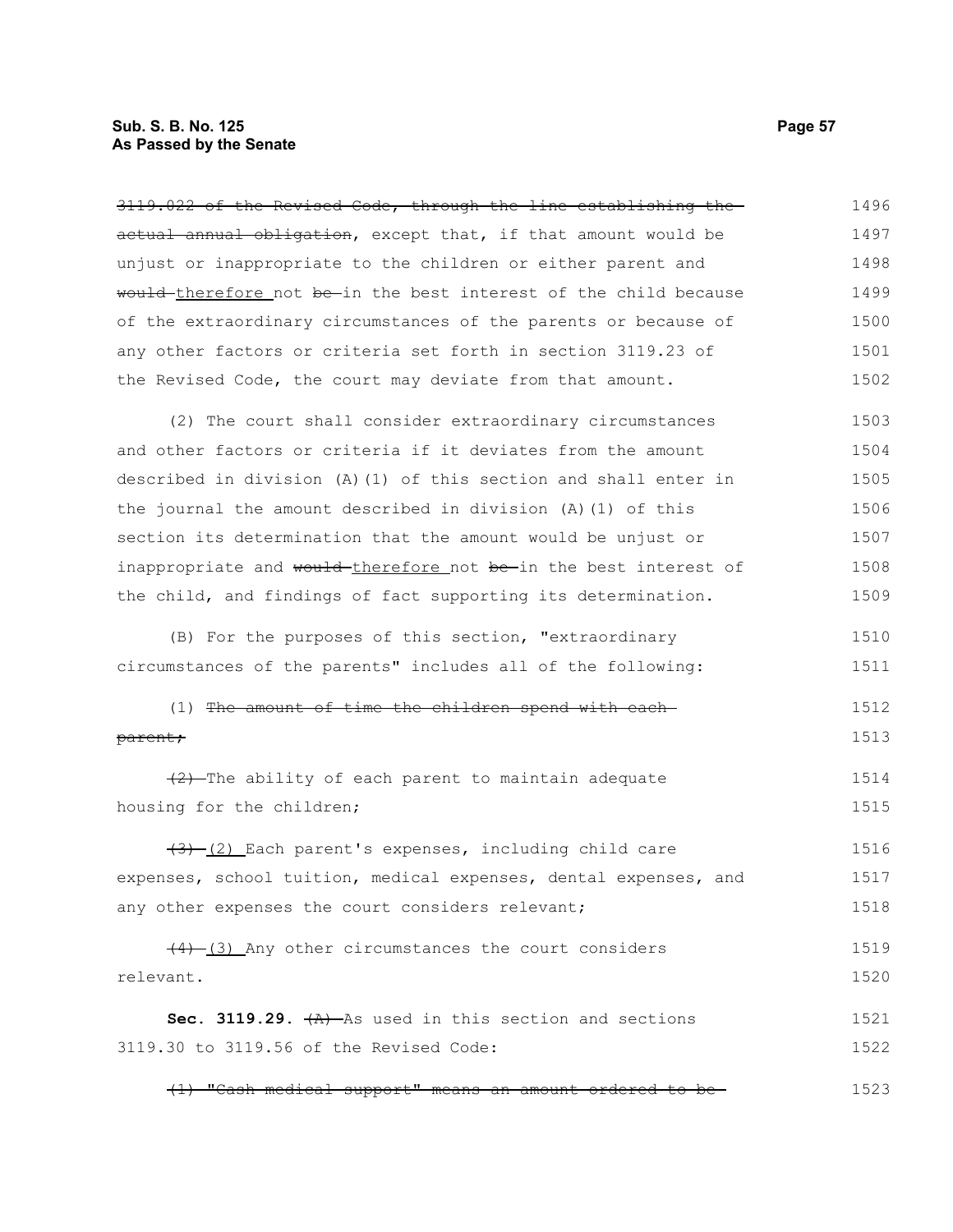| insurance provided by a public entity, another parent, or person- | 1525 |
|-------------------------------------------------------------------|------|
| with whom the child resides, through employment or otherwise, or- | 1526 |
| for other medical cost not covered by insurance.                  | 1527 |

| (2) "Federal poverty line" has the same meaning as defined- |  |  |  |  | 1528 |
|-------------------------------------------------------------|--|--|--|--|------|
| in section 5104.01 of the Revised Code.                     |  |  |  |  | 1529 |

 $(3)$  (A) "Family coverage" means the health insurance plan that provides coverage for the children who are the subject of a child support order. 1530 1531 1532

(B) "Health care" means such medical support that includes coverage under a health insurance plan, payment of costs of premiums, copayments, and deductibles, or payment for medical expenses incurred on behalf of the child. 1533 1534 1535 1536

(4) (C) "Health insurance coverage" means accessible private health insurance that provides primary care services within thirty miles from the residence of the child subject to the child support order. 1537 1538 1539 1540

(5) (D) "Health plan administrator" means any entity authorized under Title XXXIX of the Revised Code to engage in the business of insurance in this state, any health insuring corporation, any legal entity that is self-insured and provides benefits to its employees or members, and the administrator of any such entity or corporation. 1541 1542 1543 1544 1545 1546

 $\overline{(6)}$  (E) "National medical support notice" means a form required by the "Child Support Performance and Incentive Act of 1998," P.L. 105-200, 112 Stat. 659, 42 U.S.C. 666(a)(19), as amended, and jointly developed and promulgated by the secretary of health and human services and the secretary of labor in federal regulations adopted under that act as modified by the 1547 1548 1549 1550 1551 1552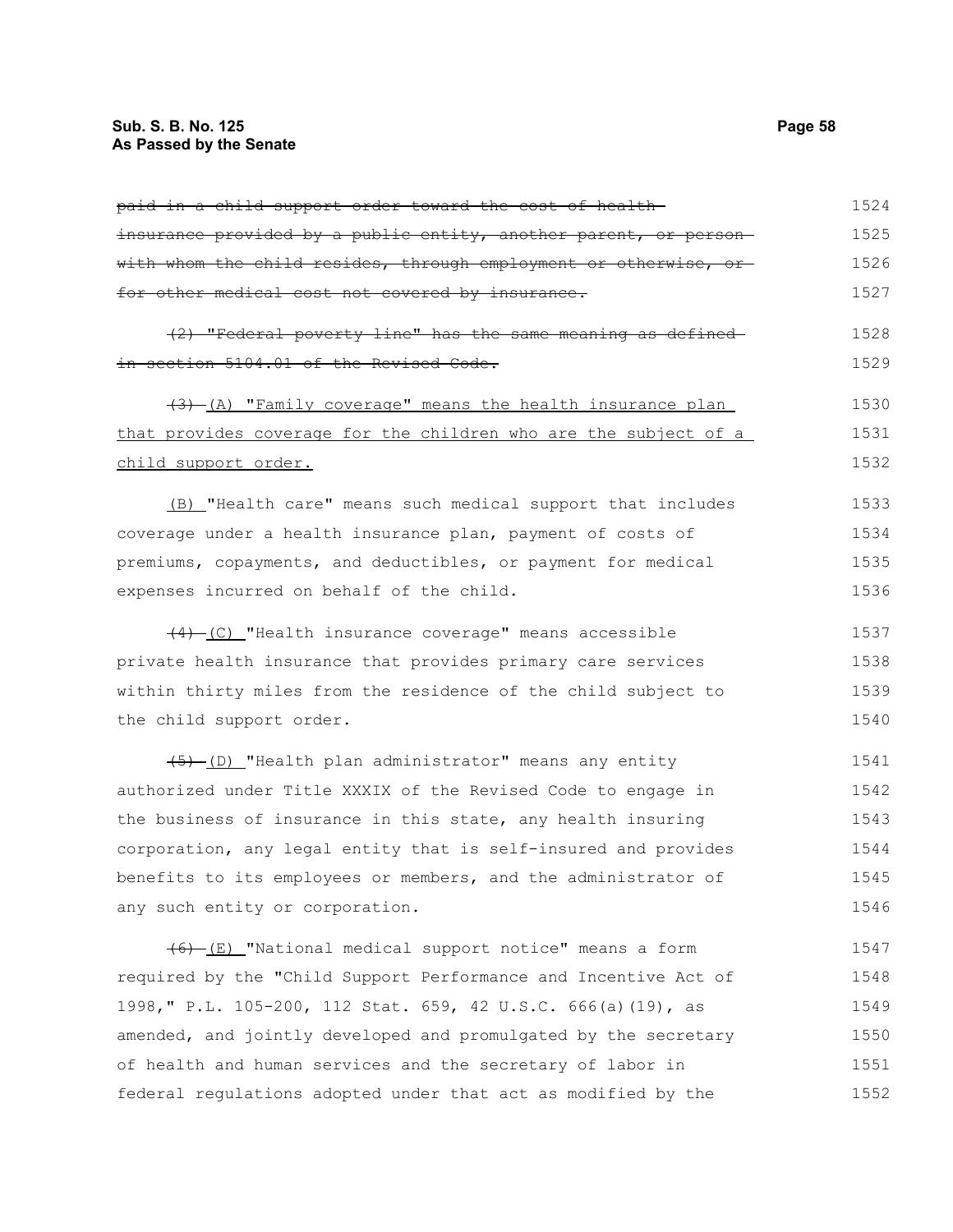## **Sub. S. B. No. 125 Page 59 As Passed by the Senate**

department of job and family services under section 3119.291 of the Revised Code. (7) (F) "Person required to provide health insurance coverage" means the obligor, obligee, or both, required by the court under a court child support order or by the child support enforcement agency under an administrative child support order to provide health insurance coverage pursuant to section 3119.30 of the Revised Code. (8) Subject to division (B) of this section, "reasonable (G) "Reasonable cost" means that the contributing cost of private family health insurance to the person responsible for the required to provide health eare of insurance coverage for the children who are the subject to of the child support order that does not exceed an amount equal to five per cent of the annual gross-income of that person. For purposes of this division, the cost of health insurance is an amount equal to the difference in cost between self-only and family coverage. (9) "Title XIX" has the same meaning as in section 5165.01 of the Revised Code. (B) If However, if the United States secretary of health and human services issues a regulation defining that redefines "reasonable cost" or a similar term or phrase-relevant to theprovisions in child support orders , or clarifies the elements of cost used when determining reasonable cost relating to the provision of health care for children-subject to the orders in a child support order, and if that definition is those changes are substantively different from the meaning of "reasonable cost" as defined in division (A) of this section, "reasonable cost" as used in this section-than the definitions and terms used in this section, those terms shall have the meaning as defined by the 1553 1554 1555 1556 1557 1558 1559 1560 1561 1562 1563 1564 1565 1566 1567 1568 1569 1570 1571 1572 1573 1574 1575 1576 1577 1578 1579 1580 1581 1582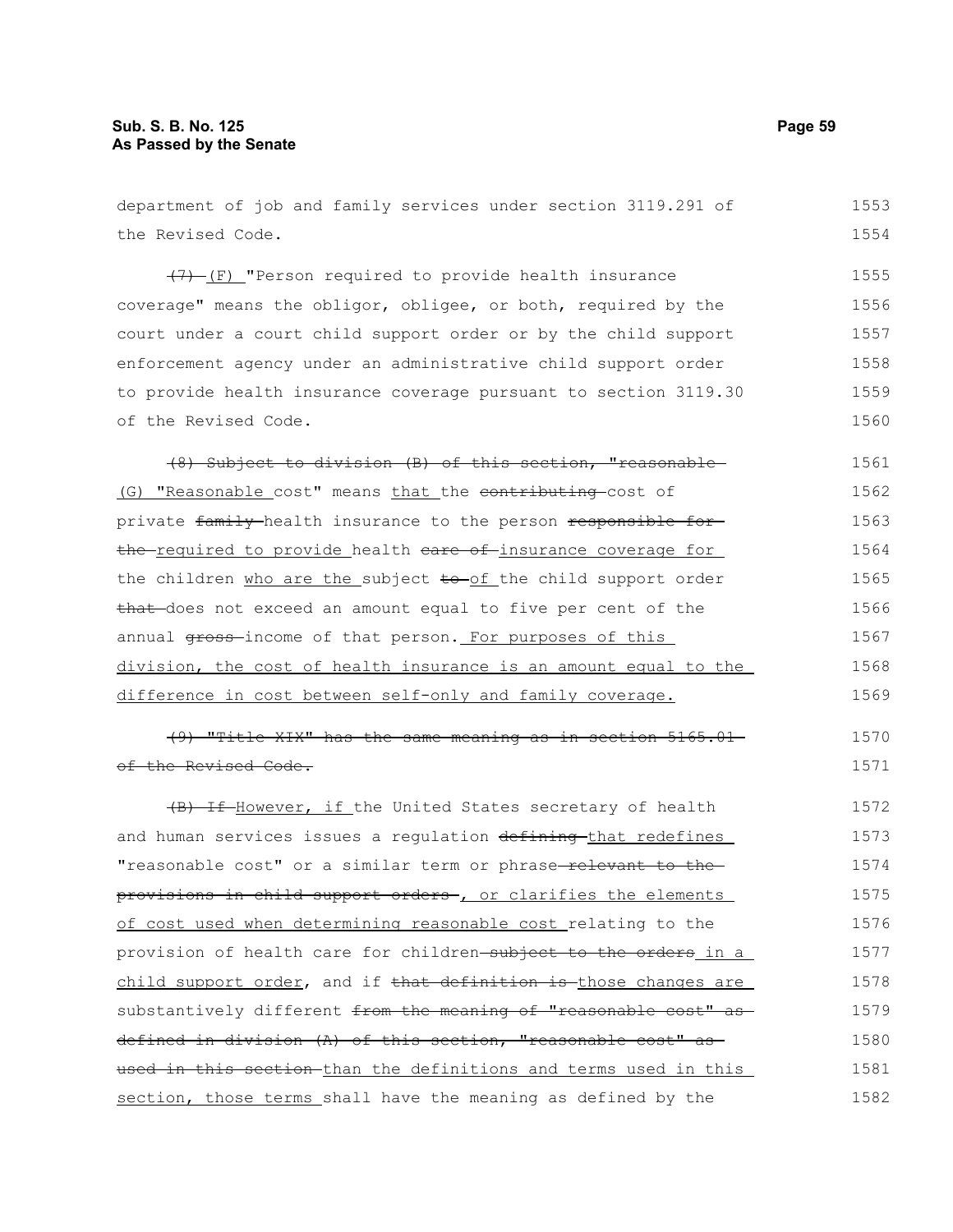1583

United States secretary of health and human services.

**Sec. 3119.30.** (A) In any action or proceeding in which a child support order is issued or modified, the court, with respect to court child support orders, and the child support enforcement agency, with respect to administrative child support orders, shall determine the person or persons responsible for the health care of the children subject to the child support order and shall include provisions for the health care of the children in the child support order. The order shall specify that the obligor and obligee are both liable for the health care of expenses for the children who are not covered by private health insurance or cash medical support as calculated inaccordance with section 3119.022 or 3119.023 of the Revised Code, as applicableaccording to a formula established by each court, with respect to a court child support order, or each child support enforcement agency, with respect to an administrative child support order. 1584 1585 1586 1587 1588 1589 1590 1591 1592 1593 1594 1595 1596 1597 1598 1599

(B) Based on information provided to the court or to the child support enforcement agency under section 3119.31 of the Revised Code, the order shall include one of the following: The child support obligee is rebuttably presumed to be the appropriate parent to provide health insurance coverage for the children subject to the child support order. The order shall specify that the obligee must provide the health insurance coverage unless rebutted pursuant to division (B)(1) of this section. 1600 1601 1602 1603 1604 1605 1606 1607 1608

 $(1)$  A requirement that both the obligor and the obligeeobtain private The court or child support enforcement agency may consider the following factors to rebut the presumption when determining if the child support obligor is the appropriate 1609 1610 1611 1612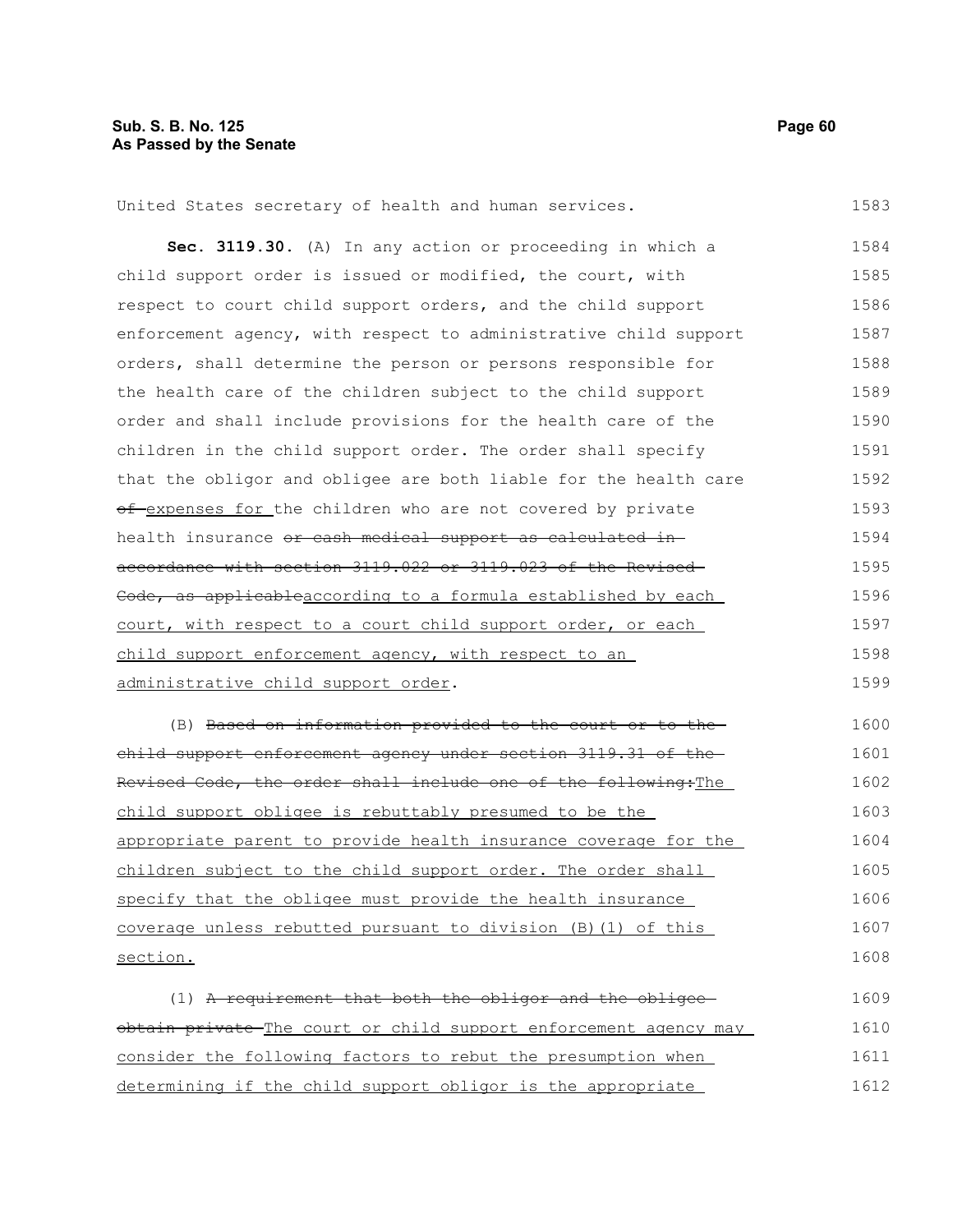| parent to provide health insurance coverage for the children if  | 1613 |
|------------------------------------------------------------------|------|
| eoverage is available for the children at a reasonable cost to   | 1614 |
| both the obligor and the obligee and dual coverage would provide | 1615 |
| for coordination of medical benefits without unnecessary-        | 1616 |
| duplication of coverage.:                                        | 1617 |
| (a) The obligor already has health insurance coverage for        | 1618 |
| the child that is reasonable in cost;                            | 1619 |
| (b) The obligor already has health insurance coverage in         | 1620 |
| place for the child that is not reasonable in cost, but the      | 1621 |
| obligor wishes to be named the health insurance obligor and      | 1622 |
| provide coverage under division (A)(2)(a) of section 3119.302 of | 1623 |
| the Revised Code;                                                | 1624 |
| (c) The obligor can obtain coverage for the child that is        | 1625 |
| reasonable in cost through an employer or other source. For      | 1626 |
| employer-based coverage, the court or child support enforcement  | 1627 |
| agency shall consider the length of time the obligor has worked  | 1628 |
| with the employer and the stability of the insurance.            | 1629 |
| (d) The obligee is a non-parent individual or agency that        | 1630 |
| has no duty to provide medical support.                          | 1631 |
| (2) A requirement that the obligee obtain-If private             | 1632 |
| health insurance coverage for the children if coverage is        | 1633 |
| available through any group policy, contract, or plan available- | 1634 |
| to the obligee and is available at a more reasonable cost than-  | 1635 |
| coverage is available to the obligor;                            | 1636 |
| (3) A requirement that the obligor-is not available at a         | 1637 |
| reasonable cost to the obligor or the obligee at the time the    | 1638 |
| court or agency issues the order, the order shall include a      | 1639 |
| requirement that the obligee obtain private health insurance     | 1640 |
| coverage for the children if coverage is available through any   | 1641 |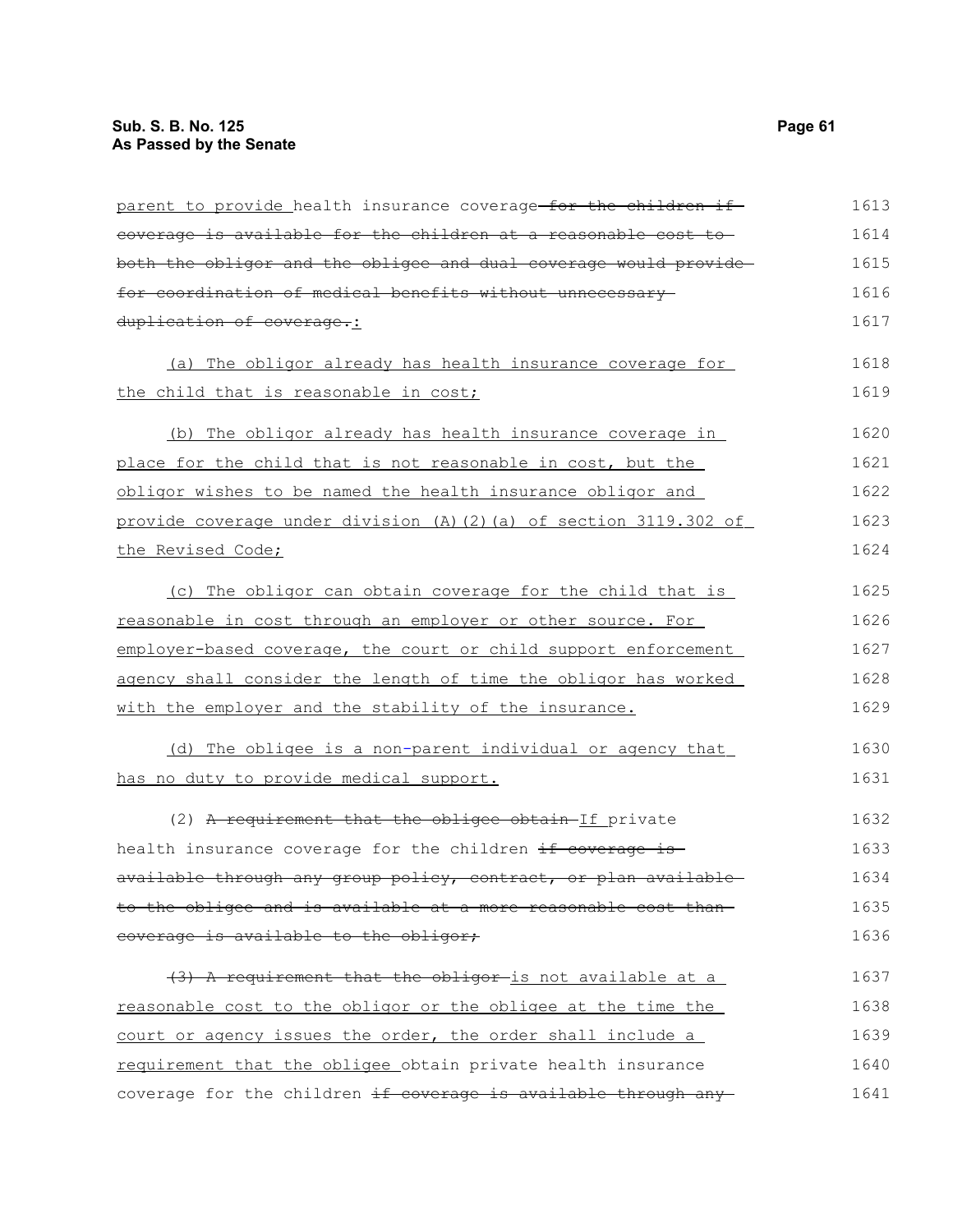| group policy, contract, or plan available to the obligor at a     | 1642 |
|-------------------------------------------------------------------|------|
| more reasonable cost than coverage is available to the obligee;   | 1643 |
| (4) If health insurance coverage for the children is not-         | 1644 |
| available at a reasonable cost to the obligor or the obligee at   | 1645 |
| the time the court or child enforcement agency issues the order,  | 1646 |
| a requirement that the obligor or the obligee immediately-not     | 1647 |
| later than thirty days after it becomes available to the obligee  | 1648 |
| at a reasonable cost, and to inform the child support             | 1649 |
| enforcement agency that when private health insurance coverage    | 1650 |
| for the children has-become available to either the obligor or-   | 1651 |
| obligee. The child support enforcement agency shall determine if- | 1652 |
| the private health insurance coverage is available at a           | 1653 |
| reasonable cost and if coverage is reasonable, division (B)(2)-   | 1654 |
| or (3) shall apply, as applicable been obtained.                  | 1655 |
| (3) If private health insurance becomes available to the          | 1656 |
| obligor at a reasonable cost, the obligor shall inform the child  | 1657 |
| support enforcement agency and may seek a modification of health  | 1658 |
| insurance coverage from the court with respect to a court child   | 1659 |
| support order, or from the agency with respect to an              | 1660 |
| administrative support order.                                     | 1661 |
| (C) When a child support order is issued or modified, and         | 1662 |
| the obligor's gross income is one hundred fifty per cent or more  | 1663 |
| of the federal poverty level for an individual, the order shall   | 1664 |
| include the amount of a cash medical support to be paid by the    | 1665 |
| obligor that is either five per cent of the obligor's adjusted-   | 1666 |
| gross income or the obligor's share of the United States-         | 1667 |
| department of agriculture estimated annual health care-           | 1668 |
| expenditure per child as determined in accordance with federal-   | 1669 |
| law and requlation, whichever is the lower amount. The amount of  | 1670 |
| eash medical support paid by the obligor shall be paid during     | 1671 |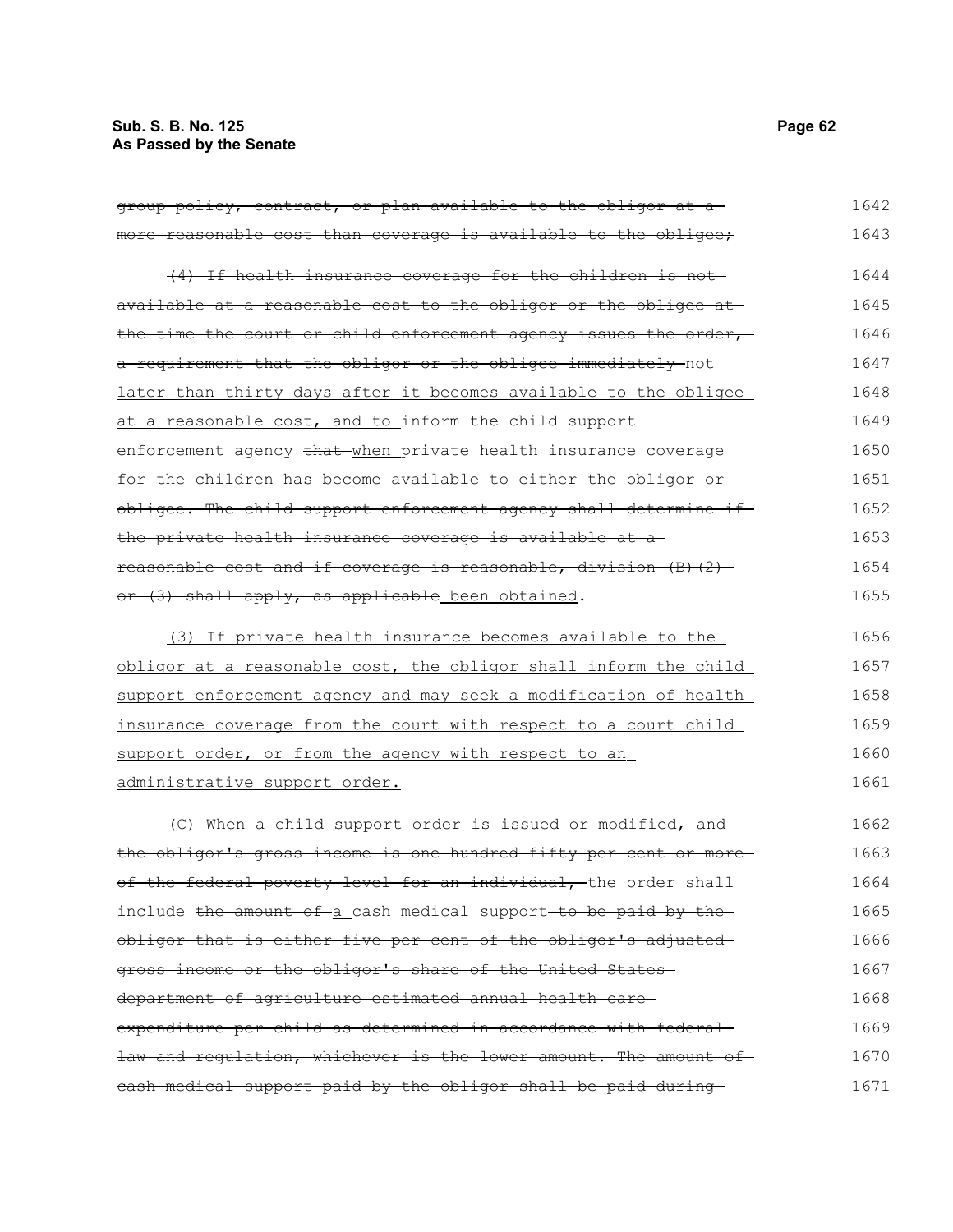| any period after the court or child support enforcement agency-   | 1672 |
|-------------------------------------------------------------------|------|
| issues or modifies the order in which the children are not-       | 1673 |
| eovered by private health insurance amount consistent with        | 1674 |
| division (B) of section 3119.302 of the Revised Code for each     | 1675 |
| child subject to the order. The cash medical support amount       | 1676 |
| shall be ordered based on the number of children subject to the   | 1677 |
| order and split between the parties using the parents' income     | 1678 |
| share.                                                            | 1679 |
| (D) Any cash medical support paid pursuant to division (C)        | 1680 |
| of this section shall be paid through the department of job and   | 1681 |
| family services by the obligor to either the obligee if the       | 1682 |
| children are not Medicaid recipients, or to the office            | 1683 |
| department of child support to defray the cost of Medicaid        | 1684 |
| expenditures if the children are when a Medicaid recipients. The  | 1685 |
| assignment is in effect for any child under the support           | 1686 |
| enforcement agency administering the court or administrative      | 1687 |
| order-shall amend the amount of monthly child support obligation- | 1688 |
| to reflect the amount paid when private health insurance is not   | 1689 |
| provided, as calculated in the current order pursuant to section  | 1690 |
| 3119.022 or 3119.023 of the Revised Code, as applicable.          | 1691 |

The child support enforcement agency shall give theobligor notice in accordance with Chapter 3121. of the Revised Code and provide the obligor an opportunity to be heard if the obligor believes there is a mistake of fact regarding the availability of private health insurance at a reasonable cost as determined under division (B) of this section. 1692 1693 1694 1695 1696 1697

(E) The obligor shall begin payment of any cash medical support on the first day of the month immediately following themonth in which private health insurance coverage is unavailable or terminates and shall cease payment on the last day of the 1698 1699 1700 1701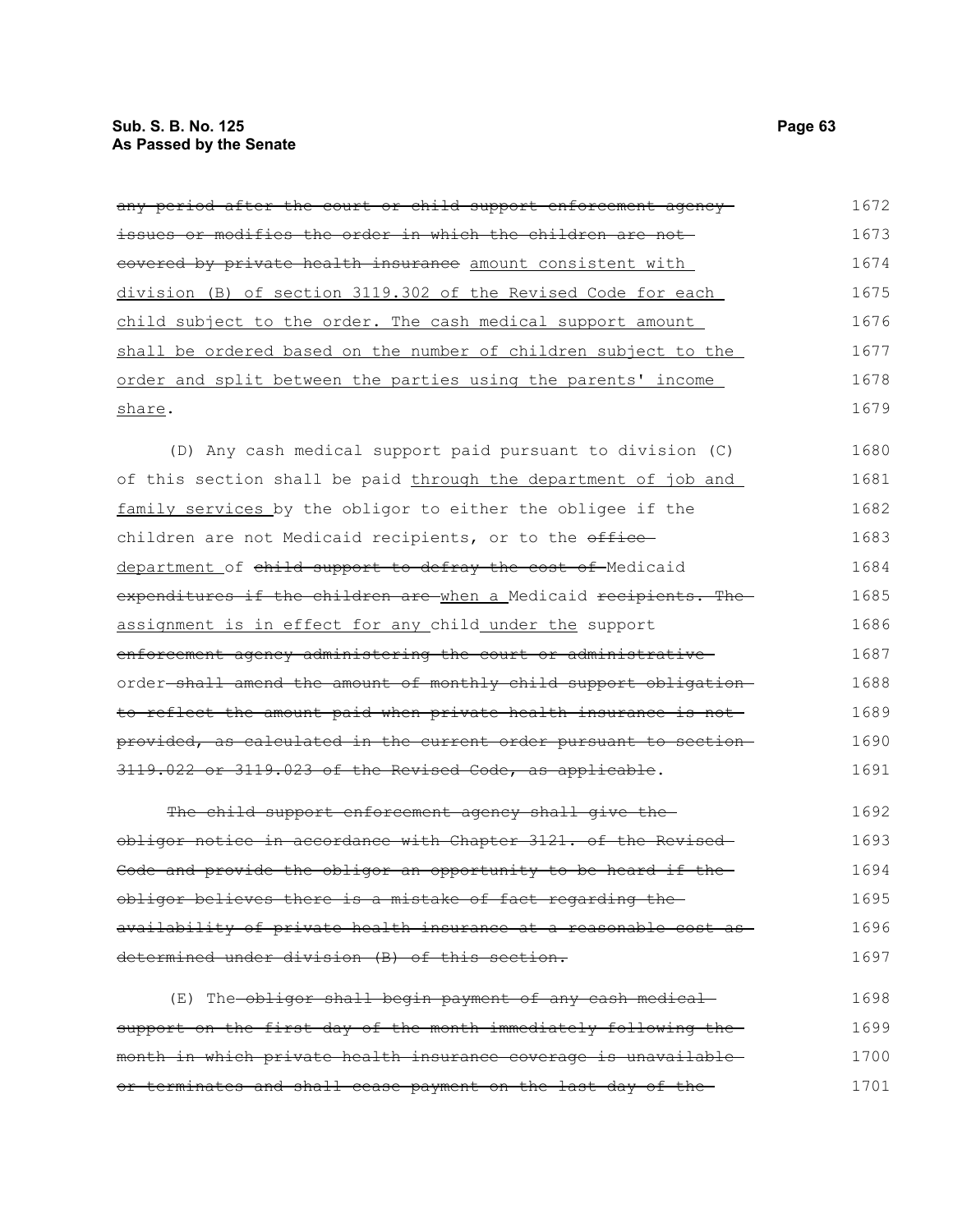| month immediately preceding the month in which private health-           | 1702 |
|--------------------------------------------------------------------------|------|
| insurance coverage begins or resumes. During the period when-            | 1703 |
| eash medical support is required to be paid, the obligor or-             | 1704 |
| obligee must immediately inform the child support enforcement            | 1705 |
| agency that health insurance coverage for the children has               | 1706 |
| become available cost of providing health insurance for a child          | 1707 |
| subject to an order shall be defrayed by a credit against that           | 1708 |
| parent's annual income when calculating support as required              | 1709 |
| under section 3119.02 of the Revised Code using the basic child          | 1710 |
| support schedule and applicable worksheet. The credit shall be           | 1711 |
| equal to the total actual out-of-pocket cost for health                  | 1712 |
| insurance premiums for the coverage. Any credit given will be            | 1713 |
| less any subsidy, including a premium tax credit or cost-sharing         | 1714 |
| reduction received by the parent providing coverage.                     | 1715 |
| 3119 302 $(A)$ When the court with respect to a court<br>$S \cap \Gamma$ | 1716 |

**Sec. 3119.302.** (A) When the court, with respect to a court child support order, or the child support enforcement agency, with respect to an administrative child support order, determines the person or persons responsible for the health care of the children subject to the order pursuant to section 3119.30 of the Revised Code, all of the following apply: 1716 1717 1718 1719 1720 1721

(1) The court or agency shall consider any private health insurance in which the obligor, obligee, or children, are enrolled at the time the court or agency issues the order. 1722 1723 1724

(2) If the contributing cost of private family health insurance to either parent exceeds-five per cent of thatparent's annual gross income a reasonable cost, that parent shall not be ordered to provide private health insurance for the child except as follows: 1725 1726 1727 1728 1729

(a) When both parents agree that one, or both, of the parents obtain or maintain the private health insurance that 1730 1731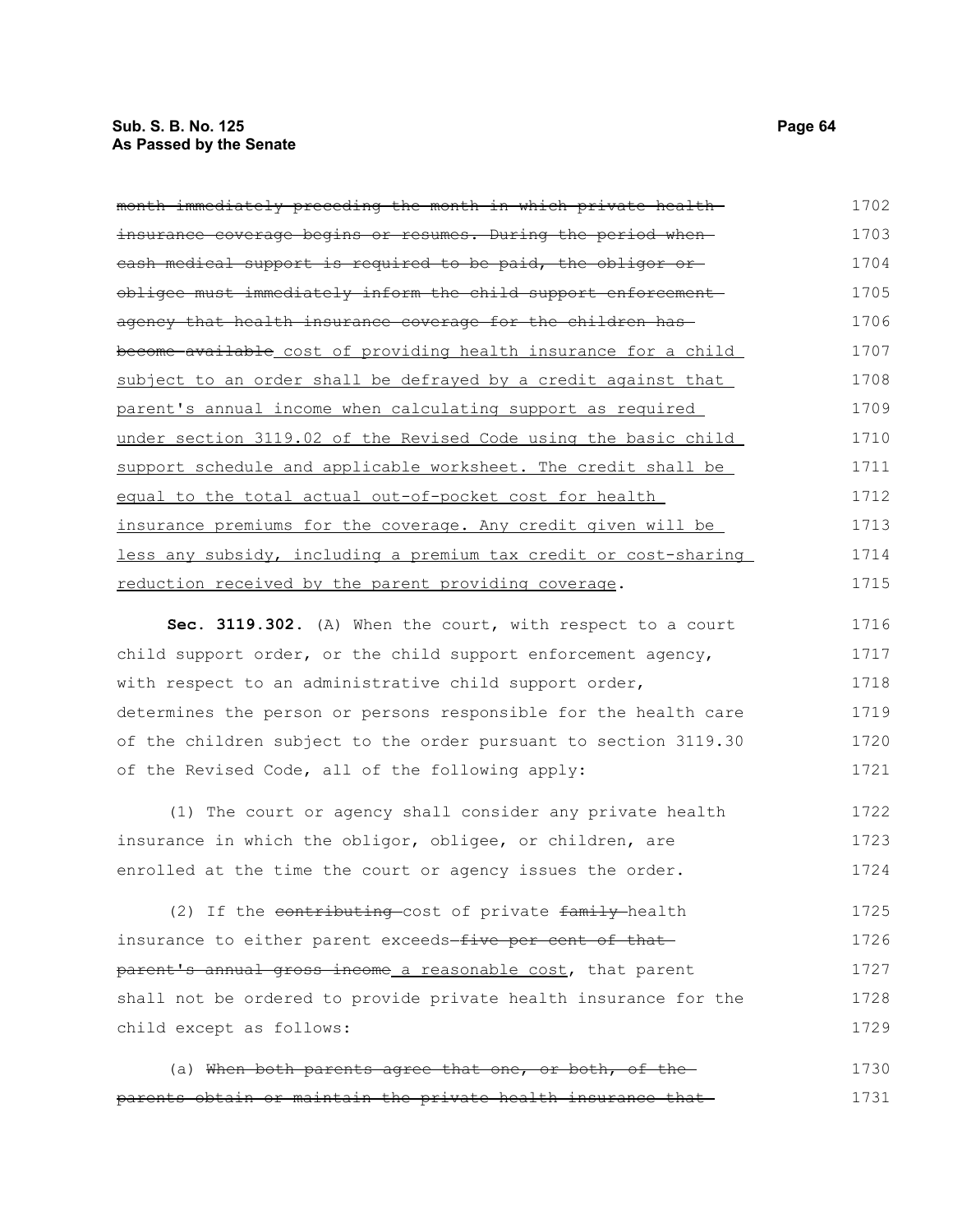exceeds five per cent of the annual gross income of the parent obtaining or maintaining the private health insurance; (b) When either the parent requests to obtain or maintain the private health insurance that exceeds-five per cent of thatparent's annual gross income a reasonable cost;  $(e)$  (b) When the court determines that it is in the best interest of the children for a parent to obtain and maintain private health insurance that exceeds five per cent of that parent's annual gross income a reasonable cost and the cost will not impose an undue financial burden on either parent. If the court makes such a determination, the court must include the facts and circumstances of the determination in the child support order. (3) If private health insurance is available at a reasonable cost to either parent through a group policy, contract, or plan, and the court determines that it is not in the best interest of the children to utilize the available private health insurance, the court shall state the facts and circumstances of the determination in the child support order. The court determination under this division shall not limit anyobligation to provide cash medical support pursuant to section 3119.30 of the Revised Code. (4) Notwithstanding division  $(A)$   $(4)$   $(C)$  of section 3119.29 of the Revised Code, the court or agency may allow privatehealth insurance do either of the following: (a) Permit primary care services to be farther than thirty miles if residents in part or all of the immediate geographic area customarily travel farther distances  $or if j$ 1732 1733 1734 1735 1736 1737 1738 1739 1740 1741 1742 1743 1744 1745 1746 1747 1748 1749 1750 1751 1752 1753 1754 1755 1756 1757 1758 1759

(b) Require primary care services are be accessible only 1760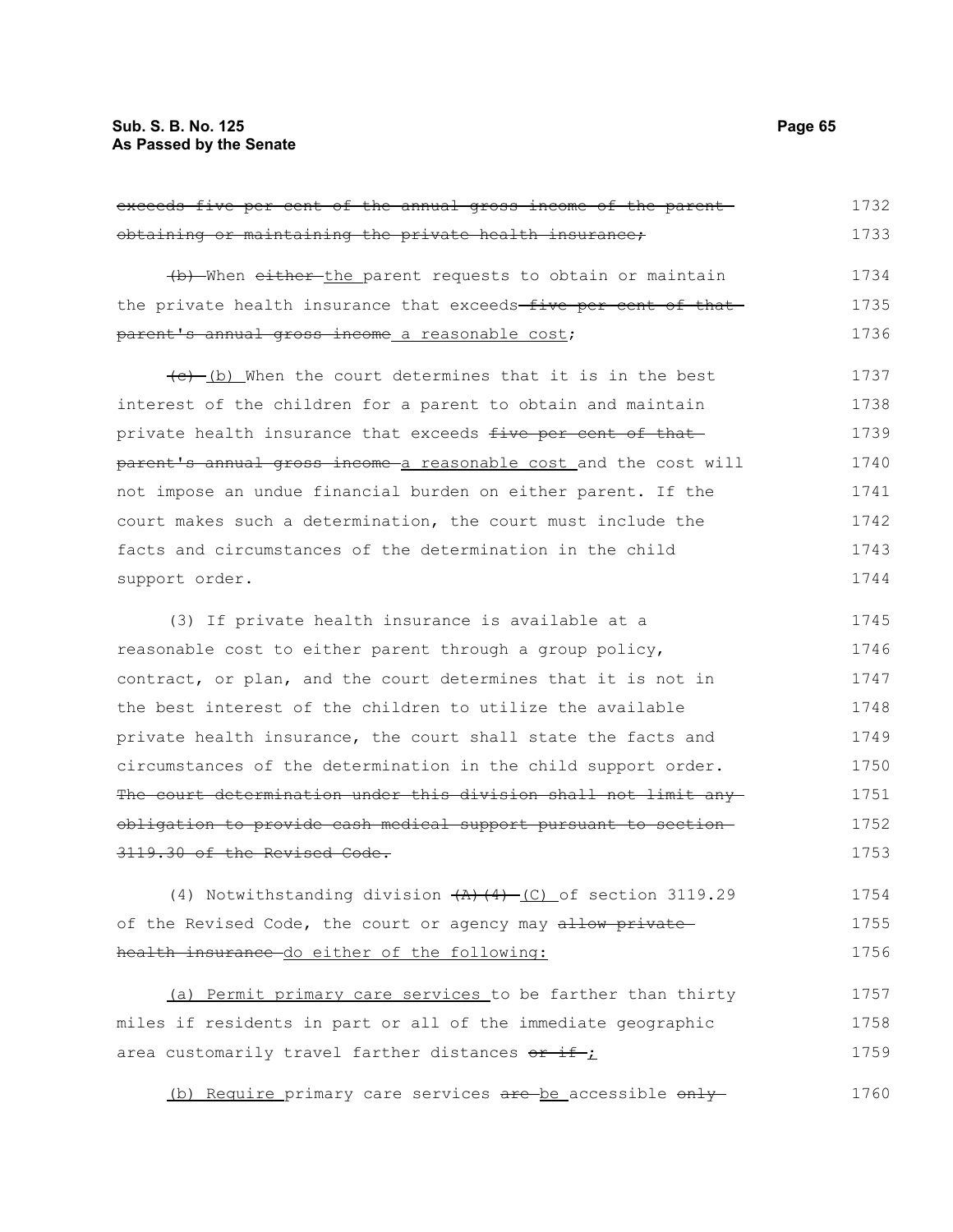| by public transportation_if public transportation is the<br>obligee's only source of transportation.<br>The If the court or agency makes either accessibility<br>1764<br>determination, it shall include this accessibility determination<br>in the child support order.<br>(B) The director of job and family services shall ereate<br>and annually periodically update a table to be used to determine<br>the amount of the cash medical support obligation to be paid<br>pursuant to division (C) of section 3119.30 of the Revised Code.<br>The table-updates shall incorporate potential combined gross-<br>incomes of the parties, in a manner determined by the director,<br>and the be made in consideration of the medical expenditure<br>panel survey, conducted by the United States department of<br>agriculture estimated annual health care expenditure per child-<br>as determined in accordance with federal law and requlation-<br>health and human services for health care research and quality.<br>The amount shall be based on the most recent survey year data<br>available and shall be calculated by multiplying the total<br>amount expended for health services for children by the<br>percentage that is out-of-pocket divided by the number of<br>individuals less than eighteen years of age that have any<br>private insurance.<br>Sec. 3119.303. A cash medical support order shall be<br>administered, reviewed, modified, and enforced in the same |                                               |      |
|-------------------------------------------------------------------------------------------------------------------------------------------------------------------------------------------------------------------------------------------------------------------------------------------------------------------------------------------------------------------------------------------------------------------------------------------------------------------------------------------------------------------------------------------------------------------------------------------------------------------------------------------------------------------------------------------------------------------------------------------------------------------------------------------------------------------------------------------------------------------------------------------------------------------------------------------------------------------------------------------------------------------------------------------------------------------------------------------------------------------------------------------------------------------------------------------------------------------------------------------------------------------------------------------------------------------------------------------------------------------------------------------------------------------------------------------------------------------------------------|-----------------------------------------------|------|
|                                                                                                                                                                                                                                                                                                                                                                                                                                                                                                                                                                                                                                                                                                                                                                                                                                                                                                                                                                                                                                                                                                                                                                                                                                                                                                                                                                                                                                                                                     |                                               | 1761 |
|                                                                                                                                                                                                                                                                                                                                                                                                                                                                                                                                                                                                                                                                                                                                                                                                                                                                                                                                                                                                                                                                                                                                                                                                                                                                                                                                                                                                                                                                                     |                                               | 1762 |
|                                                                                                                                                                                                                                                                                                                                                                                                                                                                                                                                                                                                                                                                                                                                                                                                                                                                                                                                                                                                                                                                                                                                                                                                                                                                                                                                                                                                                                                                                     |                                               | 1763 |
|                                                                                                                                                                                                                                                                                                                                                                                                                                                                                                                                                                                                                                                                                                                                                                                                                                                                                                                                                                                                                                                                                                                                                                                                                                                                                                                                                                                                                                                                                     |                                               |      |
|                                                                                                                                                                                                                                                                                                                                                                                                                                                                                                                                                                                                                                                                                                                                                                                                                                                                                                                                                                                                                                                                                                                                                                                                                                                                                                                                                                                                                                                                                     |                                               |      |
|                                                                                                                                                                                                                                                                                                                                                                                                                                                                                                                                                                                                                                                                                                                                                                                                                                                                                                                                                                                                                                                                                                                                                                                                                                                                                                                                                                                                                                                                                     |                                               | 1765 |
|                                                                                                                                                                                                                                                                                                                                                                                                                                                                                                                                                                                                                                                                                                                                                                                                                                                                                                                                                                                                                                                                                                                                                                                                                                                                                                                                                                                                                                                                                     |                                               | 1766 |
|                                                                                                                                                                                                                                                                                                                                                                                                                                                                                                                                                                                                                                                                                                                                                                                                                                                                                                                                                                                                                                                                                                                                                                                                                                                                                                                                                                                                                                                                                     |                                               | 1767 |
|                                                                                                                                                                                                                                                                                                                                                                                                                                                                                                                                                                                                                                                                                                                                                                                                                                                                                                                                                                                                                                                                                                                                                                                                                                                                                                                                                                                                                                                                                     |                                               | 1768 |
|                                                                                                                                                                                                                                                                                                                                                                                                                                                                                                                                                                                                                                                                                                                                                                                                                                                                                                                                                                                                                                                                                                                                                                                                                                                                                                                                                                                                                                                                                     |                                               | 1769 |
|                                                                                                                                                                                                                                                                                                                                                                                                                                                                                                                                                                                                                                                                                                                                                                                                                                                                                                                                                                                                                                                                                                                                                                                                                                                                                                                                                                                                                                                                                     |                                               | 1770 |
|                                                                                                                                                                                                                                                                                                                                                                                                                                                                                                                                                                                                                                                                                                                                                                                                                                                                                                                                                                                                                                                                                                                                                                                                                                                                                                                                                                                                                                                                                     |                                               | 1771 |
|                                                                                                                                                                                                                                                                                                                                                                                                                                                                                                                                                                                                                                                                                                                                                                                                                                                                                                                                                                                                                                                                                                                                                                                                                                                                                                                                                                                                                                                                                     |                                               | 1772 |
|                                                                                                                                                                                                                                                                                                                                                                                                                                                                                                                                                                                                                                                                                                                                                                                                                                                                                                                                                                                                                                                                                                                                                                                                                                                                                                                                                                                                                                                                                     |                                               | 1773 |
|                                                                                                                                                                                                                                                                                                                                                                                                                                                                                                                                                                                                                                                                                                                                                                                                                                                                                                                                                                                                                                                                                                                                                                                                                                                                                                                                                                                                                                                                                     |                                               | 1774 |
|                                                                                                                                                                                                                                                                                                                                                                                                                                                                                                                                                                                                                                                                                                                                                                                                                                                                                                                                                                                                                                                                                                                                                                                                                                                                                                                                                                                                                                                                                     |                                               | 1775 |
|                                                                                                                                                                                                                                                                                                                                                                                                                                                                                                                                                                                                                                                                                                                                                                                                                                                                                                                                                                                                                                                                                                                                                                                                                                                                                                                                                                                                                                                                                     |                                               | 1776 |
|                                                                                                                                                                                                                                                                                                                                                                                                                                                                                                                                                                                                                                                                                                                                                                                                                                                                                                                                                                                                                                                                                                                                                                                                                                                                                                                                                                                                                                                                                     |                                               | 1777 |
|                                                                                                                                                                                                                                                                                                                                                                                                                                                                                                                                                                                                                                                                                                                                                                                                                                                                                                                                                                                                                                                                                                                                                                                                                                                                                                                                                                                                                                                                                     |                                               | 1778 |
|                                                                                                                                                                                                                                                                                                                                                                                                                                                                                                                                                                                                                                                                                                                                                                                                                                                                                                                                                                                                                                                                                                                                                                                                                                                                                                                                                                                                                                                                                     |                                               | 1779 |
|                                                                                                                                                                                                                                                                                                                                                                                                                                                                                                                                                                                                                                                                                                                                                                                                                                                                                                                                                                                                                                                                                                                                                                                                                                                                                                                                                                                                                                                                                     |                                               | 1780 |
|                                                                                                                                                                                                                                                                                                                                                                                                                                                                                                                                                                                                                                                                                                                                                                                                                                                                                                                                                                                                                                                                                                                                                                                                                                                                                                                                                                                                                                                                                     |                                               | 1781 |
|                                                                                                                                                                                                                                                                                                                                                                                                                                                                                                                                                                                                                                                                                                                                                                                                                                                                                                                                                                                                                                                                                                                                                                                                                                                                                                                                                                                                                                                                                     |                                               | 1782 |
|                                                                                                                                                                                                                                                                                                                                                                                                                                                                                                                                                                                                                                                                                                                                                                                                                                                                                                                                                                                                                                                                                                                                                                                                                                                                                                                                                                                                                                                                                     |                                               | 1783 |
|                                                                                                                                                                                                                                                                                                                                                                                                                                                                                                                                                                                                                                                                                                                                                                                                                                                                                                                                                                                                                                                                                                                                                                                                                                                                                                                                                                                                                                                                                     |                                               | 1784 |
|                                                                                                                                                                                                                                                                                                                                                                                                                                                                                                                                                                                                                                                                                                                                                                                                                                                                                                                                                                                                                                                                                                                                                                                                                                                                                                                                                                                                                                                                                     | manner as the underlying child support order. | 1785 |

**Sec. 3119.31.** In any action or proceeding in which a court or child support enforcement agency is determining the person responsible for the health care of the children who are or will be the subject of a child support order, each party shall provide to the court or child support enforcement agency a list 1786 1787 1788 1789 1790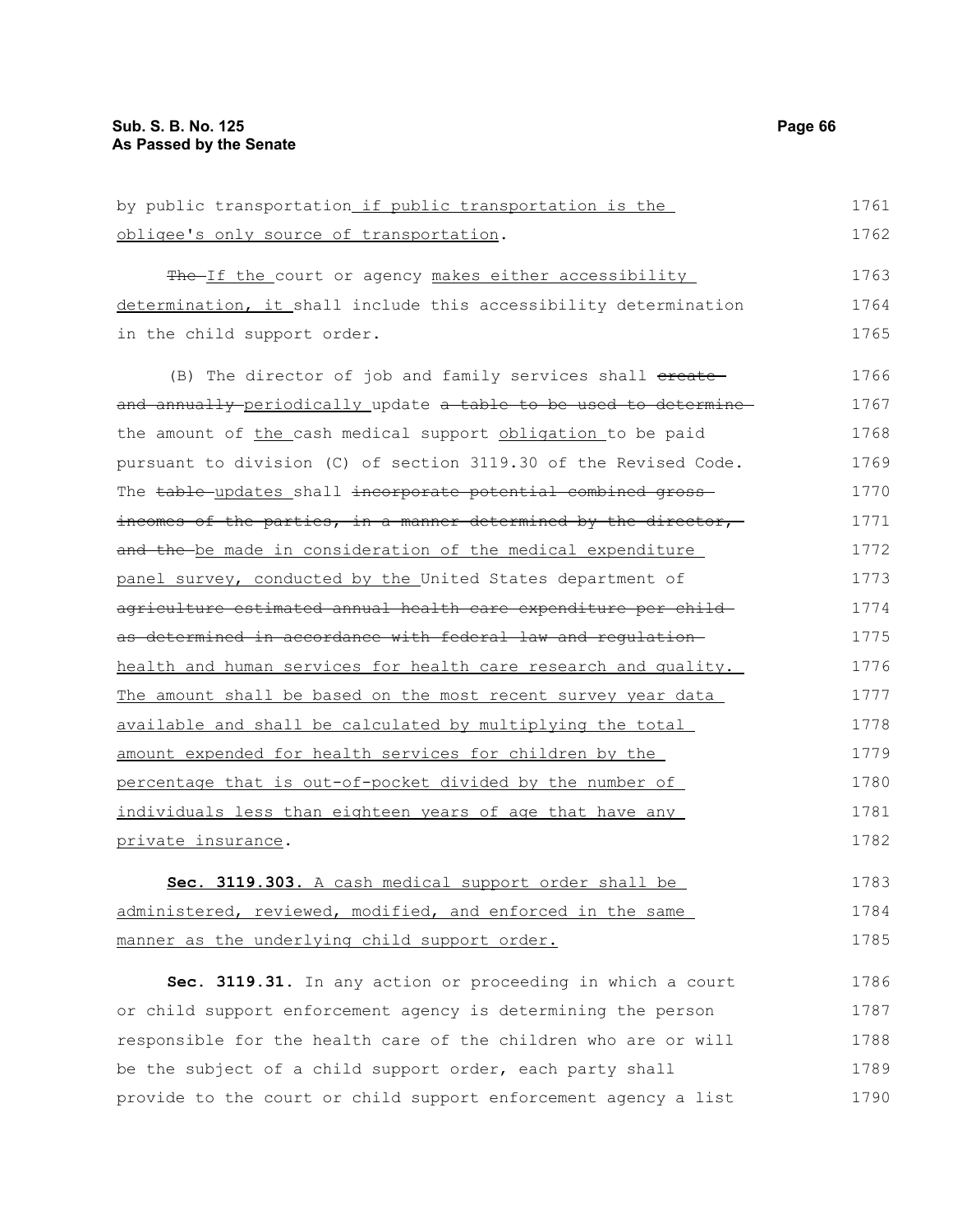of any group health insurance policies, contracts, or plans available to the party\_and the cost for self-only and family coverage under the available policies, contracts, or plans. **Sec. 3119.32.** A child support order shall contain all of the following: (A) $(1)$  If the obligor, obligee, or both obligor and obligee, are required under section 3119.30 of the Revised Code to provide private health insurance coverage for the children, a requirement pursuant to section 3119.30 of the Revised Code that whoever is required to provide private health insurance coverage provide to the other, not later than thirty days after the issuance of the order, information regarding the benefits, limitations, and exclusions of the coverage, copies of any insurance forms necessary to receive reimbursement, payment, or other benefits under the coverage, and a copy of any necessary insurance cards; (2) If the obligor, obligee, or both obligor and obligee, are required under section 3119.30 of the Revised Code to provide private health insurance coverage for the children, a requirement that whoever is required to provide private health insurance coverage provide to the child support enforcement agency, not later than thirty days after the issuance of the order, documentation that verifies that coverage is being provided as ordered. (B) A statement setting forth the name, and address, and telephone number of the individual who is to be reimbursed for out-of-pocket medical expenses, optical, hospital, dental, or prescription expenses paid for each child and a statement that the health plan administrator that provides the private health 1791 1792 1793 1794 1795 1796 1797 1798 1799 1800 1801 1802 1803 1804 1805 1806 1807 1808 1809 1810 1811 1812 1813 1814 1815 1816 1817 1818 1819

insurance coverage for the children may continue making payment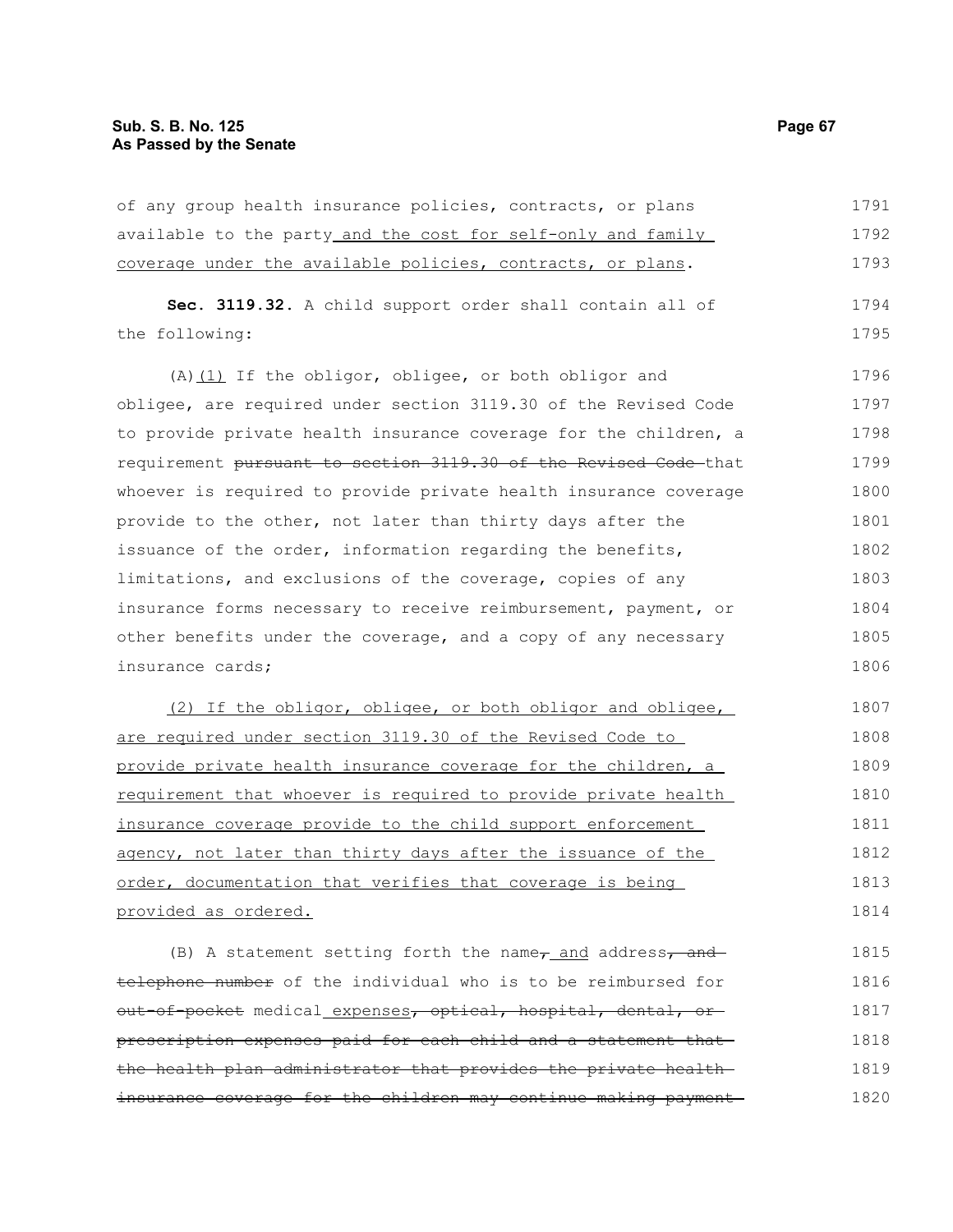order<del>;</del>

| for medical, optical, hospital, dental, or prescription services | 1821 |
|------------------------------------------------------------------|------|
| directly to any health care provider in accordance with the-     | 1822 |
| applicable private health insurance policy, contract, or plan;   | 1823 |
| (C) A requirement that a person required to provide              | 1824 |
| private health insurance coverage for the children designate the | 1825 |
| children as covered dependents under any private health          | 1826 |
| insurance policy, contract, or plan for which the person         | 1827 |
| contracts+.                                                      | 1828 |
| (D) A requirement that the obligor, the obligee, or both         | 1829 |
| of them under a formula established by the court, with respect   | 1830 |
| to a court child support order, or the child support enforcement | 1831 |
| agency, with respect to an administrative child support order,   | 1832 |
| pay eo-payment or deductible costs required under the private-   | 1833 |
| health insurance policy, contract, or plan that covers           | 1834 |
| extraordinary medical expenses for the children+.                | 1835 |
| (E) A notice that the employer of the person required to         | 1836 |
| obtain private health insurance coverage through that employer   | 1837 |
| is required to release to the other parent, any person subject   | 1838 |
| to an order issued under section 3109.19 of the Revised Code, or | 1839 |
| the child support enforcement agency on written request any      | 1840 |
| necessary information on the private health insurance coverage,  | 1841 |
| including the name and address of the health plan administrator  | 1842 |
| and any policy, contract, or plan number, and to otherwise       | 1843 |
| comply with this section and any order or notice issued under    | 1844 |
| this section+.                                                   | 1845 |
| (F) A statement setting forth the full name and date of          | 1846 |
| birth of each child who is the subject of the child support      | 1847 |

(G) A requirement that the obligor and the obligee comply 1849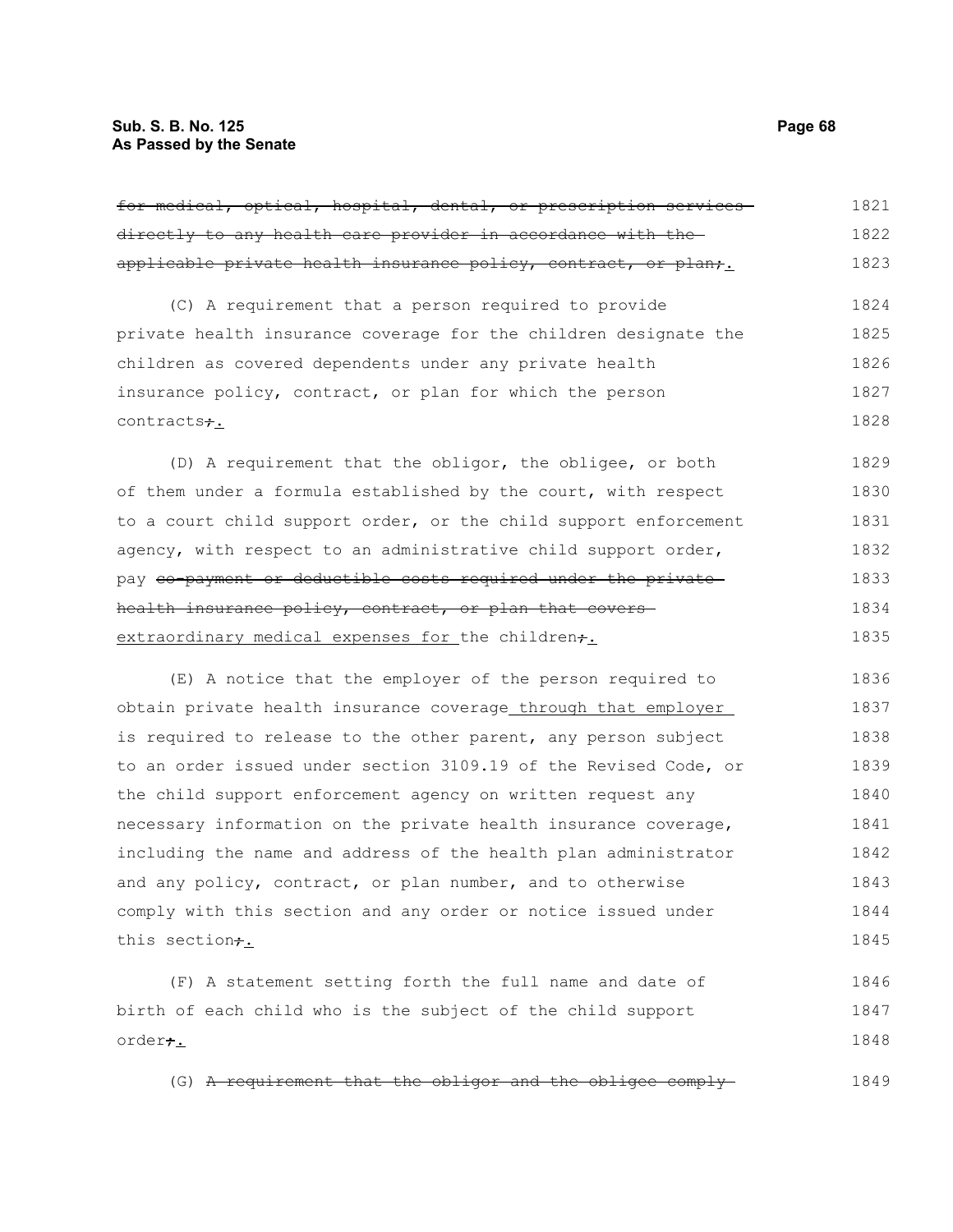## **Sub. S. B. No. 125 Page 69 As Passed by the Senate**

| with any requirement described in section 3119.30 of the Revised- | 1850 |
|-------------------------------------------------------------------|------|
| Code and divisions (A) and (C) of this section that is contained- | 1851 |
| in an order issued in compliance with this section no later than- | 1852 |
| thirty days after the issuance of the order;                      | 1853 |
| (H) A notice that states the following: "If the person            | 1854 |
| required to obtain private health care insurance coverage for     | 1855 |
| the children subject to this child support order obtains new      | 1856 |
| employment, the agency shall comply with the requirements of      | 1857 |
| section 3119.34 of the Revised Code, which may result in the      | 1858 |
| issuance of a notice requiring the new employer to take whatever  | 1859 |
| action is necessary to enroll the children in private health      | 1860 |
| care insurance coverage provided by the new employer, when        | 1861 |
| insurance is not being provided by any other source."             | 1862 |
|                                                                   |      |
| (I) A statement that, upon receipt of notice by the child         | 1863 |
| support enforcement agency that private health insurance          | 1864 |
| coverage is not available at a reasonable cost, cash medical-     | 1865 |
| support shall be paid in the amount as determined by the child-   | 1866 |
| support computation worksheets in section 3119.022 or 3119.023    | 1867 |
| of the Revised Code, as applicable. The child support-            | 1868 |
| enforcement agency may change the financial obligations of the-   | 1869 |
| parties to pay child support in accordance with the terms of the- | 1870 |
| court or administrative order and cash medical support without a- | 1871 |
| hearing or additional notice to the parties.                      | 1872 |
|                                                                   |      |

**Sec. 3119.61.** The child support enforcement agency shall review an administrative child support order on the date established pursuant to section 3119.60 of the Revised Code for formally beginning the review of the order. If the agency determines that a modification is necessary and in the best interest of the child subject to the order, the agency shall calculate the amount the obligor shall pay in accordance with 1873 1874 1875 1876 1877 1878 1879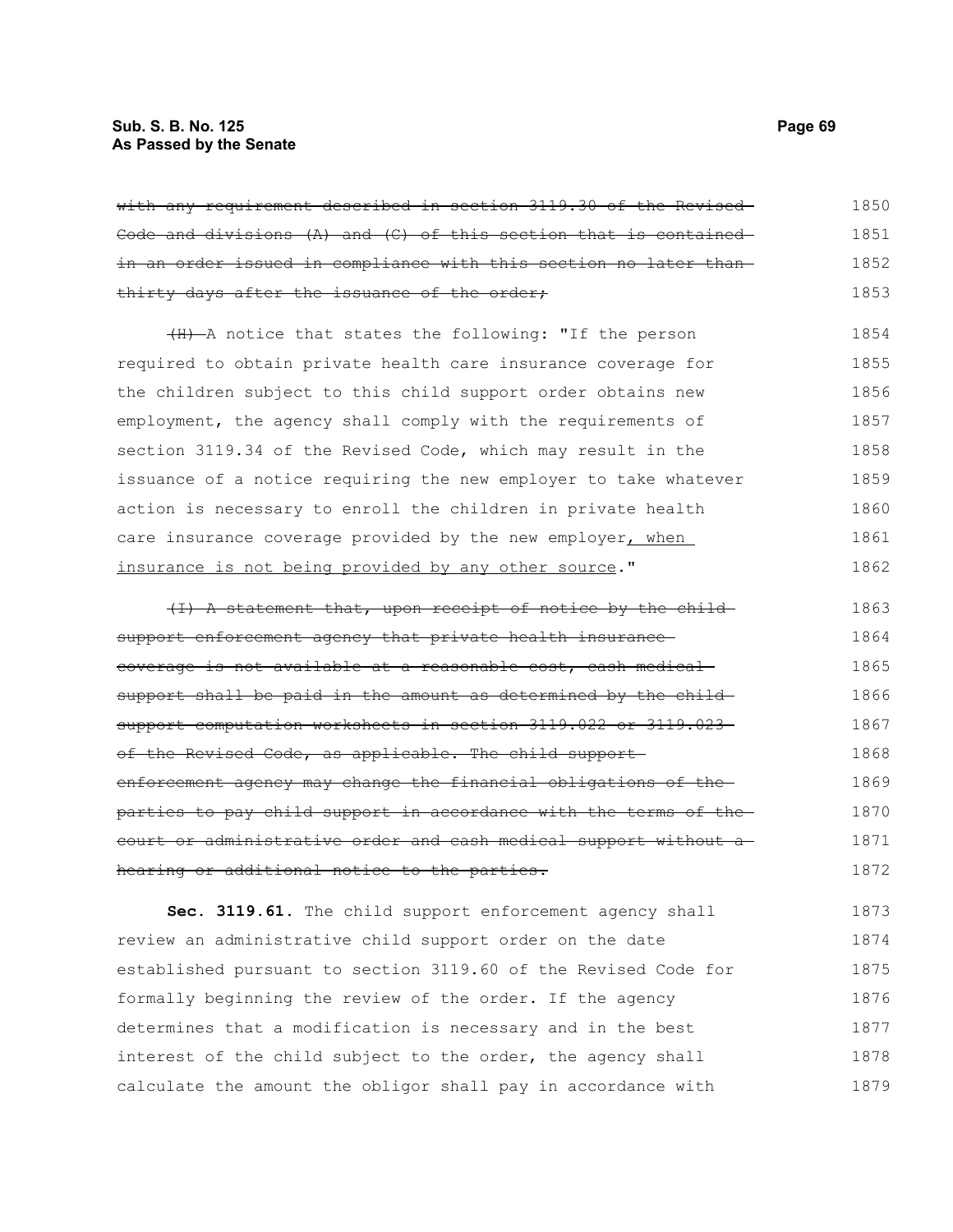the basic child support schedule established pursuant to section 3119.021 of the Revised Code. The agency may not grant a deviation pursuant to section 3119.23 of the Revised Code from the quidelines set forth in established pursuant to section 3119.021 of the Revised Code. If the agency can set the child support amount the obligor is to pay without granting such a deviation from the guidelines, the agency shall do the following: (A) Give the obligor and obligee notice of the revised amount of child support to be paid under the administrative child support order, of their right to request an administrative hearing on the revised child support amount, of the procedures and time deadlines for requesting the hearing, and that the agency will modify the administrative child support order to include the revised child support amount unless the obligor or obligee requests an administrative hearing on the revised amount no later than thirty days after receipt of the notice under this division; 1880 1881 1882 1883 1884 1885 1886 1887 1888 1889 1890 1891 1892 1893 1894 1895 1896 1897

(B) If neither the obligor nor obligee timely requests an administrative hearing on the revised amount of child support, modify the administrative child support order to include the revised child support amount; 1898 1899 1900 1901

(C) If the obligor or obligee timely requests an administrative hearing on the revised amount of child support, do all of the following: 1902 1903 1904

(1) Schedule a hearing on the issue;

(2) Give the obligor and obligee notice of the date, time, and location of the hearing; 1906 1907

(3) Conduct the hearing in accordance with the rules 1908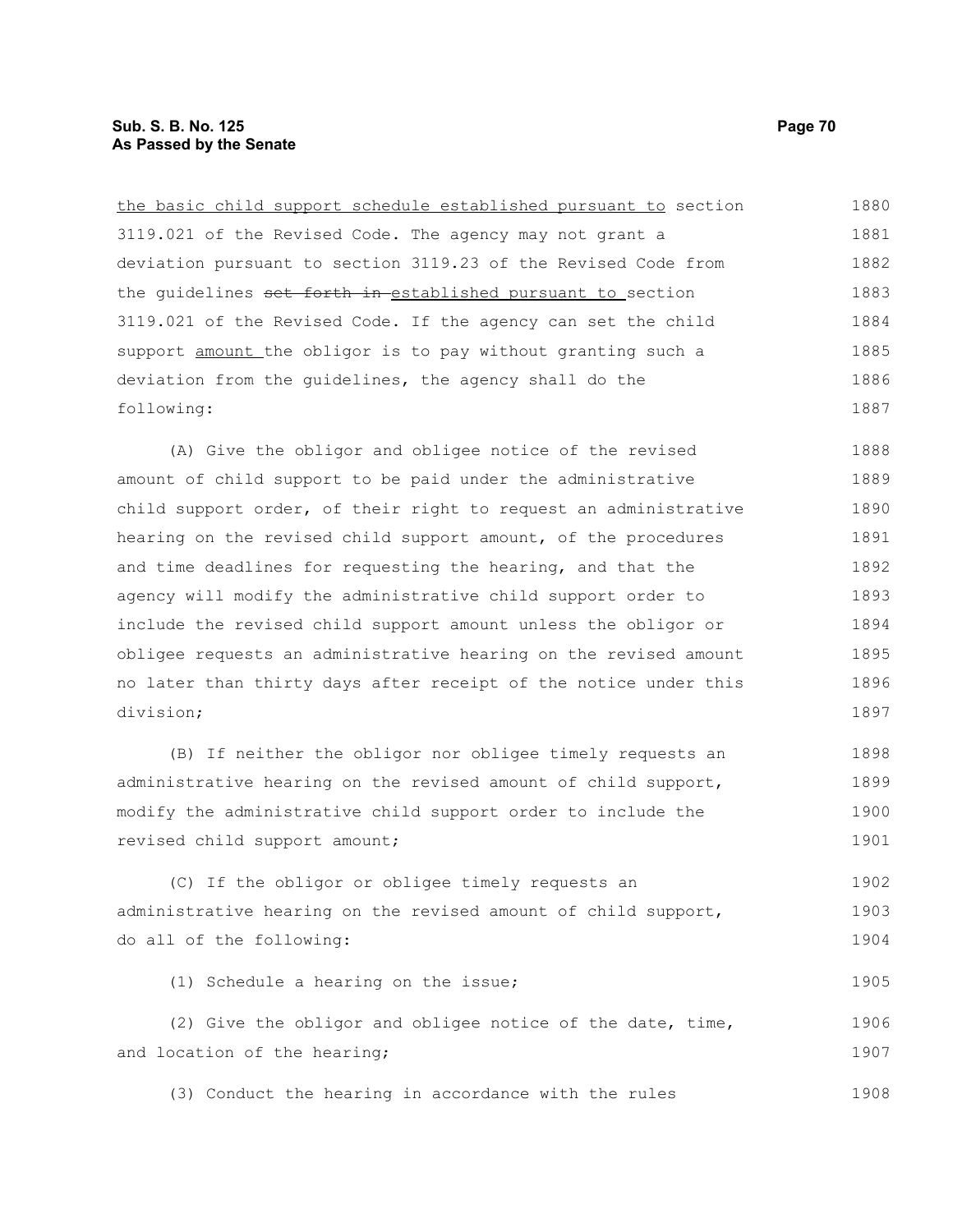adopted under section 3119.76 of the Revised Code; 1909

(4) Redetermine at the hearing a revised amount of child support to be paid under the administrative child support order; 1910 1911

(5) Modify the order to include the revised amount of child support; 1912 1913

(6) Give notice to the obligor and obligee of the amount of child support to be paid under the order and that the obligor and obligee may object to the modified order by initiating an action under section 2151.231 of the Revised Code in the juvenile court or other court with jurisdiction under section 2101.022 or 2301.03 of the Revised Code of the county in which the mother, the father, the child, or the guardian or custodian of the child reside. 1914 1915 1916 1917 1918 1919 1920 1921

Except as otherwise provided in section 3119.772 of the Revised Code, if the agency modifies an existing administrative child support order, the modification shall relate back to the first day of the month following the date certain on which the review began under section 3119.60 of the Revised Code. 1922 1923 1924 1925 1926

If the agency cannot set the amount of child support the obligor will pay under the administrative child support order without granting a deviation pursuant to section 3119.23 of the Revised Code, the agency shall bring an action under section 2151.231 of the Revised Code on behalf of the person who requested that the agency review the existing administrative order or, if no one requested the review, on behalf of the obligee, in the juvenile court or other court with jurisdiction under section 2101.022 or 2301.03 of the Revised Code of the county in which the agency is located requesting that the court issue a child support order. 1927 1928 1929 1930 1931 1932 1933 1934 1935 1936 1937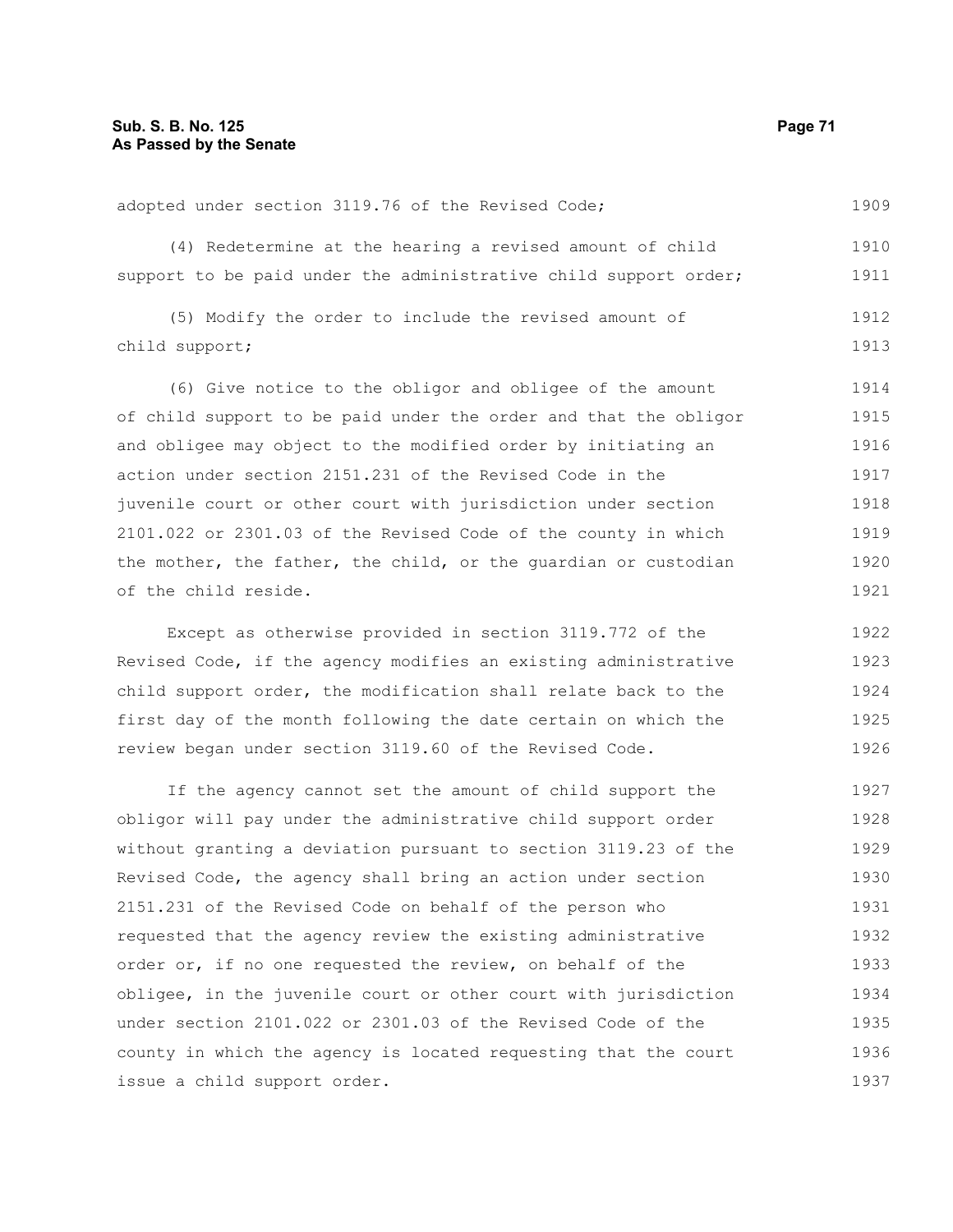**Sec. 3119.63.** The child support enforcement agency shall review a court child support order on the date established pursuant to section 3119.60 of the Revised Code for formally beginning the review of the order and shall do all of the following: 1938 1939 1940 1941 1942

(A) Calculate a revised amount of child support to be paid under the court child support order;

(B) If the court child support order under review contains a deviation granted under sections 3119.06, 3119.22, 3119.23, 3119.231, and 3119.24 of the Revised Code, apply the deviation from the existing order to the revised amount of child support, provided that the agency can determine the monetary or percentage value of the deviation with respect to the court child support order. If the agency cannot determine the monetary or percentage value of the deviation, the agency shall not apply the deviation to the revised amount of child support. 1945 1946 1947 1948 1949 1950 1951 1952 1953

(C) Give the obligor and obligee notice of the revised amount of child support, of their right to request an administrative hearing on the revised amount, of the procedures and time deadlines for requesting the hearing, and that the revised amount of child support will be submitted to the court for inclusion in a revised court child support order unless the obligor or obligee requests an administrative hearing on the proposed change within fourteen days after receipt of the notice under this division; 1954 1955 1956 1957 1958 1959 1960 1961 1962

 $\overline{(C) - (D)}$  Give the obligor and obligee notice that if the court child support order contains a deviation granted under section 3119.06, 3119.22, 3119.23, or 3119.24 of the Revised Code, a parenting time adjustment granted under section 3119.051 of the Revised Code, or if the obligor or obligee intends to 1963 1964 1965 1966 1967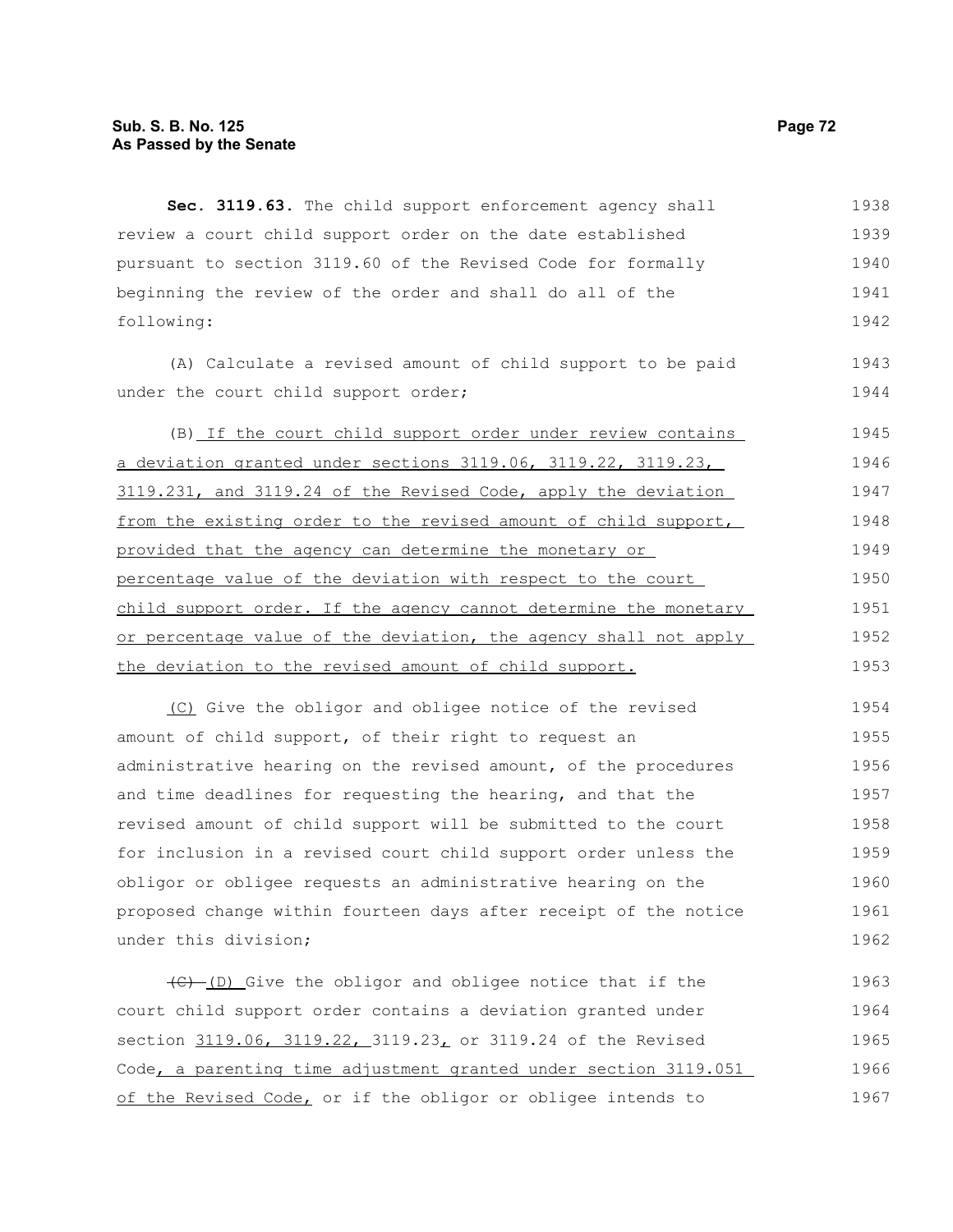# **Sub. S. B. No. 125 Page 73 As Passed by the Senate**

request a deviation from the child support amount to be paid under the court child support order, the obligor and obligee have a right to request a court hearing on the revised amount of child support without first requesting an administrative hearing and that the obligor or obligee, in order to exercise this right, must make the request for a court hearing no later than fourteen days after receipt of the notice; 1968 1969 1970 1971 1972 1973 1974

 $(D)$  (E) If neither the obligor nor the obligee timely requests, pursuant to division (C) or  $(D)$  of this section, an administrative or court hearing on the revised amount of child support, submit the revised amount of child support to the court for inclusion in a revised court child support order; 1975 1976 1977 1978 1979

 $(E)$  If the obligor or the obligee timely requests an administrative hearing on the revised child support amount, schedule a hearing on the issue, give the obligor and obligee notice of the date, time, and location of the hearing, conduct the hearing in accordance with the rules adopted under section 3119.76 of the Revised Code, redetermine at the hearing a revised amount of child support to be paid under the court child support order, and give notice to the obligor and obligee of the revised amount of child support, that they may request a court hearing on the revised amount, and that the agency will submit the revised amount of child support to the court for inclusion in a revised court child support order, if neither the obligor nor the obligee requests a court hearing on the revised amount of child support; 1980 1981 1982 1983 1984 1985 1986 1987 1988 1989 1990 1991 1992 1993

 $(F)$  (G) If neither the obligor nor the obligee requests, pursuant to division  $(E)$  (F) of this section, a court hearing on the revised amount of child support, submit the revised amount of child support to the court for inclusion in a revised court 1994 1995 1996 1997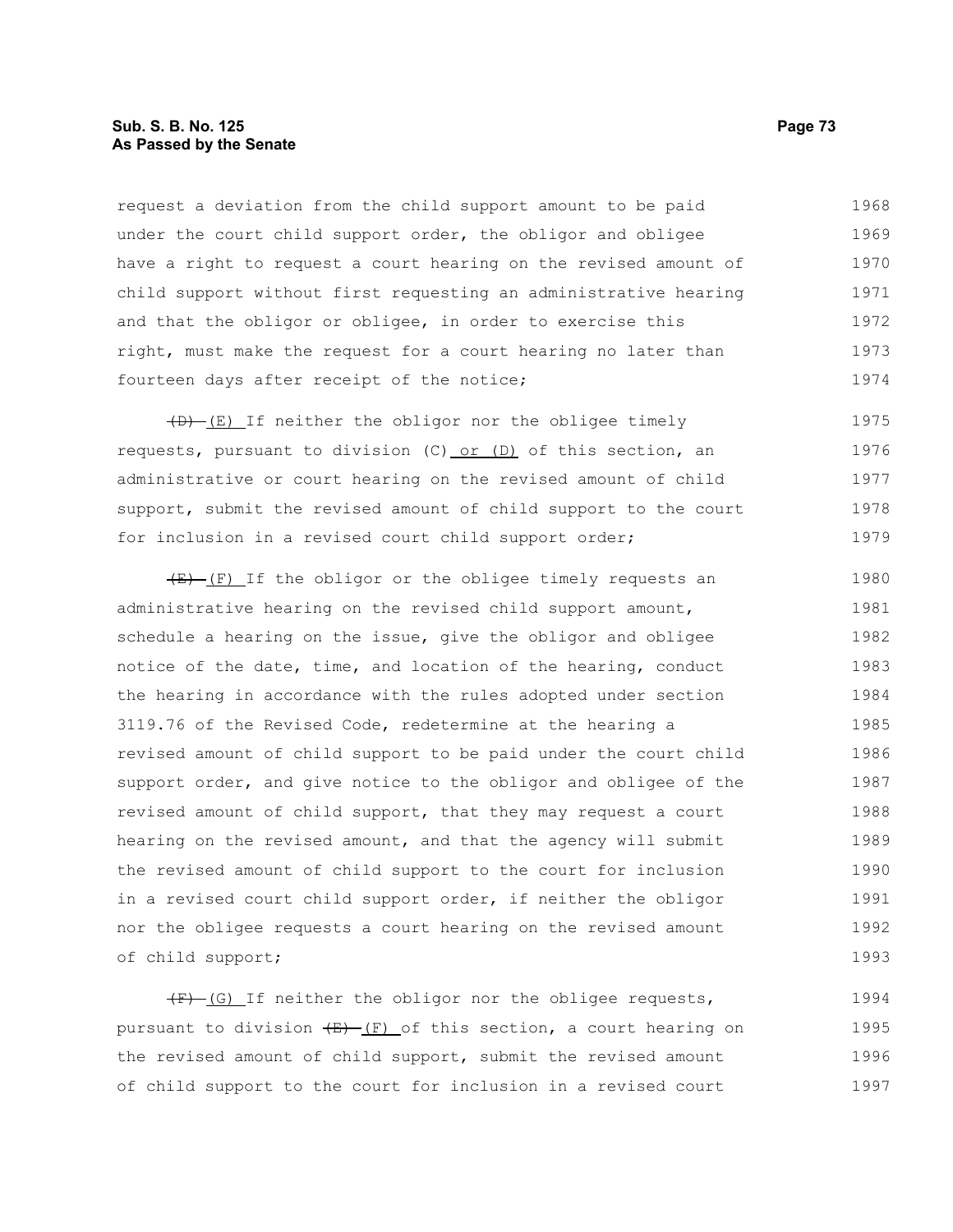child support order.

**Sec. 3119.76.** The director of job and family services shall adopt rules pursuant to Chapter 119. of the Revised Code establishing a procedure for determining when existing child support orders should be reviewed to determine whether it is necessary and in the best interest of the children who are the subject of the child support order to change the child support order. The rules shall include, but are not limited to, all of the following: 1999 2000 2001 2002 2003 2004 2005 2006

(A) Any procedures necessary to comply with section 666(a) (10) of Title 42 of the U.S. Code, "Family Support Act of 1988," 102 Stat. 2346, 42 U.S.C. 666(a)(10), as amended, and any regulations adopted pursuant to, or to enforce, that section; 2007 2008 2009 2010

(B) Procedures for determining what child support orders are to be subject to review upon the request of either the obligor or the obligee or periodically by the child support enforcement agency administering the child support order; 2011 2012 2013 2014

(C) Procedures for the child support enforcement agency to periodically review and to review, upon the request of the obligor or the obligee, any child support order that is subject to review to determine whether the amount of child support paid under the child support order should be adjusted in accordance with the basic child support schedule set forth in established pursuant to section 3119.021 of the Revised Code or whether the provisions for the child's health care needs under the child support order should be modified in accordance with sections 3119.29 to 3119.56 of the Revised Code; 2015 2016 2017 2018 2019 2020 2021 2022 2023 2024

(D) Procedures for giving obligors and obligees notice of their right to request a review of a child support order that is 2025 2026

1998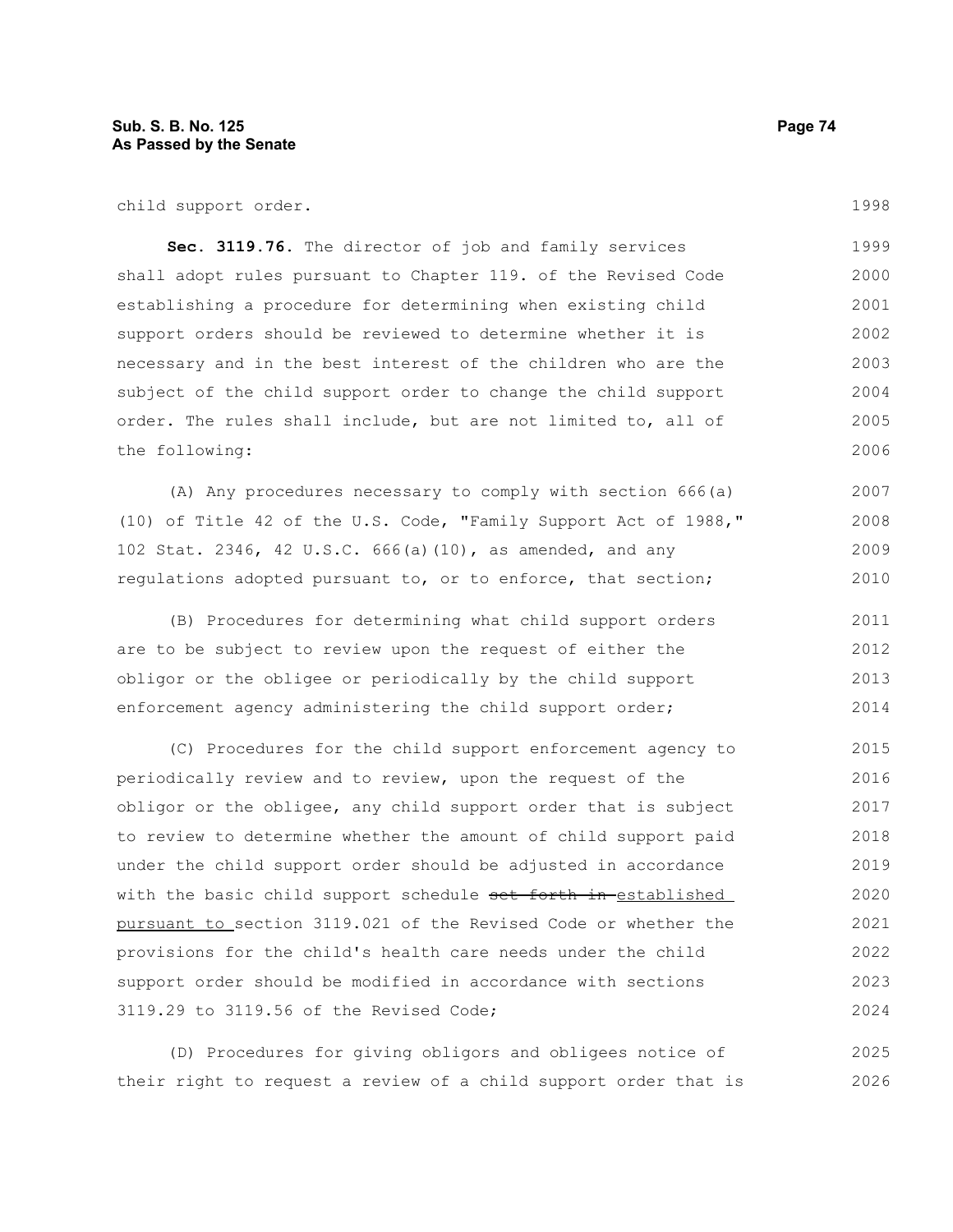# **Sub. S. B. No. 125 Page 75 As Passed by the Senate**

determined to be subject to review, notice of any proposed revision of the amount of child support to be paid under the child support order, notice of the procedures for requesting a hearing on any proposed revision of the amount of child support to be paid under a child support order, notice of any administrative hearing to be held on a proposed revision of the amount of child support to be paid under a child support order, at least forty-five days' prior notice of any review of their child support order, and notice that a failure to comply with any request for documents or information to be used in the review of a child support order is contempt of court; 2027 2028 2029 2030 2031 2032 2033 2034 2035 2036 2037

(E) Procedures for obtaining the necessary documents and information necessary to review child support orders and for holding administrative hearings on a proposed revision of the amount of child support to be paid under a child support order; 2038 2039 2040 2041

(F) Procedures for adjusting child support orders in accordance with the basic child support schedule set forth increated pursuant to section 3119.021 of the Revised Code and the applicable worksheet in-created under rules adopted under section 3119.022 or 3119.023 of the Revised Code, through the line establishing the actual annual obligation; 2042 2043 2044 2045 2046 2047

(G) Procedures for adjusting the provisions of the child support order governing the health care needs of the child pursuant to sections 3119.29 to 3119.56 of the Revised Code. 2048 2049 2050

**Sec. 3119.79.** (A) If an obligor or obligee under a child support order requests that the court modify the amount of child support required to be paid pursuant to the child support order, the court shall recalculate the amount of support that would be required to be paid under the child support order in accordance with the schedule and the applicable worksheet through the line-2051 2052 2053 2054 2055 2056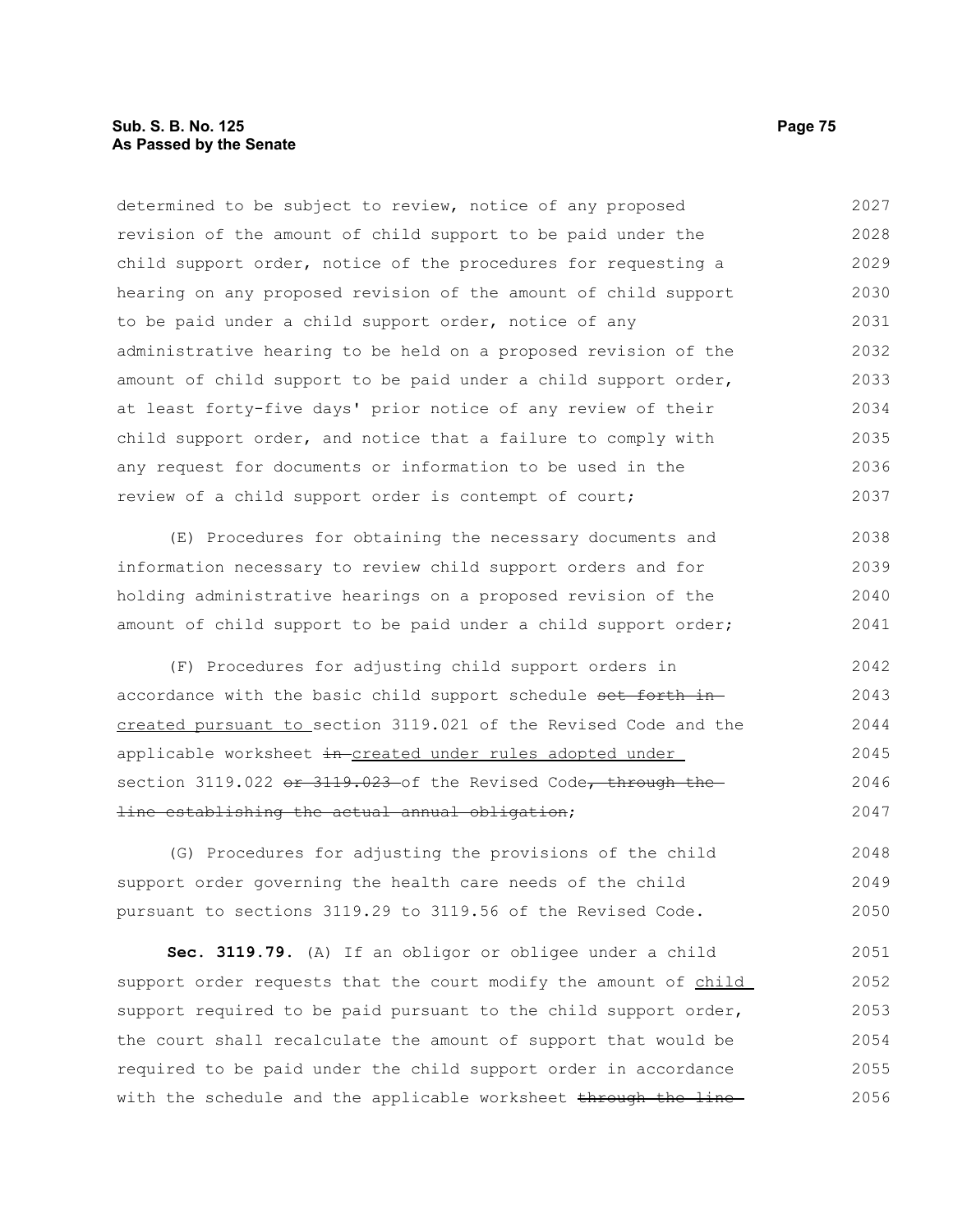# **Sub. S. B. No. 125 Page 76 As Passed by the Senate**

establishing the actual annual obligation. If that amount as recalculated is more than ten per cent greater than or more than ten per cent less than the amount of child support required to be paid pursuant to the existing child support order, the deviation from the recalculated amount that would be required to be paid under the schedule and the applicable worksheet shall be considered by the court as a change of circumstance substantial enough to require a modification of the child support amount. 2057 2058 2059 2060 2061 2062 2063 2064

(B) In determining the recalculated support amount thatwould be required to be paid under the child support order for purposes of determining whether that recalculated amount is more than ten per cent greater than or more than ten per cent lessthan the amount of child support required to be paid pursuant to the existing child support order, the court shall consider, inaddition to all other factors required by law to be considered, the cost of health insurance the obligor, the obligee, or both the obligor and the obligee have been ordered to obtain for the children specified in the order. Additionally, if an obligor or obligee under a child support order requests that the court modify the support amount required to be paid pursuant to the child support order and if-If the court determines that the amount of support does not adequately meet the medical needs of the child are not being met because of inadequate health insurance coverage, the inadequate coverage shall be considered by the court as a change of circumstance that is substantial enough to require a modification of the amount of the-child support order. 2065 2066 2067 2068 2069 2070 2071 2072 2073 2074 2075 2076 2077 2078 2079 2080 2081 2082 2083

(C) If the court determines that the amount of child support required to be paid under the child support order should be changed due to a substantial change of circumstances that was not contemplated at the time of the issuance of the original 2084 2085 2086 2087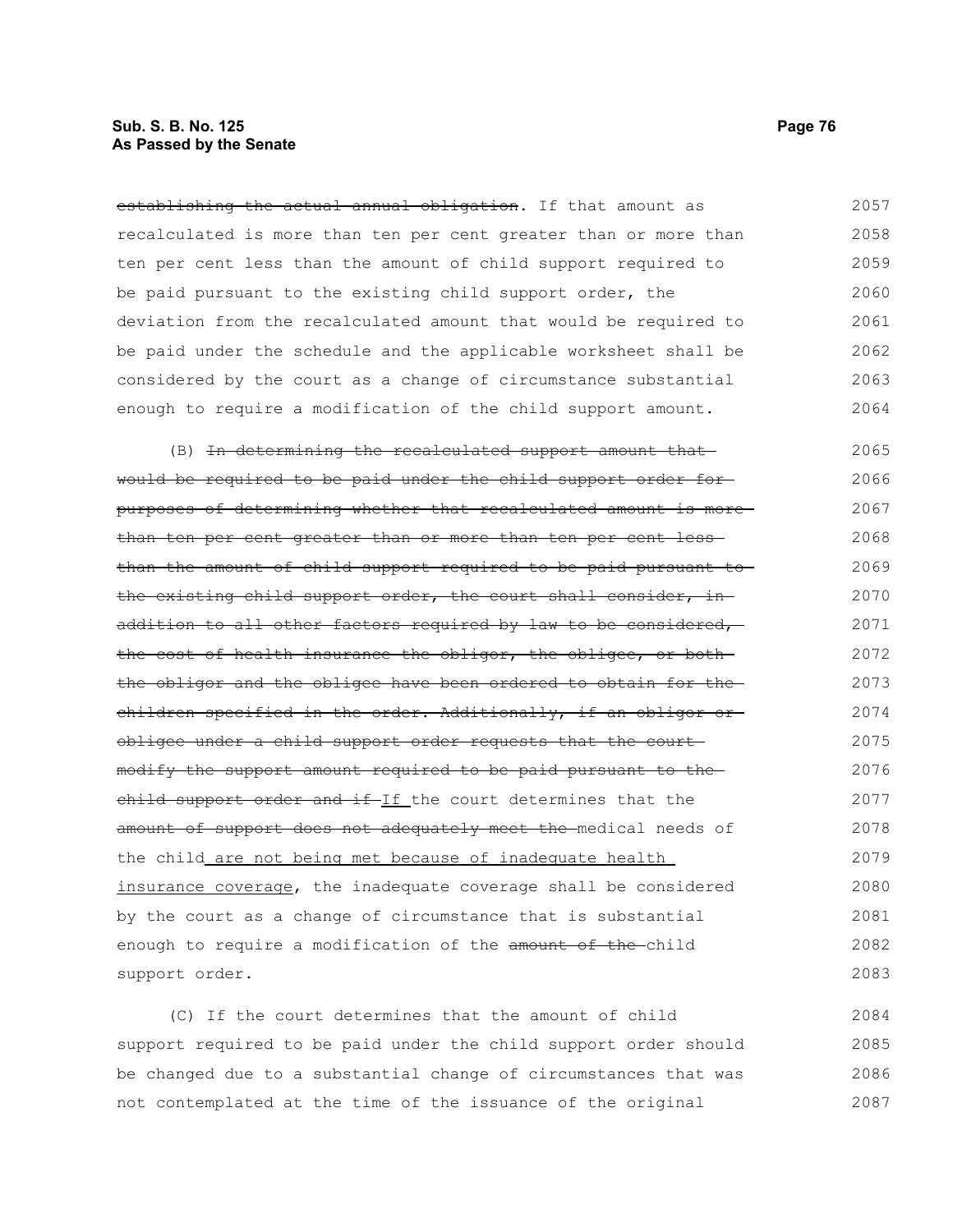# **Sub. S. B. No. 125 Page 77 As Passed by the Senate**

child support order or the last modification of the child support order, the court shall modify the amount of child support required to be paid under the child support order to comply with the schedule and the applicable worksheet throughthe line establishing the actual annual obligation, unless the court determines that the amount those amounts calculated pursuant to the basic child support schedule and pursuant to the applicable worksheet would be unjust or inappropriate and would therefore not be-in the best interest of the child and enters in the journal the figure, determination, and findings specified in section 3119.22 of the Revised Code. 2088 2089 2090 2091 2092 2093 2094 2095 2096 2097 2098

**Sec. 3119.89.** (A) Upon receipt of a notice pursuant to section 3119.87 of the Revised Code, the child support enforcement agency administering a child support order, within twenty days after receipt of the notice, shall complete an investigation. The agency administering a child support order may conduct an investigation upon its own initiative if it otherwise has reason to believe that there may be a reason for which the order should terminate. The agency's investigation shall determine the following: 2099 2100 2101 2102 2103 2104 2105 2106 2107

(1) Whether any reason exists for which the order should terminate; 2108 2109

(2) Whether there are other children subject to the order; 2110

(3) Whether the obligor owes any arrearages under the order; 2111 2112

(4) Whether the agency believes it is necessary to continue withholding or deduction pursuant to a notice or order described in section 3121.03 of the Revised Code for the other children or arrearages; 2113 2114 2115 2116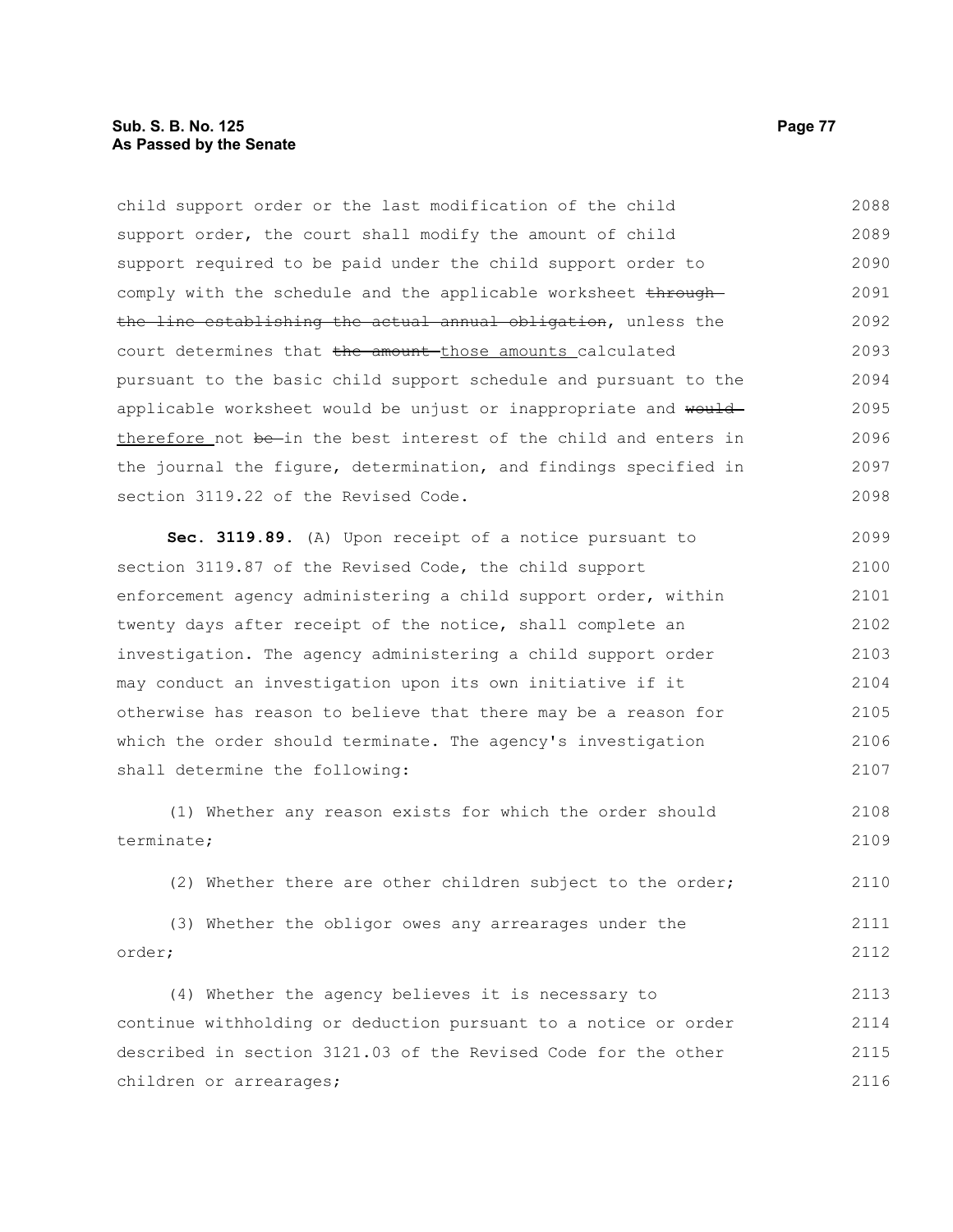# **Sub. S. B. No. 125 Page 78 As Passed by the Senate**

(5) Whether child support amounts paid pursuant to the order being investigated should be impounded because continuation of receipt and disbursement would lead to an overpayment by the obligor. 2117 2118 2119 2120

(B) If the agency, pursuant to the investigation under division (A) of this section, determines that other children are subject to the child support order and that it is necessary to continue withholding or deduction for the other children, the agency shall divide the child support amount due annually and per month under the order by the number of children who are the subject of the order and subtract the amount due for the child for whom the order should be terminated from the total child support amount due annually and per month. The resulting annual and per month child support amount shall be included in the results of the agency's investigation as the recommended child support amount due annually and monthly under a revised child support order. If arrearage amounts are owed, those amounts may be included as part of the recommended child support amount. The investigation under division (A) of this section shall not include a review pursuant to sections 3119.60 to 3119.76 of the Revised Code of any other children subject to the child support order. 2121 2122 2123 2124 2125 2126 2127 2128 2129 2130 2131 2132 2133 2134 2135 2136 2137 2138

**Sec. 3121.36.** The termination of a court support order or administrative child support order does not abate the power of any court or child support enforcement agency to collect any overdue and unpaid support or arrearage owed under the terminated support order or the power of the court to punish any person for a failure to comply with, or to pay any support as ordered in, the terminated support order. The termination does not abate the authority of the court or agency to issue any notice described in section 3121.03 of the Revised Code or to 2139 2140 2141 2142 2143 2144 2145 2146 2147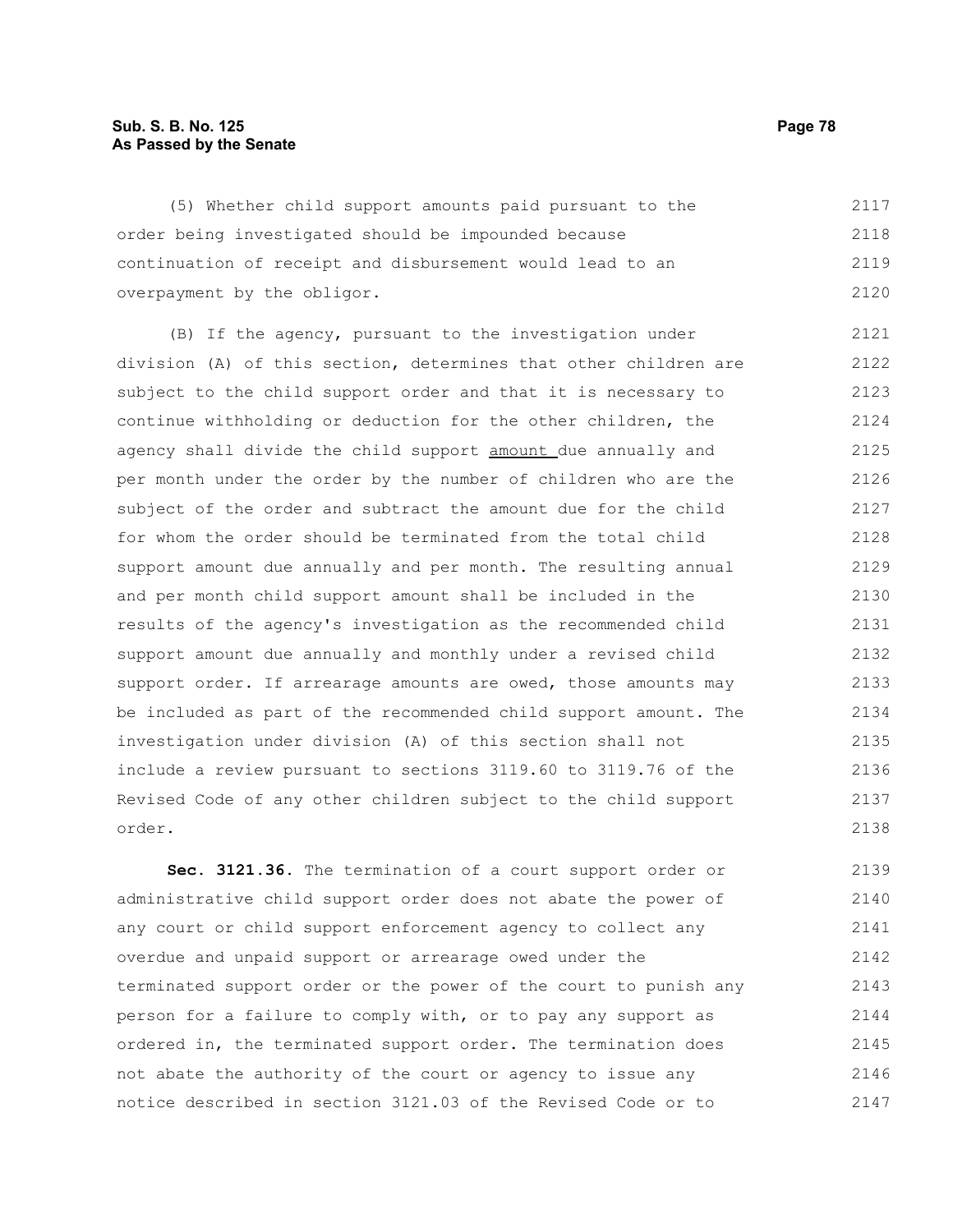issue any applicable order as described in division (C) or (D) of section 3121.03 of the Revised Code to collect any overdue and unpaid support or arrearage owed under the terminated support order. If a notice is issued pursuant to section 3121.03 of the Revised Code to collect the overdue and unpaid support or arrearage, the amount withheld or deducted from the obligor's personal earnings, income, or accounts shall be rebuttably presumed to be at least equal to the amount that was withheld or deducted under the terminated child support order. A court or agency administering the child support order may consider evidence of household expenditures, income variables, extraordinary health care issues, and other reasons for deviation from the presumed amount. 2148 2149 2150 2151 2152 2153 2154 2155 2156 2157 2158 2159 2160

**Sec. 3123.14.** If a child support order is terminated for any reason, the obligor under the child support order is or was at any time in default under the support order and, after the termination of the order, the obligor owes an arrearage under the order, the obligee may make application to the child support enforcement agency that administered the child support order prior to its termination or had authority to administer the child support order to maintain any action or proceeding on behalf of the obligee to obtain a judgment, execution of a judgment through any available procedure, an order, or other relief. If a withholding or deduction notice is issued pursuant to section 3121.03 of the Revised Code to collect an arrearage, the amount withheld or deducted from the obligor's personal earnings, income, or accounts shall be rebuttably presumed to be at least equal to the amount that was withheld or deducted under the terminated child support order. A court or agency administering the child support order may consider evidence of household expenditures, income variables, extraordinary health 2161 2162 2163 2164 2165 2166 2167 2168 2169 2170 2171 2172 2173 2174 2175 2176 2177 2178